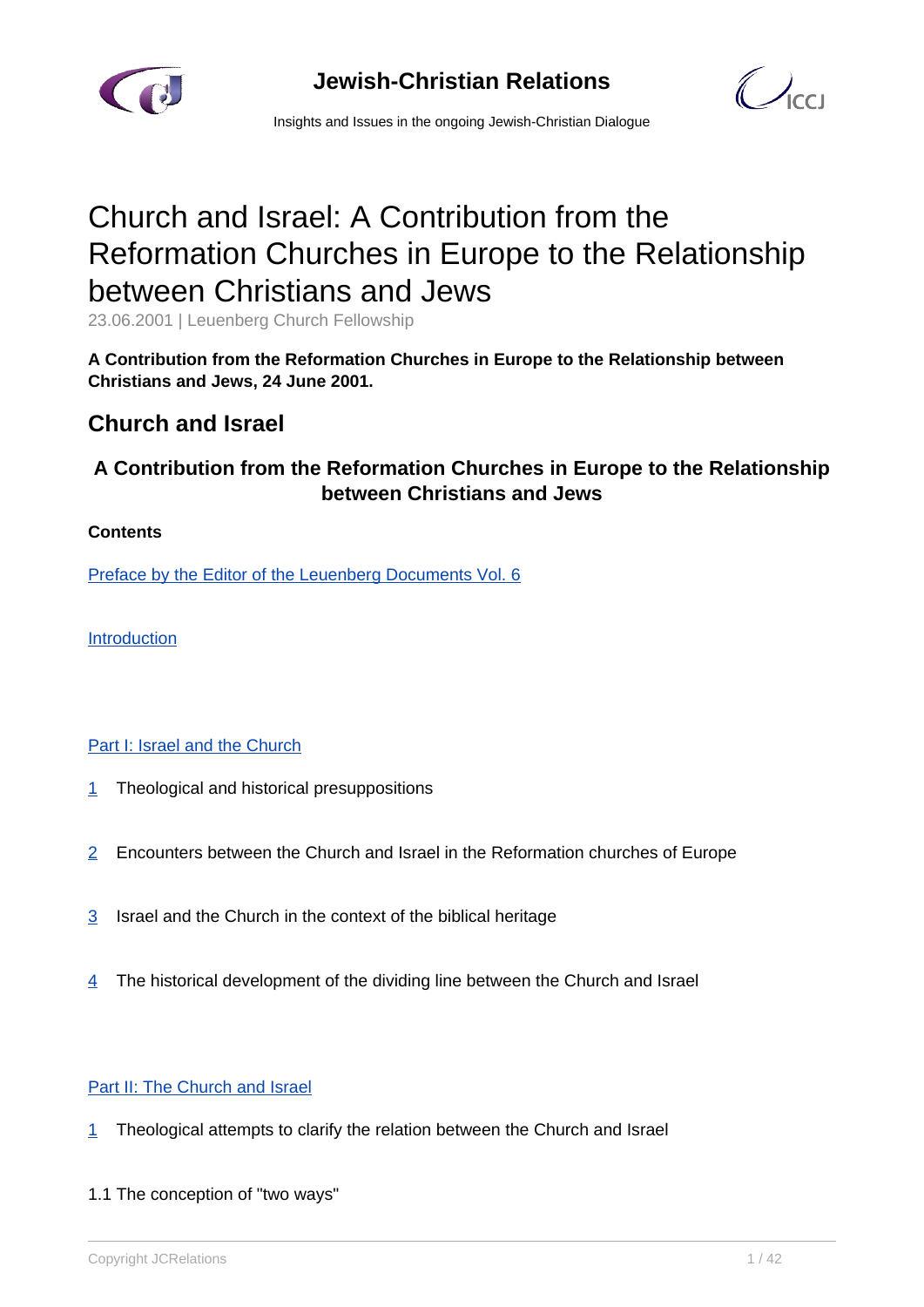1.2 The conception of the "uncancelled covenant" and the idea of inclusion in the One Covenant

- 1.3 The adoption of the concept of the "pilgrimage of the nations to Zion"
- 1.4 The conception of the One People of God comprising Israel and the Church
- 1.5 Conclusion
- [2](http://#II.2) Israel and the Church in Christian doctrine
- 2.1 The revelation of the God of Israel in Jesus Christ
- 2.2 The Christian understanding of Israel's Holy Scriptures
- 2.3 The Christian understanding of God
- 2.4 God's act of election
- 2.5 The Church as "people of God" Israel as "people of God"
- [3](http://#II.3) The coexistence of the Church with Israel 145

### Part III: The Church in Israel's presence

- [1](http://#III.1) Consequences for the practice of the churches
- 1.1 Parish work and church leadership
- 1.2 The church's preaching and teaching
- 1.3 Worship and the festival calendar
- 1.4 Church education and further training
- [2](http://#III.2) The common responsibility of Christians and Jews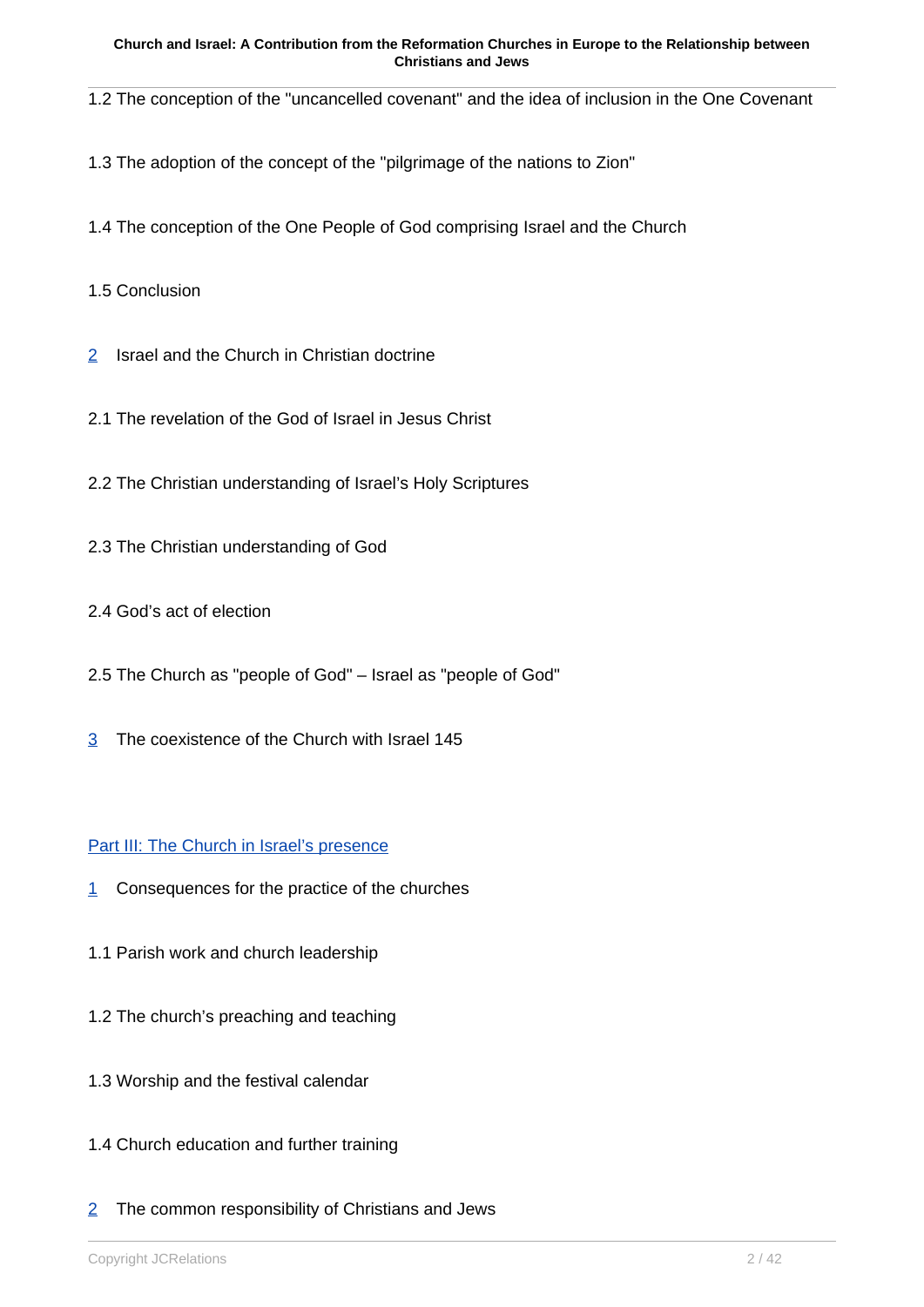Concluding remarks

### **Appendices**

Subjects of addresses given during the doctrinal conversations

Members of the doctrinal working group on "Church and Israel"

### **Preface by the Editor of the Leuenberg Documents Vol. 6** To top

The document 'Church and Israel' marks the first joint theological contribution of the Reformation churches in Europe to the relationship between Church and Israel. A draft document, whose genesis is outlined in its introduction stage by stage, was worked out between 1996 and 1999 by a Leuenberg working group pursuant to a resolution of the  $4<sup>th</sup>$  General Assembly of the Leuenberg Church Fellowship (Vienna 1994). In 2000 it underwent a discernment procedure in the signatory churches of the Leuenberg Agreement and some other churches and church families.

It was submitted to the 5<sup>th</sup> Leuenberg General Assembly in Belfast for an in-depth discussion and was adopted unanimously on 24 June 2001 in the present form. Its consequence was elucidated by Wilhelm Hüffmeier – himself actively involved from the onset in the 'Church and Israel' working group as director of the Leuenberg Secretariat – in his introduction to the Leuenberg document 'The Church of Jesus Christ' as follows: 'The General Assembly identifies itself with this text. The text formulates the consensus reached on this issue. Although this consensus does not possess the binding force like the Agreement accepted by each individual church, it does constitute a high degree of commitment for the theological work of the churches affiliated through the Leuenberg Fellowship' (The Church of Jesus Christ. The Contribution of the Reformation towards Ecumenical Dialogue on Church Unity, Leuenberg Documents 1, Frankfurt/M. 1995, p.77). Accordingly, the 5<sup>th</sup> General Assembly requested the churches in its resolution to 'receive the results of the doctrinal conversations and to take them into account in Christian/Jewish dialogue and in their own work on the issue »Church and Israel«.'

The inner-Protestant consensus reached which was continuously acquired afresh as the consultations of the study group proceeded in discussions and reflections – we forewent on principle any votes liable to majority or minority positions – calls for a broader reception in churches and congregations, various dialogue groups and the public. Dealing with this study will be of advantage to synods, church governing bodies, theological committees, seminaries and faculties, pastoral colleges or in the adult education. The three parts of the document with their respective emphasis on historical, dogmatic or practical aspects may be selectively approached depending on the question raised. It should be kept in mind, however, that these dimensions are crossreferenced throughout the paper.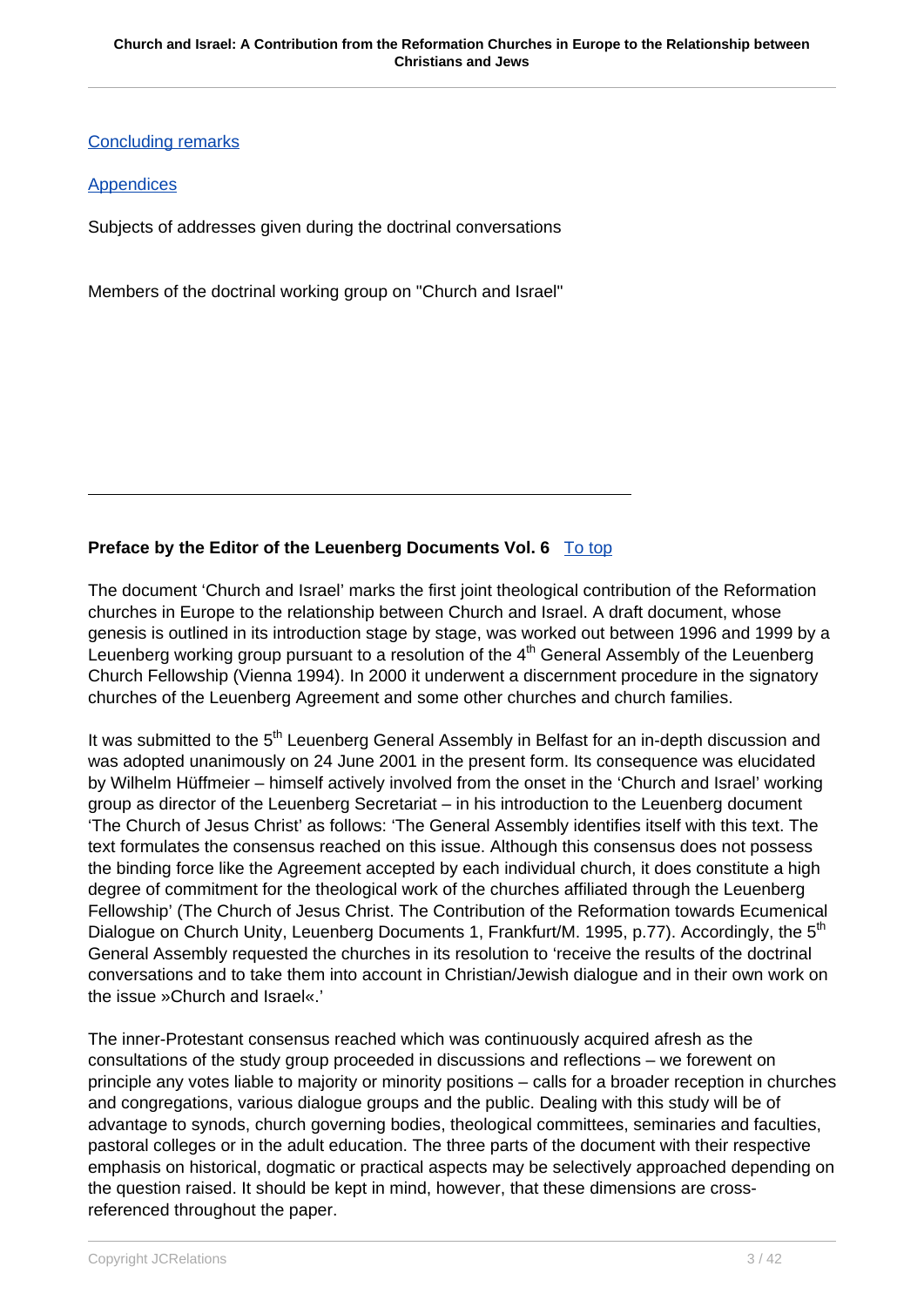This German-English volume is to facilitate a broader reception of this paper. The French text will be available at the Leuenberg website (www.leuenberg.net) in the near future and shall be included in one of the next supplements to the collection volume 'Accords et dialogues oecuméniques' (ed. André Birmelé and Jacques Terme, Les Bergers et les Mages, Paris 1995ff).

The short time span between the adoption and the publication of this paper is due to the help of many whom I have pleasure in thanking: Margaret A. Pater for her reliable translation, Hera Moon and Mark Pockrandt of the Leuenberg Secretariat and Peter Brath of the Evangelical Church of the Union for organisational petty works and the layout, Dr Wolfgang Neumann of the Lembeck Publishing House for his uncomplicated and rapid coordination, and last but not least all the members of the Leuenberg doctrinal working group who have worked together with indefatigability and expertise in the consultations and supplementary editorial sessions under the chairmanship of Dr Ernst Michael Dörrfuß.

The publication was made possible through the general financial support of the Federation of Swiss Protestant Churches, The Evangelical Church in Germany, The Evangelical Church of the Union, the United Evangelical Lutheran Church of Germany and the Evangelical Church in the Rhineland. Many warm thanks are due to all those in charge.

Helmut Schwier, Berlin, July 2001

# **Church and Israel**

# **A Contribution from the Reformation Churches in Europe to the Relationship between Christians and Jews**

The 5<sup>th</sup> General Assembly of the Leuenberg Church Fellowship resolved unanimously on 24 June 2001:

- 1. It thanks the Leuenberg Working Group "Church and Israel" for its work and for submitting the results of its doctrinal conversations.
- 2. It adopts the results of the doctrinal conversations.
- 3. It requests the churches to receive the results of the doctrinal conversations and to take them into account in Christian/Jewish dialogue and in their own work on the issue "Church and Israel".

### **Introduction**

The 4<sup>th</sup> General Assembly of the Leuenberg Church Fellowship adopted the study "The Church of Jesus Christ. The Contribution of the Reformation towards Ecumenical Dialogue on Church Unity" in Vienna on 9 May 1994. At a central point in this study, in which the Reformation churches in Europe for the first time formulated a common understanding of the church, the nature of the church is described as the community of those who believe in Jesus Christ, from which the church derives its description of itself as the 'people of God'. Since the expression 'people of God' reflects the way in which the people of Israel understands itself according to the Old Testament tradition, it is clear from the start that for the Church to describe itself as the 'people of God' raises the question of the proximity and the boundary between the Church and Israel.

Consequently, the Leuenberg Study on the Church states expressly, "The relationship of Jews and Christians, of Israel and the church requires further doctrinal consultations among the churches participating in the Leuenberg church fellowship. The 1994 General Assembly has therefore selected it as one of the three new themes of doctrinal conversations." (p.103, note 3)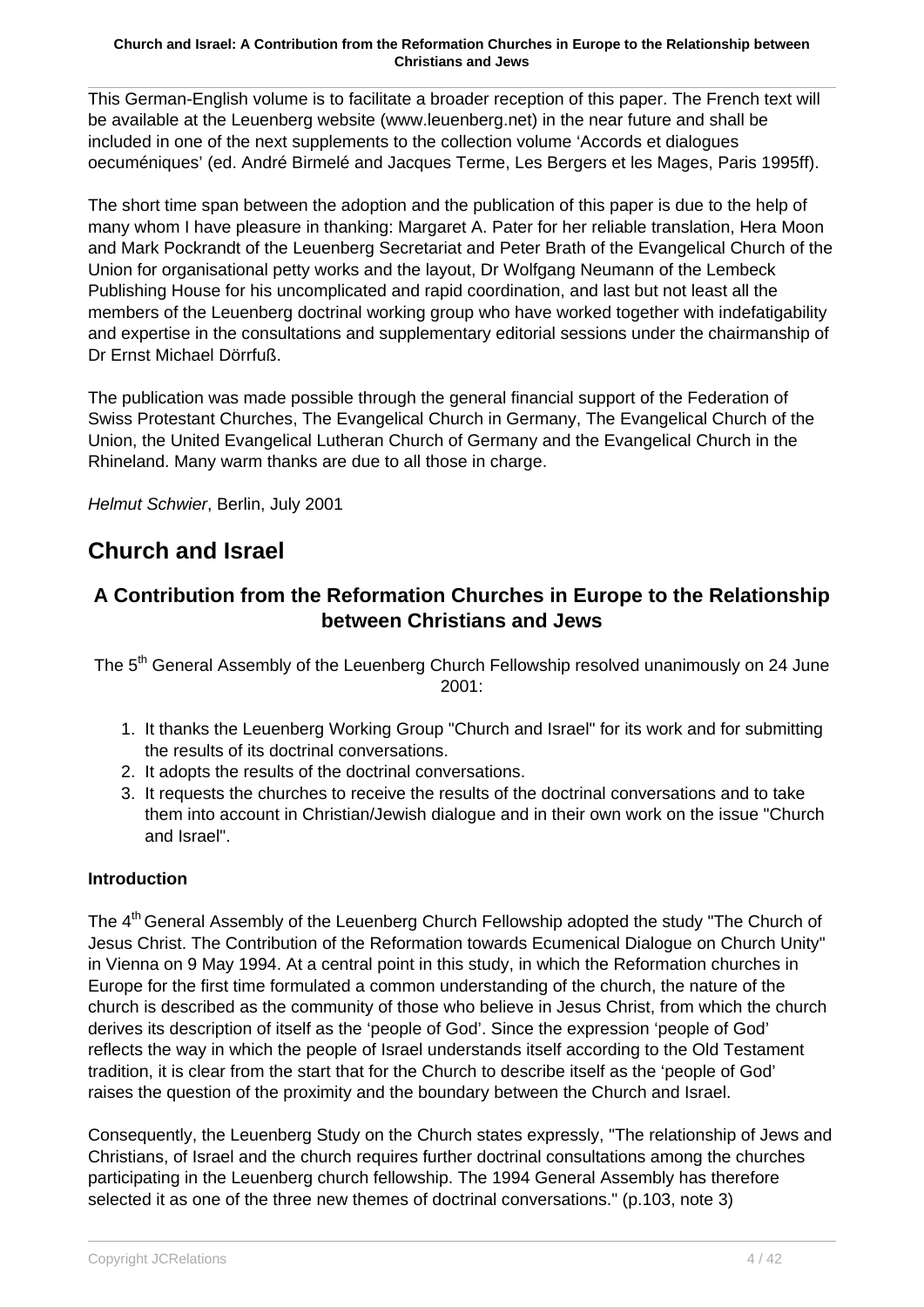The Executive Committee of the Leuenberg Church Fellowship provided the doctrinal working group on 'Church and Israel' which was then formed with project guidelines containing four basic elements.

- 1. "There is an inseparable connection between the election of the church and that of Israel, between the 'old' and 'new' covenant.
- 2. Their relationship to Israel is for Christians and the Church inseparably bound up with the foundation of their faith.
- 3. In their encounter with the witness of the lives of Jews, Christians will discover both similarities and differences in the life of Church and Synagogue.
- 4. Lively dialogue between Jews and Christians requires that both sides affirm their testimony to the experienced truth of their faith and attend to each other in an effort to reach mutual understanding."

According to these guidelines, the goal of the conversations was "to develop a common understanding among the churches of the Reformation on the theme 'Church and Israel'". It was to be in line with the criteria stated in the Leuenberg Agreement (38), namely to reflect the endeavour to make the "common understanding of the Gospel … relevant", in this case "against the background of the special challenges of Christian-Jewish dialogue". It was to be "open to dialogue between Christians and Jews as the basis for the promotion of mutual trust" and able to "prove its value in the proclamation, teaching and pastoral care of the churches". And, finally, it was to "contribute towards ecumenical dialogue".

It is important to say something about the terms used in this study document. The term *Israel* refers to the Jewish people and to Judaism as a religious and ethnic entity, including some possibly contradictory self-definitions in the diverse branches of Judaism both in the past and in the present. When what is meant is *Israel* in a political sense, the study refers expressly to the State of Israel.

In accordance with the project guidelines mentioned above, the doctrinal working group started from the particular contexts in which Christian/Jewish dialogue is taking place in the various Reformation churches in Europe at the present time.

Part I thus begins by making clear to what extent the signatory churches to the Leuenberg Agreement are interested in a dialogue with Israel, the questions on which a consensus can be identified among them and where there are differences on individual points (Part I, Sections 1 and 2). Since reflection on a new definition of the relation between the Church and Israel is not possible without a critical analysis of the biblical foundation and of the contexts in the history of the churches, there is then a description of the historical development of the relationship between the Church and Israel (Part I, Sections 3 and 4).

Part II contains the necessary dogmatic reflection. Section 1 begins by discussing the theological attempts already made to clarify the relation between the Church and Israel; then Section 2 spells out its own definition of this relationship in various steps based on theological criteria. In Section 3 the insights gained into the coexistence between the Church and Israel are expressed more concretely.

The study leads up to some practical conclusions in Part III. Section 1 begins by indicating some specific fields of action by the churches and spells out some tasks. This part concludes in Section 2 with a statement about the responsibility Christians and Jews share for the world. The concluding remarks express the churches' awareness of their guilt, with a request for forgiveness and the hope that it will be possible to follow new paths.

In order to compile this study, the delegates sent by more than 20 European churches gathered for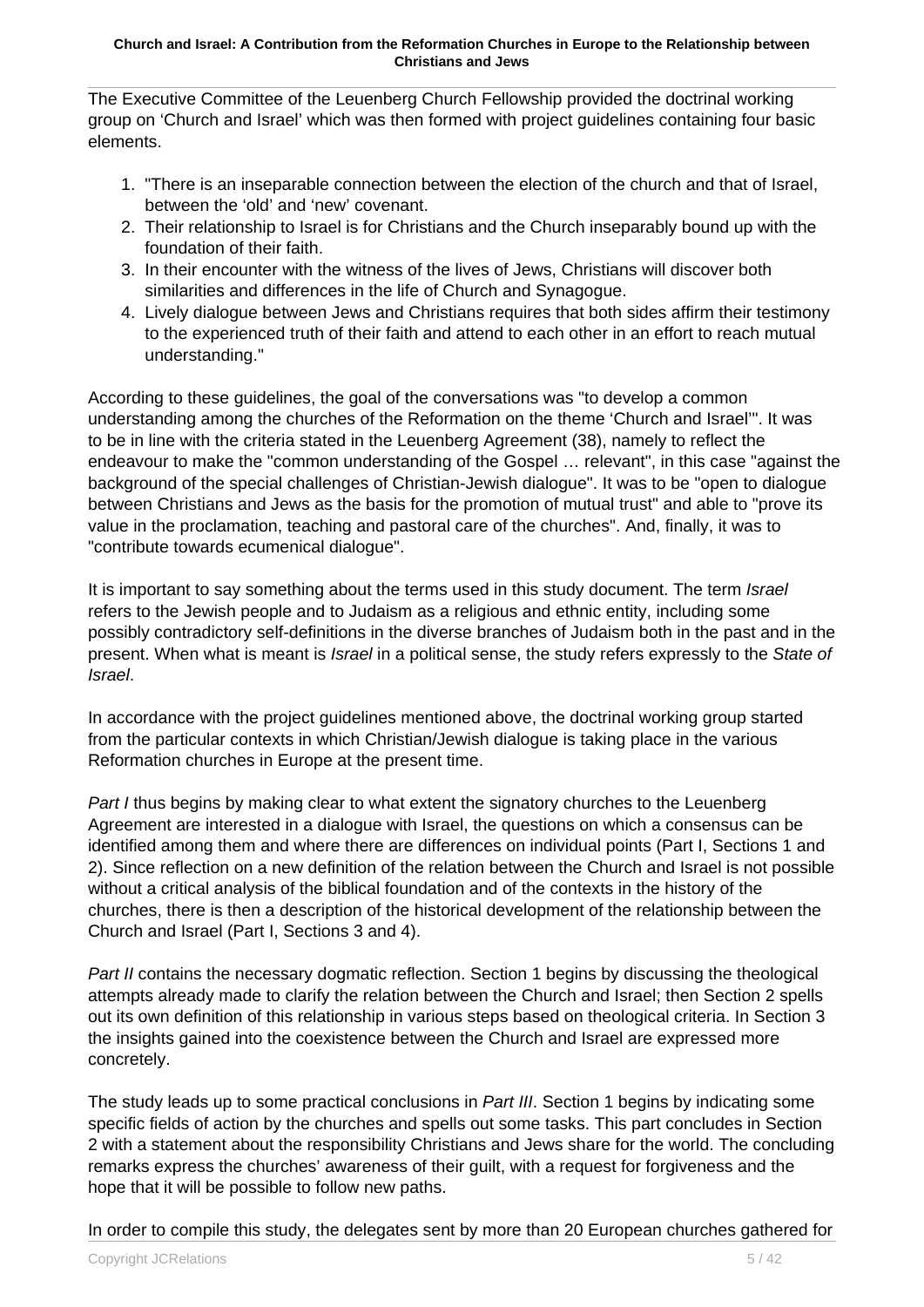seven consultations (Winter 1996 – Basle; Spring 1997 – Preetz; Autumn 1997 – Warsaw; Spring 1998 – Amsterdam; Autumn 1998 – Dresden; Spring 1999 – Prague; Autumn 1999 – Berlin). After a discernment procedure in the churches of the Leuenberg Fellowship, the doctrinal conversation group met again in Rome in November 2000 for its eighth and final consultation in order to discuss over 30 reactions received and to incorporate their concerns.

It was especially significant that Dr. Chana Safrai (Jerusalem), professor for Jewish and Rabbinic Studies, was a regular participant in the meetings; the conference in Warsaw was also attended by Rabbi Dr. Roland Gradwohl (Jerusalem, now deceased) and by Stanislav Krajewski (Warsaw).

The titles of all the addresses given at the consultations are listed in chronological order in the Appendix.

# **Part I**

# **Israel and the Church**

1. Theological and historical presuppositions To top

1.1. There are several reasons for defining the relationship between the Church and Israel. The Church is rooted in Israel. Israel's Holy Scriptures constitute one part of the Christian Bible, the Old Testament. The Church is understood by faith as the community of people who believe in God's saving act in Jesus Christ, namely the 'body of Christ'; but the Church is also understood as the people of God chosen in Christ. Thus the Christian faith makes a statement about the Church which is in tension with Israel's understanding of itself as the people of God. In the course of the history of the relation between the Church and Israel, this tension has had various consequences; periods of coexistence have been succeeded by periods of dis-interest and often also of enmity and hatred.

The churches look back on times of persecution of the Jews and especially on the Shoah, which exceeded all previous persecution in its programmatic brutality and intensity. The churches know that they failed in that situation; a number of churches in the Leuenberg Fellowship have therefore confessed their guilt towards Israel and their share of guilt in the Shoah in different ways and given voice to their failure. The churches failed because of indifference and fear, pride and weakness; but they also failed, above all, as a consequence of wrong interpretations of texts from the Bible and the terrible theological errors to which they led. Sometimes in Christianity there has been an idea that the rejection and devaluation of Judaism, even to the extent of overt anti-Semitism, could be considered an important aspect of how Christians understand themselves.

If, in view of this past, we are able to come to a new, theologically responsible clarification of the relation between the Church and Israel, this will give the Church greater freedom and also constitute a theological enrichment and a deeper insight into its own nature.

1.2. The recommendations adopted by the General Assembly of the Leuenberg Church Fellowship at Strasbourg in 1987 for conducting the study "The Church of Jesus Christ" state, inter alia, that it should take account of "the relationship of the Christian community to the Jewish people within the framework of Reformation ecclesiology and from the perspective of our identity as a church". The study presented in 1994 followed this instruction by including statements on the relation between the Church and Israel at several points.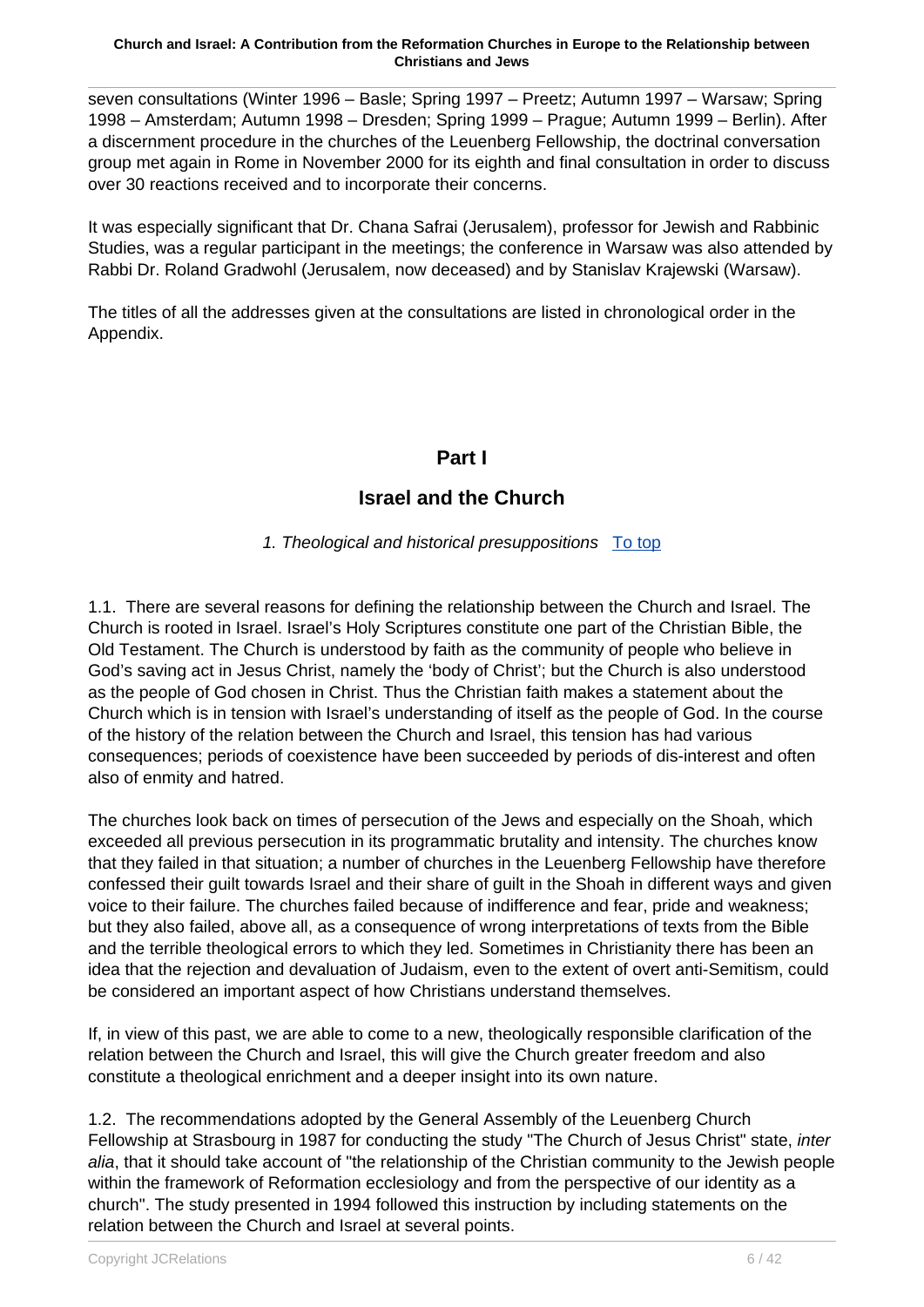1.2.1. The nature of the Church, its mission and its task were described in the following way (p.88). It is "God's people chosen in Christ, gathered and nurtured by the Holy Spirit, on its way through time towards its consummation in the Kingdom of God. The church has its origin and lasting foundation in this all-encompassing action of God." The Church which faith thus understands as "God's people chosen in Christ" has its source in Israel, historically regarded. But, despite the Christ event, Israel has not changed its view of itself as the people chosen by God's action. God and his people Israel are linked by an indissoluble bond. This act of God's election is expressed in the divine covenant, especially as described in the biblical account of the events on Sinai (Ex. 19-24). The inseparable link between the election of the Church and the election of Israel as the people of God has been described from a Christian perspective in the study on the Church as follows (p.102). "As his people God has called Israel to faith (Is. 7:9) and has shown it through his guidance the way to life (Ex. 20:1-17; Deut. 30:15-20) and has in this way made it the light of the nations (Is. 42:6). This promise to Israel has not been rendered invalid by the Christ event because God's faithfulness upholds it (Rom. 11:2, 29)."

1.2.2. In Chapter I of the study on the church ("The Nature of the Church as the Community of Saints"), Section 1.1. begins by speaking about the "justifying action of the triune God". Under the heading "Election as the basis for the mission of the church – the church as the people of God", Section 3.1. deals in greater detail with the conception of the Church in the light of certain biblical statements. God has "chosen us in Christ before the foundation of the world" (Eph. 1:3-6). Then, referring to Ex. 19:5f, it states expressly that "this election of the Church is inseparably connected with the election of Israel as the people of God". The study speaks about the "church as the people of God (I Peter 2:9f.)" as the "community of believers called by Christ from among Jews and Gentiles alike (Rom. 9:24)" (p.102). And then in this context it includes a note containing the sentence quoted above in the introduction about the necessity of doctrinal conversations on this issue.

1.2.3.Chapter II of the study on the church ("The Community of Saints in Today's Society") begins in Section 3 ("The churches in dialogue") by speaking about the dialogue with Judaism (3.1.) prior to the sub-section on "Dialogue with other religions" (3.2.). One of the statements made there is (p.115), "To be the church means for the churches of the Reformation in biblically rooted priority to examine their relationship to Judaism. Dialogue with Judaism is an indispensable necessity". Then, after recalling the painful history for the Jews of the relationships between the Church and Israel, it goes on to state, "A thorough analysis of the painful and burdening history of the relationship of Jews and Christians has become a central task for all churches. Where the gospel of the grace of God in Jesus Christ is abused to justify the 'reprobation' of Israel or indifference towards the fate of the Jewish people the gospel itself is called into question as the foundation of the existence of the church. The relationship with Israel is therefore for Christians and for the churches an indispensable part of the foundation of their faith." Before going on to speak concretely about dialogue, the study then observes, "The existence of Judaism is for the church a sign of God's faithfulness to his promises on which the church itself also depends in view of its manifold failures, especially in its relationship to the Jews."

1.2.4. The Church Study makes a quite deliberate distinction between dialogue with Judaism and dialogue with other religions. On "dialogue with other religions" it states that faith must "criticize all worship of alien gods and all institution of alien ideologies", also within the church itself. However, faith in the God who is active in Jesus Christ makes it possible, "in spite of the critique of religion, to perceive the objective and meaning in the rituals and imagery of other religions, even to discern aspects of truth in their worship and understanding of the Divine", although "syncretistic harmonizations" in the sense of "a new super-religion" are always excluded for the Christian faith (p.118). Precise theological reflection on the fundamental difference between the dialogue with Judaism and the dialogue with "other religions" or with "other world-views" (3.3.) is lacking from the study on the church. This study on "Church and Israel" has therefore been undertaken because the relation between the church and Israel belongs to ecclesiology and is thus an immediate aspect of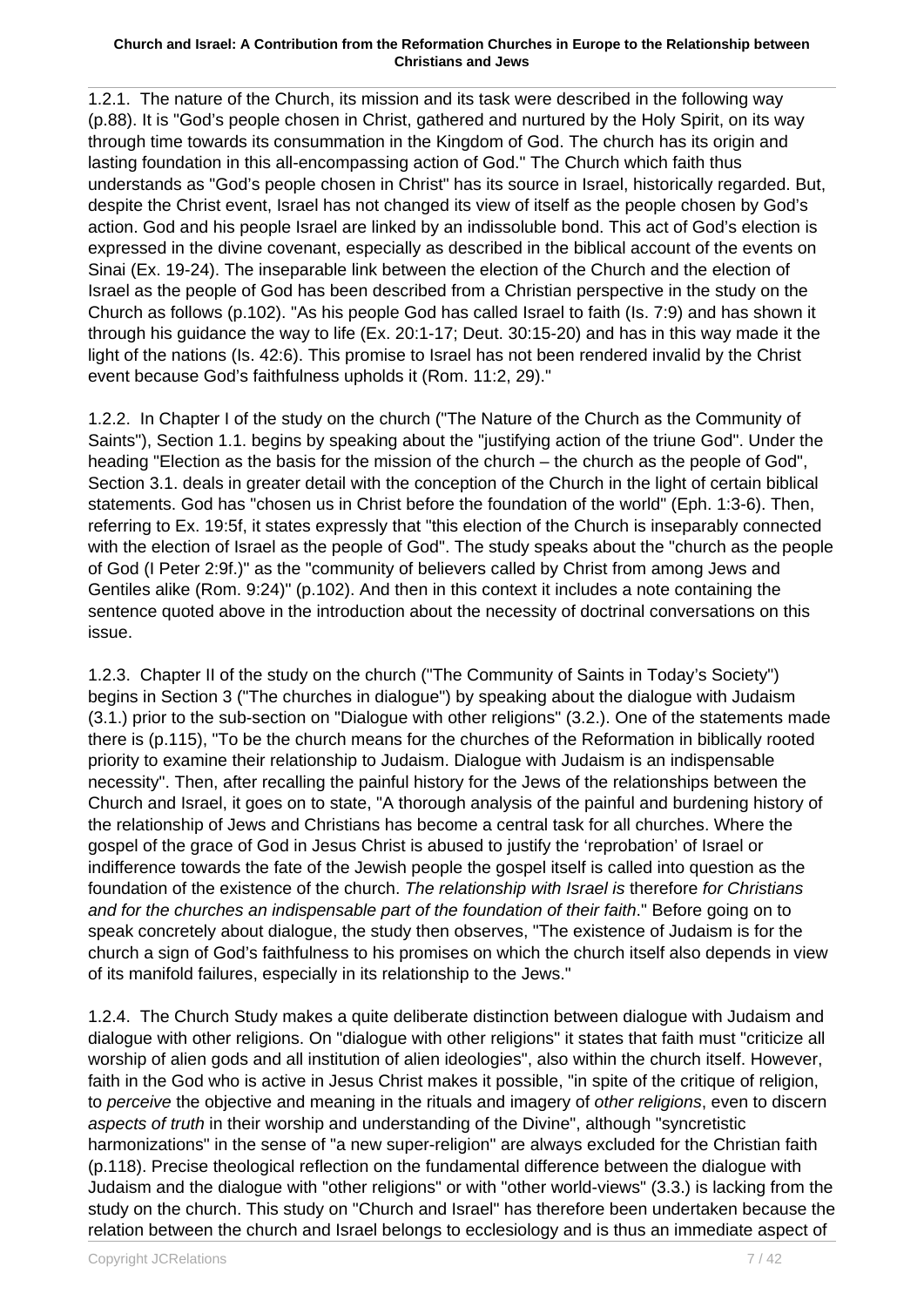the identity of the church; the question of the relation to other religions must be examined at some other point.

1.3. When Christians speak of the continuing election of Israel, this includes recognising the Jewish people as the people of God. On the other hand, however, one cannot take for granted that the Church can describe itself as the 'people of God'. Even when the emphasis on the continuing election of Israel is maintained, the Jews can still feel it presumptuous of the Church to understand and describe itself as the 'people of God'. In any case, if the Church sees itself as 'people of God', it cannot ignore its special relationship to and link with Judaism.

The inter-relationship between the Church and Israel, which is based on the way each understands itself as 'people of God', is not a marginal question for the Church or for Christian theology. On the contrary, it concerns a central element of Reformation ecclesiology which is derived from the action of God. The foundation of the Church's faith makes it dependent on Israel and therefore its relation to Israel is "an indispensable part of the foundation of [its] faith" (The Church of Jesus Christ, p.115). That is an insight which belongs to the Christian faith. But a Christian theological statement on Israel as the people of God must respect the fact that Israel describes itself as the 'people of God' in its own way. However, these two statements about Israel do not necessarily have to agree with one another.

1.4. The life of Judaism today is still marked by the Shoah, even after more than fifty years. The Shoah constitutes a lasting challenge to the churches and their theology. It is a task for all the churches in Europe, including those whose members did not participate in the Shoah. The Shoah continues to demand permanent theological self-examination and renewal; it compels us to investigate the causes of the hatred of Jews which repeatedly breaks out anew and of the anti-Semitism which is still found even today. This self-examination must demonstrate willingness and readiness for penitence and conversion.

### 2. Encounters between the Church and Israel in the Reformation churches of Europe  $\overline{Io}$  top

2.1. There is an immediate connection between the responsibility and guilt ensuing from history and the theological necessity residing in the nature of the Church for an appropriate definition of the relation between the Church and Israel. Both aspects must be taken into account, each in their own way. The following considerations are intended to provide a forum for further reflection and for future conversations at the level of the Leuenberg Fellowship. To this end, it is necessary to become aware of the discussions in which the individual churches have been involved to varying degrees of intensity and to start a dialogue within the Reformation churches themselves.

2.2. The General Assembly of the Leuenberg Church Fellow-ship meeting in 1994 in Vienna appealed to the Reformation churches in Europe to consider the results of theological reflection on the relationship between the Church and Israel obtained by individual churches, and themselves to seek, promote and intensify the dialogue with Israel. This also implies the challenge to go beyond what has been achieved so far and find a definition of the relation between the Church and Israel which can be jointly supported in common responsibility by all the Reformation churches.

2.3. In the past, reflection on their own encounter with Israel has taken very different forms in the Reformation churches of Europe. In the context of Jewish/Christian dialogue one can observe a wide range of experiences, developments and tendencies. In many European churches, it was only after 1945 that an encounter between Christians and Jews took place on an official level. This was associated with reflection on the causes of Christian alienation from Judaism and even of hostility to the Jews, and also with theological reflection on how individual churches understood themselves over against Israel.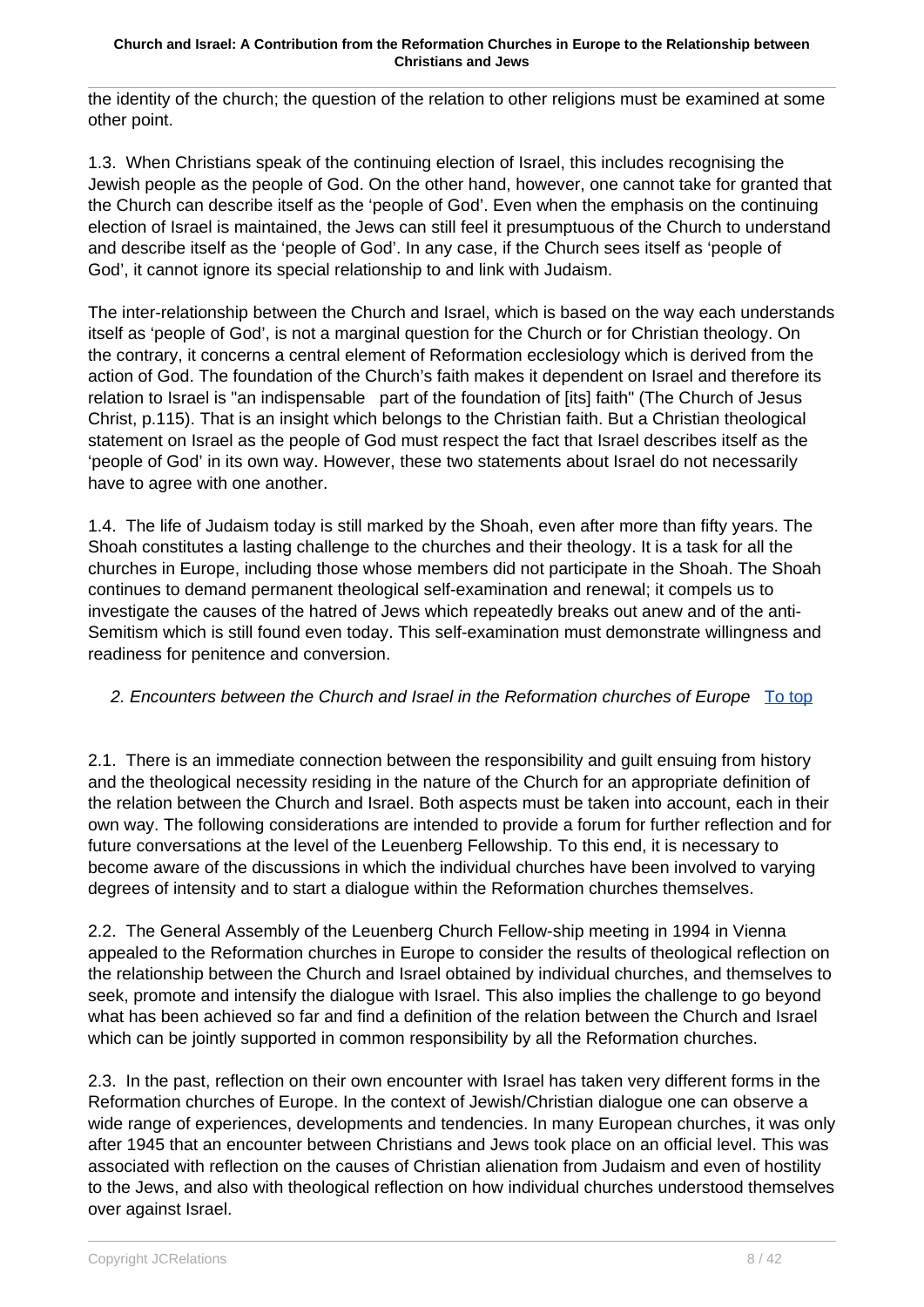The following paragraphs reflect the reports provided by the churches which responded to our inquiry on this point. The approaches of the individual churches in their own historical contexts show how they describe the encounter between the church and Israel. This brief review attempts to shed light on different emphases and characteristic developments.

2.3.1. In Poland in the 20's and 30's of the  $20<sup>th</sup>$  century there was a "Barbican" Mission which aimed to convert Jews to Christianity. After World War II it took the Polish Reformed Church several years to deal with the memories of the occupation period – the period when the parish house and church in Warsaw were surrounded on all sides by the Jewish ghetto. In addition to efforts to rebuild the church, there were endeavours to establish contact with Judaism in a new way. The magazine "Jednota" (Unity) discussed the question whether a religious dialogue between Christians and practising Jews was possible. In 1995 the synod of the Evangelical Reformed Church in Poland adopted a statement on the anniversary of the liberation of the concentration camp at Auschwitz.

2.3.2. In the constitution of Norway Jews were excluded from the realm from 1814 to 1851 (with no right of residence), but thereafter they became a lively minority although not always accepted. Interest in the Jews and solidarity with them and the state of Israel have become very strong in the Church of Norway, especially since World War II and the German occupation of Norway. In 1942, although late, the church voiced the first public criticism of the deportation of the Norwegian Jews. Solidarity with the Jews also developed as a result of encounter with Jews through the mission to the Jews. The Jewish congregations in Norway today are small but play a part in the public debates on culture and religion. The Church of Norway has had a permanent dialogue commission with the Jewish congregations in Norway since 1996.

2.3.3. In Denmark the attitude of the church authorities to the Jews was consistently anti-Jewish from the establishment of the first synagogues (end of  $17<sup>th</sup>$  century) until the  $19<sup>th</sup>$  century. However, the government was more tolerant; in 1814 the Jews were granted equal civil rights, 35 years before general religious liberty was introduced. When the German occupying power wanted to arrest and deport the Jews in 1943, a pastoral letter was read in services referring to the Bible and to conscience and expressly condemning the persecution of the Jews. With the support of the population about 94% of the 8000 Danish Jews escaped to Sweden. After World War II the relationship between church and synagogue was always harmonious although there was no closer contact. Up to the present the chief rabbis have provided information about Judaism through personal contacts and numerous lectures in church congregations. However, there is no official forum for conversations between the established church and the congregations of the Jewish faith.

2.3.4. In the churches in the Netherlands, where, following the Synod of Dordt in the 17th century, close direct contacts with Rabbis were already a reality, an autonomous conception of the relation between Christians and Jews evolved. A special inter-est in the Old Testament and the practice of singing the psalms at Sunday worship had prepared the ground for an interest in the meaning of Israel to develop, and this was clearly expressed by certain theologians at the end of the 19th century. In the forties of the 20th century, there was a struggle over the subject of "Judaism as a question/challenge to the Church" and of "Edda and Torah" which soon became a burning issue. There was a growing conviction that the relation between the Church and Israel differed from the Christian relationship to other religions and, in particular, that one could not speak about Israel's being "disinherited". The significance of theological reflection on the relationship to Israel in the present was underlined by the study 'Israel, People, Land and State' of the 'Hervormde' synod of 1973. In 1995 further reflection under the same heading was forwarded to the congregations as an interim report.

2.3.5. In Italy the relations between Jews and Protestants are marked by the fact that Jews and Waldensians were for centuries the two religious minorities that suffered discrimination and persecution but were never wiped out or assimilated; in 1848 both were emancipated ("parallel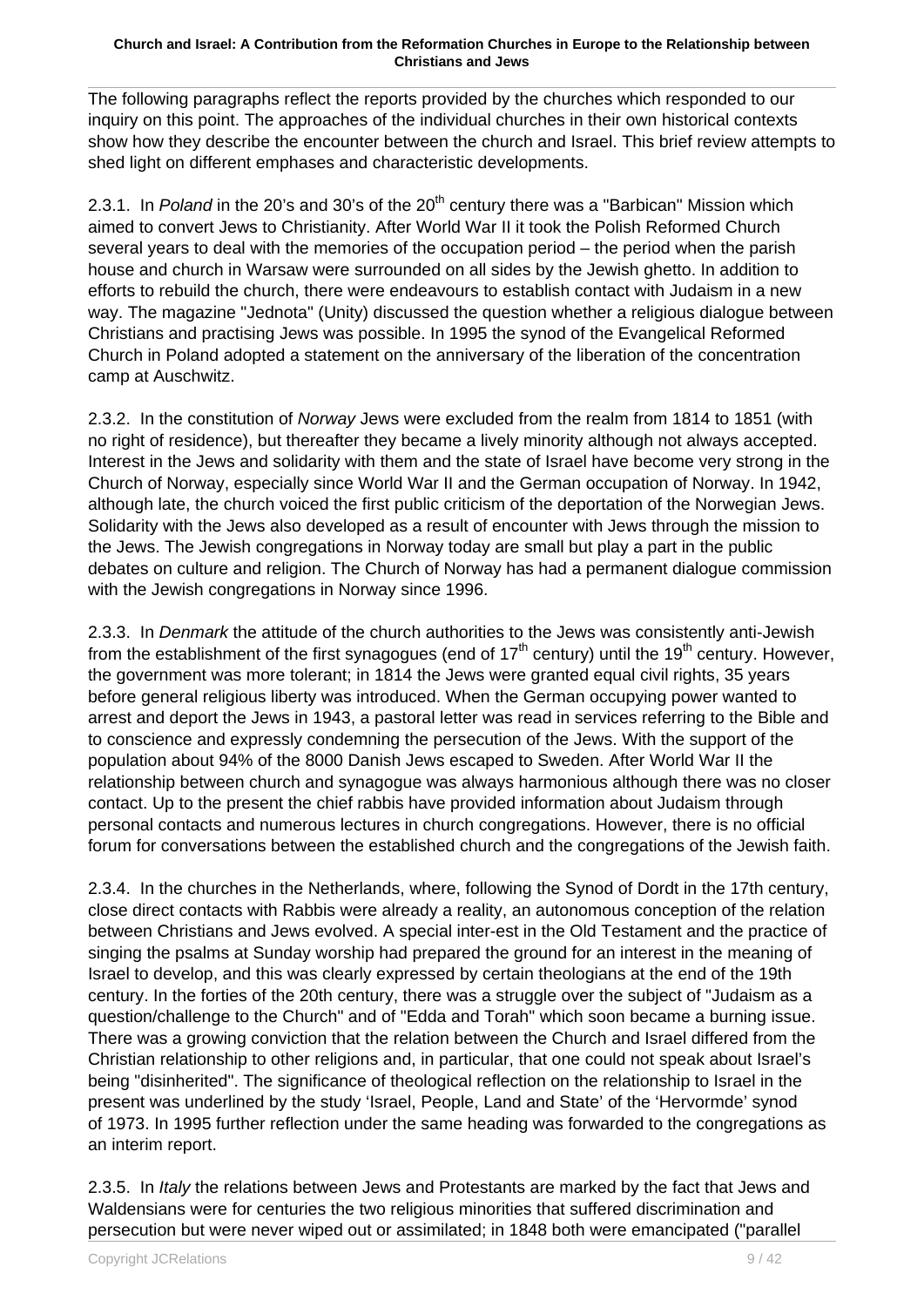fates"). In the 19<sup>th</sup> century there was widespread philo-Semitism among Italian Protestants, marked by a literal interpretation of certain biblical promises about the end of the diaspora and Israel's returning to the Promised Land; not least for this reason, the Italian Protestants were impervious to anti-Semitism and provided assistance to persecuted Jews, even though their general assemblies and church authorities never officially condemned the racial legislation. Direct contacts between Protestants and Jews came about mainly after World War II, both in the framework of their common interest in the defence and protection of the rights of minorities and in a pluralist society, and also in the context of dialogue between Jews and Christians.

2.3.6. Protestantism in France, which had lived with the historical experience of persecution and exile and had been nouri-shed by concentrated reading of the Bible and especially of the Old Testament, always felt close to Judaism. In 1942, the Reformed Church, under the influence of Karl Barth's theological thinking, took a stand against the racial legislation of the Vichy government; the Protestant population often expressed solidarity with the Jews. After the war, the Protestant Federation in France established a commission with the task of examining and reflecting on the relationship with Judaism; however, none of the French churches has officially taken up the question of how Christians may have shared responsibility for the Shoah. The Reformed Church in Alsace-Lorraine gave a general introduction to the question under the heading "The Jewish roots of the Christian faith" at its synod of 1990 in Saint-Louis.

2.3.7. In Switzerland a bitter theological disagreement arose in 1941 in the context of the "Agency to assist the Confessing Church in Germany" over the understanding of John 4:22 ("Salvation comes from the Jews"). One group understood the sentence as a statement about the past: "Salvation came ..." to the church from the Jews who have now been rejected; another group read the statement "Salvation comes from the Jews" to mean that the church thus has a permanent connection with the people of Israel. A representative gathering of the church finally declared in credal form: "Since scripture says, 'Salvation comes from the Jews' (John 4:22), anti-Semitism cannot be reconciled with membership of the Christian church."

2.3.8. In the Church of the Czech Brethren in the Czech Republic, a process of careful reflection and effort has been under way for a long time to obtain theological clarification and a practical improvement of the relationship with the Jews. The Czech Brethren are thus associated with the efforts of the other Reformation churches. Here, they have been able to pursue an intention which is recognisable in the work of the Czech Bible translators and exegetes during the Reformation period as well as in the present.

2.3.9. As a consequence of the extermination of Jews organised by Germans during the period of the National Socialist regime, the Protestant churches in Germany feel they have a special duty to Israel. A pointer to the future came from the synod of the Evangelical Church in Germany (EKD) meeting in Berlin-Weissensee in 1950. For the first time, it referred to the share of guilt which the Evangelical Church had brought upon itself in relation to the Jews under the Nazi regime, stated that the church had done wrong "by silence and omission", and confessed its belief "that God's promise for his chosen people Israel has remained in force, even after the crucifixion of Jesus Christ". Ever since the Kirchentag in Berlin in 1961, conversations with Jews have continued to take place at every Kirchentag. It is not least to such conversations that the three studies "Christians and Jews" of 1975, 1991 and 2000 are indebted. The study "Christians and Jews II" notes a "basic consensus" which has meanwhile been reached and comprises the "rejection of anti-Semitism" and the "admission of a Christian share of responsibility and guilt for the holocaust"; emphasis is given to "the inseparable bond between the Christian faith and Judaism" and to "the lasting election of Israel", and there is reference to the "importance of the state of Israel".

In the individual regional churches in Germany, the results of theological reflection and of dialogue with Israel have been received and implemented in different ways; special mention must be made here of the resolution adopted by the synod of the Evangelical Church in the Rhineland in 1980.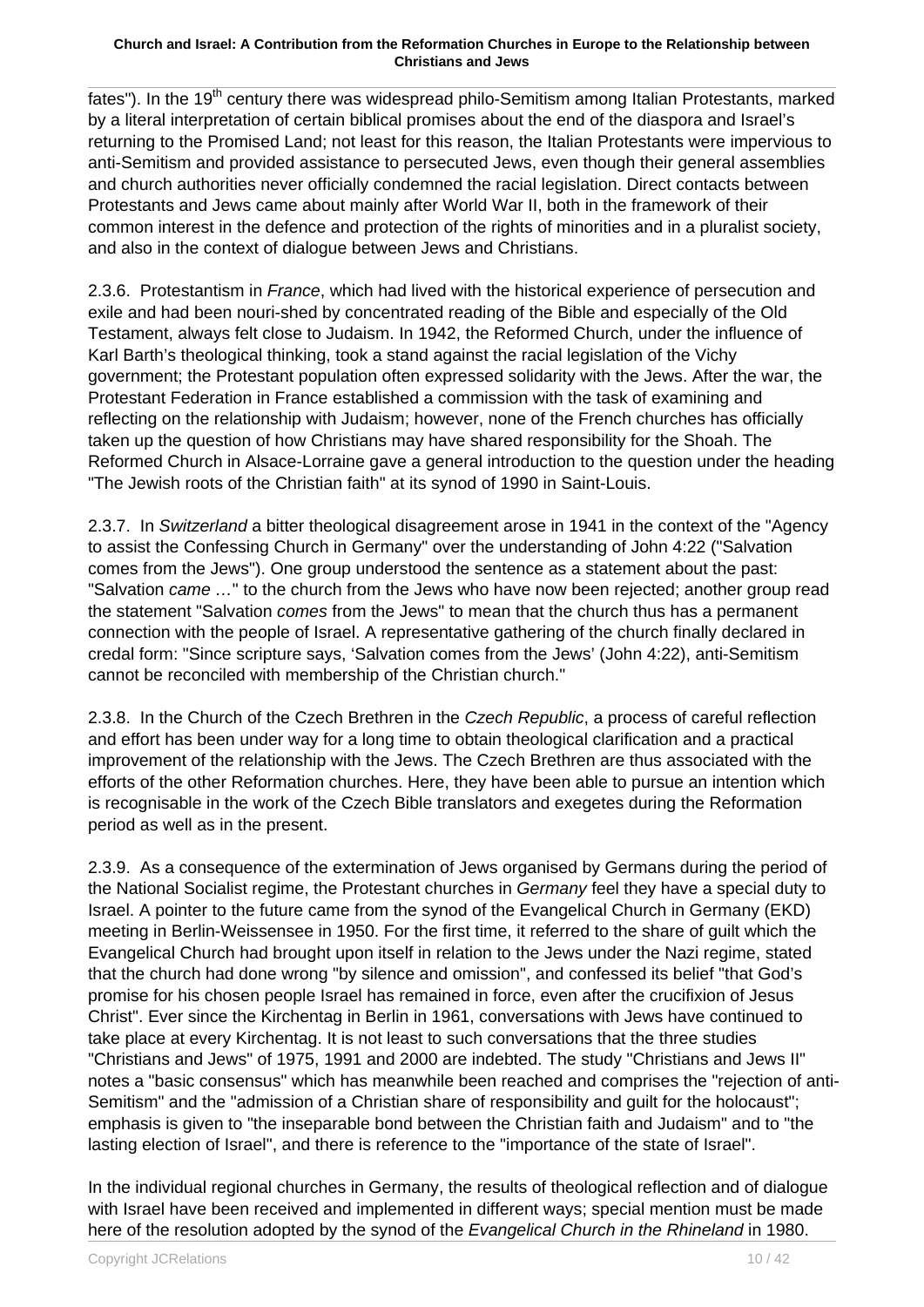Since then, many regional churches have adopted statements on the relationship between Christians and Jews. In some cases, the decision was made to include a reference to the lasting election of Israel in church constitutions. Some German regional churches have voiced a clear repudiation of any kind of mission to the Jews.

2.3.10. In 1998, the General Synod of the Evangelical Church in Austria adopted a detailed declaration with the title "Zeit zur Umkehr" (Time for conversion). It states that the churches shared responsibility for the Shoah and that they are aware of their duty "to resist any form of social or individual anti-Semitism". In this connection, it says, "Since out of pure grace God's covenant with his people Israel continues until the end of time, mission among the Jews has no theological justification and should be rejected as a church programme."

2.3.11. The Church of Scotland has pointed out that it has not experienced occupation as a consequence of war or totalitarian domination nor has it been confronted with the extremes of anti-Semitism. In Scotland very small Jewish congregations exist in a few parts of the country. In general, relations between the Church of Scotland and its Jewish neighbours are good.

2.4. The churches give differing answers to the question of a theological interpretation of the state of Israel. In some of the statements, the establishment of this state in 1948 is seen expressly as a historical sign of God's faithfulness to his people; other statements say nothing theological about the state of Israel. There is a far reaching consensus that a careful distinction must be made between the biblical promises of the land to Israel and the secular state of Israel. In the Austrian statement of 1998 to which we have referred, the hope is expressed that "this state will establish lasting peace with its neighbours – especially the Palestinian people – in mutual respect for the right to a homeland, so that Jews, Christians and Muslims can live together in peace".

2.5. The question of the significance of Jews who confess Jesus Christ, especially those who, as Christians, still feel committed to their Jewish background and tradition, has rarely been raised. This is also linked with a recognition of the danger of setting at risk the trust that has developed in encounters between Jews and Christians. Many of the theological statements on the relation between the Church and Israel see the Christian Church implicitly or explicitly as the "Church of the nations" without giving any further thought to people of Jewish descent. On the other hand, the synod of the Evangelical Church in Germany stated in November 2000, "The New Testament witnesses to a church of Jewish and Gentile Christians. We see our Christian brothers and sisters of Jewish descent as witnesses to our indissoluble link with God's people, Israel, and its continuing election."

The question whether and in what way witness to God's reconciliation with the world brought about by Christ also relates to Israel, is frequently not mentioned. It is precisely this question which disturbs Jews and endangers the dialogue; hence many church statements avoid referring to this issue; others underline that witness to Christ is intended for the whole world.

2.6. The history of the Reformation churches has often been closely linked in Europe with the history of the individual nation states. The historical responsibility of the churches and of individual Christians has been understood here in different ways. In some countries the churches were so closely related to the state that they supported a state policy directed against the Jews, or at least refrained from any criticism of it. There have also been churches that were sometimes oppressed and persecuted as religious minorities like the Jewish community, but without developing a positive interpretation of Judaism or showing any active solidarity with the Jews.

Both points must be made. Germany and Christians in Germany have a special responsibility because of the National Socialist period; but all the churches share in the special history of European guilt towards Israel, wherever they failed clearly to oppose anti-Semitism or even, on the contrary, directly or indirectly encouraged it.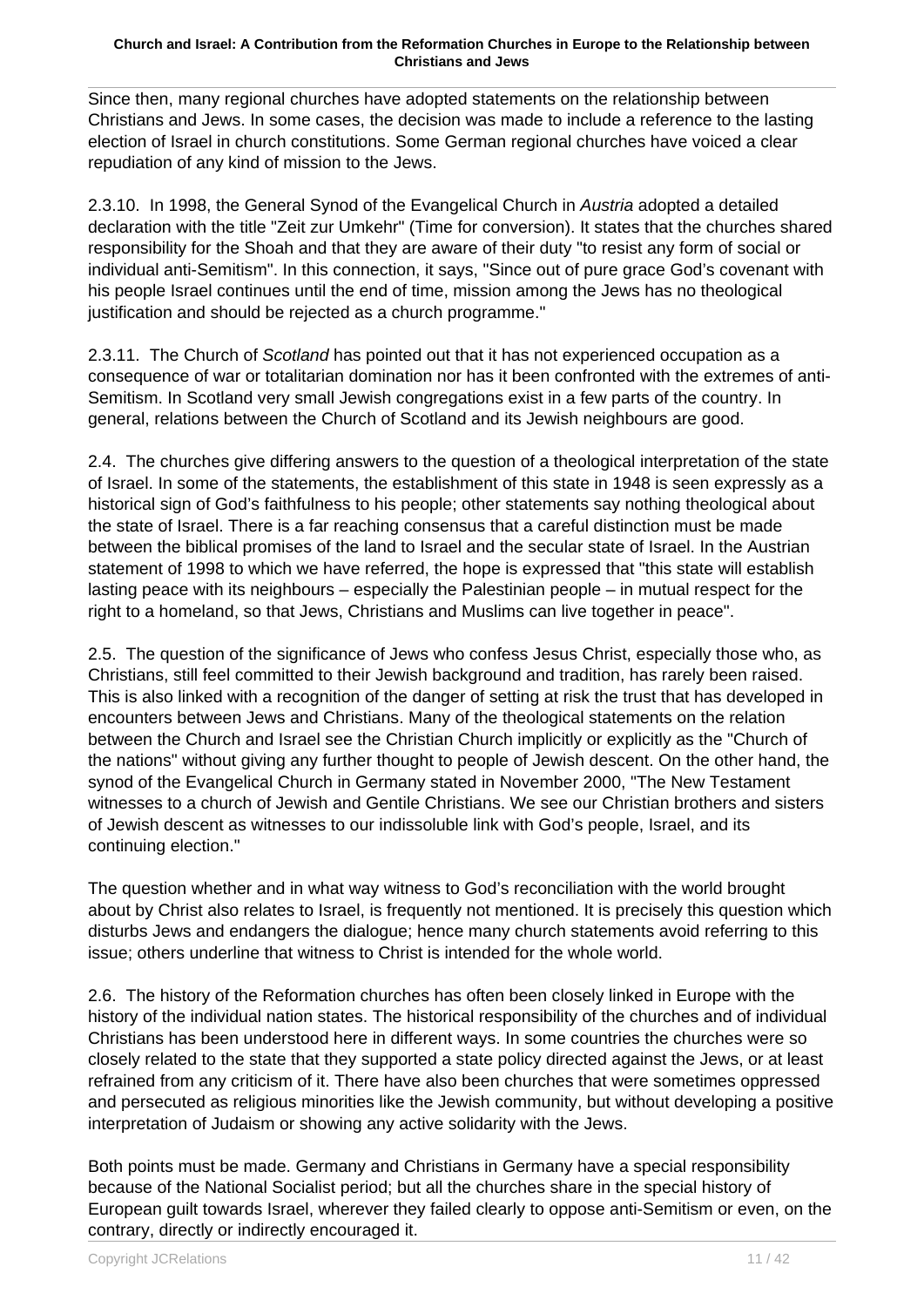### 3. Israel and the Church in the context of the biblical heritage To top

3.1. The need to reflect on the relationship between the Church and Israel is a consequence of the very beginnings of Christianity. The biblical texts referring to these beginnings do not only speak of the historical origin of the Church and thus of the historical relation with Israel; they also form the starting point and critical point of reference (fons et iudex) for all theological reflection.

3.2.Israel's Holy Scriptures, the Tenak (Torah, prophets and 'writings'), witness to the story of God, the Creator, who chose his people Israel and led it through history. This history begins with the election of the fathers and mothers. The Holy Scriptures give an account of the liberating exodus of the people from Egypt and of how God gave them the Torah on Sinai, of the gift of the land and the development of the state. The history to which these Scriptures witness continues through the Babylonian exile and the return to the land with the construction of the second temple. One aspect of this history is that a major part of the people lives in the diaspora. The preaching of the prophets in the context of this history of God with Israel reflects experiences of salvation and judgment, experiences of hope and delivery. At the same time, the texts of the Bible point to the breadth of human life in the world, the experience of life and death.

3.3. According to the witness of the New Testament, one part of this history of God with his people Israel is the life and work of Jesus of Nazareth. Jesus proclaimed the nearness of the coming sovereignty of God. Jesus was and remained a Jew. His concern was that the will of God be implemented directly; in this sense, he belonged to the tradition of the biblical prophets. Simultaneously, he claimed to reveal the true intention of the Torah; in this way he represented the tradition of the doctors of the law and wisdom teachers. But, in particular situations, he also claimed to be able to question certain views of the religious tradition and specific statements in the contemporary interpretation of the Torah in the framework of the coming rule of God. Thus Jesus provoked a conflict with the religious and political authorities of his time. Tradition implies this, for ex-ample, when referring to how Jesus dealt with the Sabbath commandment (Mk. 2:23-28), his criticism of the distinction between 'pure and impure' (Mk. 7:1-23), his rejection of the practice of divorce (Mk. 10:2-12) and above all his proclamation that God's sovereign rule was near (Lk. 6:20; 10:9). Jesus' death on the cross, however much it may have involved misunderstanding and human error, was a consequence of his preaching and his life.

3.4. Jesus' death did not mean the end of him; the Christian faith confesses and witnesses that the crucified Jesus did not remain in death but God raised him from the dead. The circle of those who had followed Jesus as his disciples in Galilee and Jerusalem soon gave voice to the confession: Jesus is risen from the dead (Lk. 24:34). They proclaimed their faith: God has raised Jesus from the dead (Rom. 10:9) and has thus affirmed the way of the crucified one; that was the evidence that the earthly Jesus had an incomparable authority. The risen Jesus was believed in biblical, Jewish titles of power to be the Lord, the Messiah, the Christ. Using biblical "Old Testament" categories, his dying was understood as a vicarious death for the sins of humankind (Rom. 3:25), as a death "according to the scriptures", as stated in the confession of faith quoted by Paul in I Cor. 15:3b. Those who believed in the raising of Jesus took this message to their own people, Israel.

3.4.1. The first "Christians" were Jews; they were convinced that the same God, who had created heaven and earth and had led Israel through history, had now acted in and through Jesus Christ. They expected the risen One to come again soon from heaven. In that connection, they also expected the final judgement and the beginning of the new creation. They thus understood the raising of Jesus as an eschatological event. Believing in Jesus' resurrection and relying on the experience which they had had of the presence of God's spirit (Acts 2), they felt justified in following new ways. This was especially evident in the group around Stephan, which maintained a certain critical distance from the religious tradition connected with the Torah and the temple in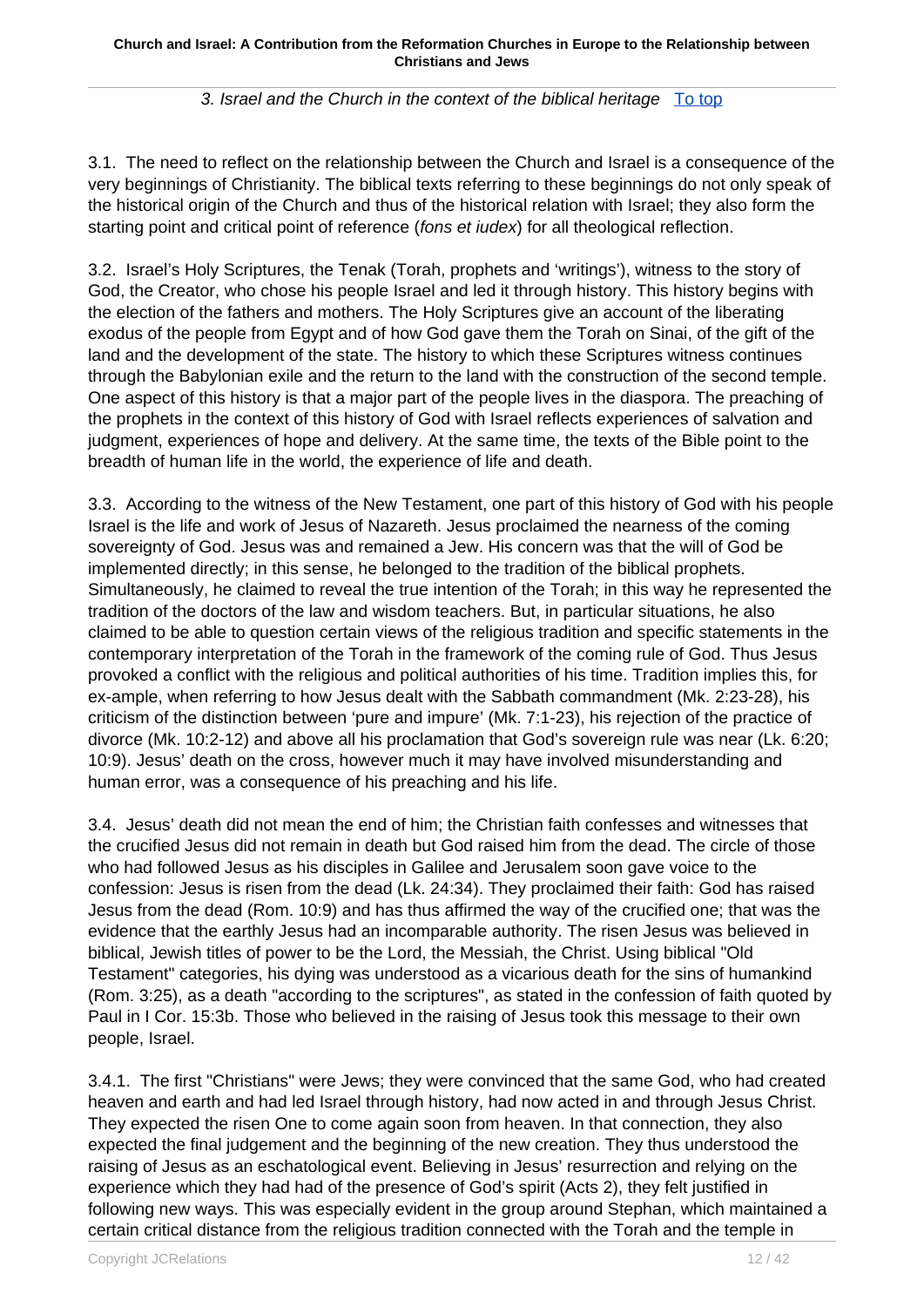Jerusalem (Acts 6-7).

3.4.2.The Jews who believed God had raised Jesus naturally saw themselves as part of the people of Israel. But at the same time, like, for example, the Jewish community living at that time at Qumran by the Dead Sea, they also felt they were a special community within Israel. What God had done for the crucified Jesus was, in their view, the goal of God's history. That was a statement of faith which constituted a challenge to the way the Jewish majority understood itself.

3.4.3.The Jews who believed in the raising of Jesus saw themselves in a special way as "community, church", as 'ekklesia' (Acts 8:3).

3.4.3.1.The word 'ekklesia' can refer to the individual congregation or to the church as a whole and be translated that way. In the Greek translation of the Hebrew bible, 'ekklesia' refers to the religious community of Israel. In everyday Greek the word was used for the political assembly of the commune; in order to distinguish this from its particular understanding of itself, the church adopted Old Testament language and emphasized that it was "God's community" (Gal. 1:13 and very often; it is only in Rom. 16:16 that Paul speaks of the "churches of Christ"). By emphasizing the connection with God, the church made clear that it was not the product of its own decision but owed its existence to its divine calling.

3.4.3.2.The image frequently used in classical times of the community as a "body" was applied by Paul to the Christian congregation (I Cor. 12; cf. Rom. 12:4-8). At one point he even describes the Christian community of the body, in which all the members perform different functions but enjoy the same rights, as the "body of Christ" (I Cor. 12:27). The study "The Church of Jesus Christ" states in this connection (p.90), "The biblical image of the body expresses how the church lives and in what it has its continued existence. The church is the community of persons whose unity among themselves is based on their unity with Christ (I Cor. 12:12f). The community of the members draws its life from the fact that they all equally contribute to the building of the church in accordance with the diversity of their God-given talents (I Cor. 12:12-31; Rom. 12:4-8)." Talking about the body of Christ indicates that the congregation is to be understood as the community in which the risen and

exalted Christ is present as the Lord who determines the way in which the believers live. In the letters to the Colossians and the Ephesians, this image is further developed to describe the church as the body and Christ as the head of this body.

3.5. The fact that the Jews who believed in Christ saw themselves as the 'church of God' did not separate them from the people of Israel. The believers in Christ were and remained Jews. They lived in the expectation that the other Jews would also become convinced of the truth of confessing Christ. This caused conflicts between the Jews who believed God had raised the Crucified One and other Jews who ignored or rejected this message. The latter, who certainly formed the vast majority, tried in various ways to silence the believers in Christ. Paul says of himself that, as a Pharisee, he tried to put a violent end to the Jesus movement, "to destroy the church" (Gal. 1:13-14; cf. I Cor. 15:9). Being converted from this practice of persecution also signified for Paul that he was called to proclaim the gospel.

3.6. The Jews who believed in Jesus' resurrection came to recognise that the message of Christ was to be preached not only within the people of Israel but also beyond it to the nations, the "Gentiles". The account of the conversion and baptism of the centurion Cornelius by the Apostle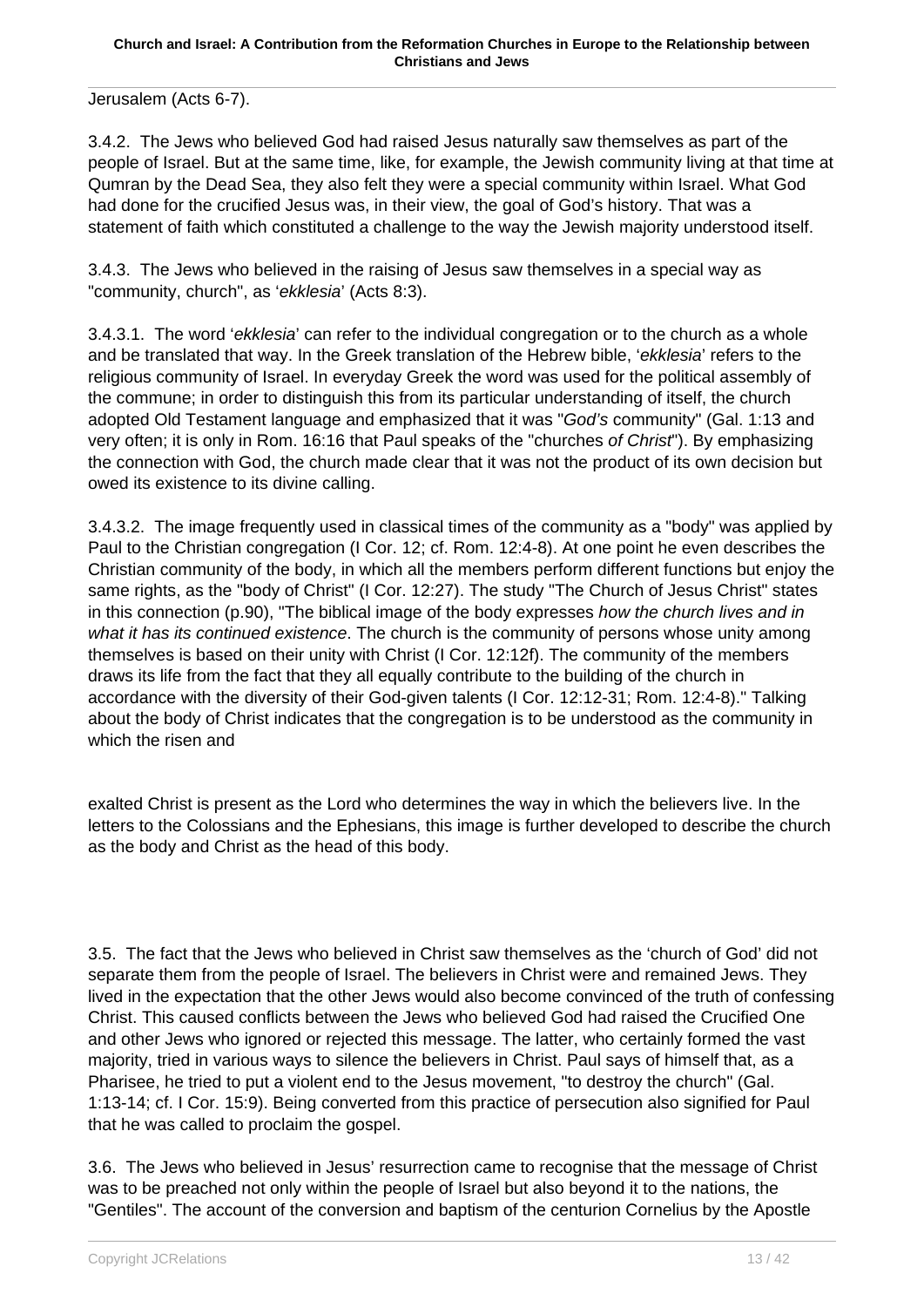Peter (Acts 10) describes vividly how the traditional distinction between 'pure' and 'impure', and thus also the distinction between Jews and Gentiles, lost their central importance in the context of mission. The Apostle Paul, called by God to be the preacher of the gospel of Christ to the Gentiles (Gal. 1:15-16), bases his right to mission to the Gentiles not only on his special missionary commission (Gal. 1:15-17) but also on the statement that the One God is not only the God of the Jews but also the God of the Gentiles (Rom. 3:29; cf. Rom. 15:8-11). That is how the far from undisputed decision came to be taken that believers in Christ who came from the nations did not need to become Jews, and thus did not have to follow the special requirements of the Torah which determined the identity of the people of Israel, especially circumcision, in order to be able to belong to the 'church of God'. But at the same time it is repeatedly emphasized especially in Acts, that Paul in his missionary preaching first addressed the people in the synagogues. The church became a community in which members of the people of Israel and people from the nations should be and were able to live together. They were united by the faith that God had been at work in Jesus of Nazareth and that God was active in Jesus Christ at present. Thus baptism made it a reality that "Jews and Greeks, slaves and free men, men and women" formed a unity in Christ (Gal. 3:28).

3.7. In the last third of the  $1<sup>st</sup>$  century of the Christian era, at the latest those from the nations who believed in Christ ("Gentile Christians") outnumbered the believers in Christ from the people of Israel; it became increasingly difficult for the "Jew-ish Christians" who still followed the Torah to maintain and practise their Jewish identity, including obedience to the commands of the Torah. A process started in the course of which the Jewish Christians committed to the Torah became more and more marginal in the church. The point which Paul in particular had stressed, that the church was always made up of both Jews and Gentiles, tended to be forgotten. At the same time, the majority in the church no longer saw themselves in continuity with the biblical or the contemporary Israel; they began to view themselves more as the replacement of Israel. Even in the letter to the Hebrews there is the idea that the "First Covenant" with Israel should be seen as something by the Christ event (Heb. 8:6-13). In Matthew's Gospel the historical event of the destruction of Jerusalem and its temple by the Romans in 70 A.D., is interpreted as God's punishment for the disobedience of the Jews (cf. Matt. 21:43; 22:7).

3.8. Simultaneously, a clear distinction was evolving between Jews and Christians in their use of the Hebrew Scriptures. The Christian church which existed predominantly outside Judaea and Galilee, especially after the first Jewish/Roman war (66-70/73 A.D.), stuck to the wording and scope of the Greek version of the biblical texts ("Septuagint") used in the Jewish diaspora. On the other hand, Rabbinic Judaism, which was becoming normative, opted to recognise as binding only the biblical writings preserved in Hebrew and Aramaic, from which new Greek translations were then made.

3.8.1. Accordingly, books such as Ecclesiasticus or the Wisdom of Solomon and historical works like the books of the Maccabees were recognised by the Christian church as part of the Bible but not by Judaism. In addition, Rabbinic Judaism further developed the conception of the "oral Torah" entrusted to Moses on Sinai together with the written Torah.

3.8.2. The Latin translation of the bible, the Vulgate, included further writings in addition to the Septuagint; so the difference became greater, although the translator of the Vulgate, Jerome, did not base himself on the Greek but, wherever possible, on the Hebrew versions of the scriptures.

3.8.3. Martin Luther in his translation of the Bible adopted the humanist principle that one should go back "to the sources" (ad fontes) and took the original Hebrew text of the Old Testament as his basis; he therefore considered the writings that had only been handed down in Greek to be "Apocrypha" and of lesser value, although he kept them in all the editions of the Bible. This then meant the unity of the biblical canon no longer existed on the Christian side, because the Roman Catholic Church stuck to the Vulgate. As in the case of the New Testament, where Luther departed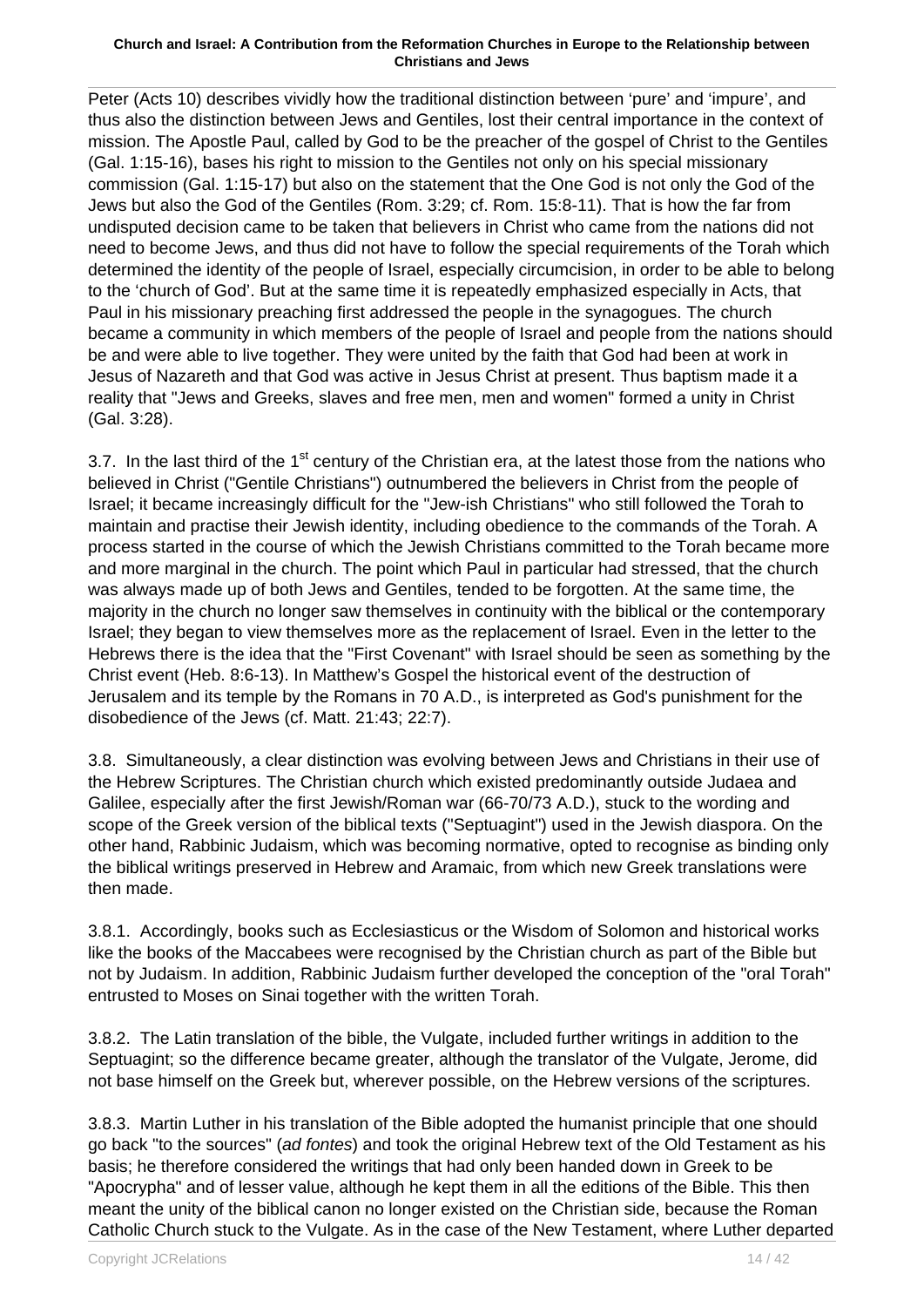from tradition and moved three letters (the letter to the Hebrews, and the letters of James and Jude) for theological reasons to the end before the Revelation of John, he also had theological reasons for choosing an order for the books of the Old Testament which differed from the Hebrew Bible. Thus the Old Testament in Luther's version closes with the books of the twelve prophets, and hence the eschatological promises of the book of Malachi (Mal. 3:23f): "Behold, I will send you Elijah the prophet before the great and terrible day of the LORD comes. And he will turn the hearts of the fathers to their children and the hearts of the children to their fathers, lest I come and smite the land with a curse." The clear theological consequence is that the beginning of the New Testament, with Jesus' genealogy in the first chapter of the Gospel of Matthew and the tradition of understanding John the Baptist to be Elijah, follows straight on from these prophetic promises. By contrast, the collection of Israel's Holy Scriptures ends, also with a clear theological intent, with the Books of the Chronicles which belong to the 'writings' and conclude with the edict of the Persian king, Cyrus, which made it possible for the Israelites to return from captivity in Babylon to Jerusalem and to rebuild the temple (II Chron. 36:23): "To every man of his people now among you I say, the LORD his God be with him, and let him go up."

### 4. The historical development of the dividing line between the Church and IsraelTo top

4.1. The Jews who believed in Jesus' resurrection, as well as those from the nations who believed in Christ, initially saw themselves as fully part of the history of the biblical people of God, Israel. Therefore it was also natural for them to use the Holy Scriptures recognised by the people of Israel as authentic witness to God. They read these scriptures, like other Jewish groups of that time, as applying to their own group and their own faith. The scriptures helped them to understand the experience of Easter. As believers, they saw how the statements of these writings pointed to Christ; and they saw themselves as being in continuity with the history of God with his people to which these writings witnessed.

Hence, the biblical expression 'people of God', that was characteristic of how Israel understood itself, was also understood as applying to the community of those who believed in the raising of Jesus; a corresponding direct use of this formulation is found at two places in the New Testament (I Peter 2:9-10; Titus 2:14; cf. Rom. 9:25). But at the same time this implied that the early Christian church was beginning to see itself as the only true people of God. Nevertheless, the other members of the people of Israel were still invited to believe that God had raised Jesus from the dead, because this faith was understood as continuing participation in a history that was unbroken, though believed to have been renewed by God's action.

4.2. Nevertheless, the history of the relation between the Church and the people of Israel very soon became a history of separation. Some statements in the Gospel of John lead us to suspect that Jews who confessed Jesus were excluded from the synagogue (John 9:22; 16:2). But soon this line was drawn on the side of the church too, to the point of contempt and finally even of open hostility and hatred, even though in the first three centuries this did not yet entail a physical threat to the Jews.

Initial signs of this development can already be found in the anti-Jewish statements of a number of New Testament writings (cf. I Thess. 2:14-16; Matt. 21:33-44; 27:25; John 8:44f.). Here it should be recalled that people like the Apostle Paul and the Evangelists Matthew and John were Jews themselves. With their polemical delimitations from the Jews who did not believe in Christ, they claimed their own continuity in the Jewish tradition and tried to deny this continuity to the other Jews; in this sense this was initially an internal Jewish conflict. In fact, it can even be described as historically amazing that anti-Jewish polemics are found to such a limited extent in the New Testament. An extremely polemic document, like the "Letter of Barnabas" written in the 2<sup>nd</sup> century, which has actually been ascribed to one of Paul's companions, was not included in the New Testament by the church.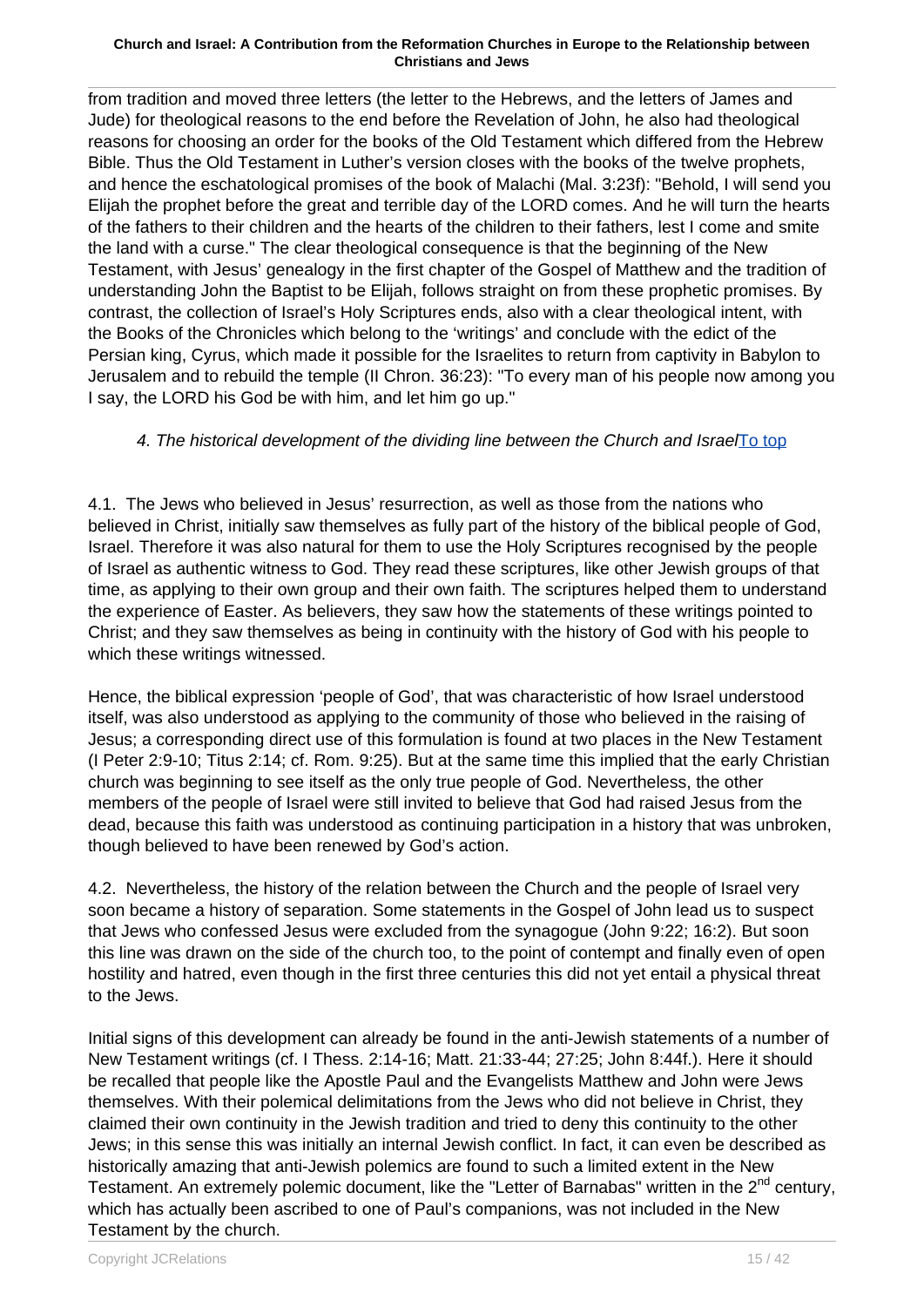4.3. During the first three centuries, Rabbinic Judaism paid little attention to the church and Christianity, whereas on the Christian side, alongside attempts to woo the Jews, there were also extremely sharp polemics against them. On the one hand, numerous Christian writings "against the Jews" were compiled; but, on the other, the church to a large extent lost interest in even taking note of contemporary Judaism as an entity which existed historically and was of theological significance.

4.3.1. When, in the course of the  $4<sup>th</sup>$  century, the state persecution of Christians in the Roman Empire came to an end and Christianity was first recognised and then became the state religion from 381 A.D. onwards, the political interests of the Roman emperors combined with the theological judgments of the church to form a generally unholy alliance against the Jews. In the Roman collection of laws, the Codex Theodosianus, of the year 438, special legal requirements for the Jews were laid down for the first time. Their civil rights were restricted and they were excluded from holding public office. However, unlike the "Gentiles" and the Christian heretics, the Jews retained the right to reside in the Roman Empire.

4.3.2. In the following centuries in Europe there were also longer periods of predominantly peaceful coexistence between Christians and Jews. European rulers provided protection for Jews, not least in their own political and economic interest, granted them the freedom to engage in trade and commerce, access to service at court and civil rights. Many Jewish congregations were formed. In Mainz, Troyes and Worms the Talmudic schools became centres of Jewish culture and learning. The first crusade in 1096 formed a profound caesura; in its course Jews were murdered and synagogues destroyed on a scale never known before. At the same time, more emphasis was given to theological views according to which the Jews existed to enable the Christian church to see the meaning of judgment and reprobation. The idea was that it was right on the one hand to humiliate the Jews legally, but to protect their life on the other, so that their wretched existence would demonstrate clearly to the Christians how drastic the consequences of rejection by God really were.

4.3.3. During the period of the crusades, the physical existence of Jews in Europe was increasingly at risk. The legal limitations – exclusion from professions, ghettoisation, prohibition from land tenure, discriminatory clothing regulations – became more and more drastic. The aggressiveness of accusations with a religious motivation increased; Jews were accused of ritual murder and of desecrating the Host. During the Inquisition there were mass executions of forcibly baptised Jews who had continued to practise their customs.

In the late Middle Ages the Jews were expelled from most of the countries and cities of Western and Central Europe. The background to this was economic interests, especially the growing strength of the guilds, and religious hatred, particularly stirred up by the preachers of the mendicant orders.

4.3.4. In general, there was a marked ambivalence in the relation between Christians and Jews in the Middle Ages. Phases of toleration and coexistence contrasted with others of enmity, exclusion and persecution. It would, however, be wrong to see the whole of the Christian Middle Ages as an epoch exclusively marked by religious or even "theological" anti-Semitism. The struggle of the official church against the Jews corresponded in part to the struggle against the internal Christian "heretical movements" as well; and there were popes and theological teachers who looked on Judaism with interest and even attempted to have some kind of dialogue. But this did not lead to a theologically considered, positive understanding of Judaism.

4.4. The attitude of the Reformers to Judaism reflects the range of different options that already existed in ecclesiastical and social practice at the end of the Middle Ages.

4.4.1. Martin Luther's sermons and writings contain repeated expressions of the anti-Semitism of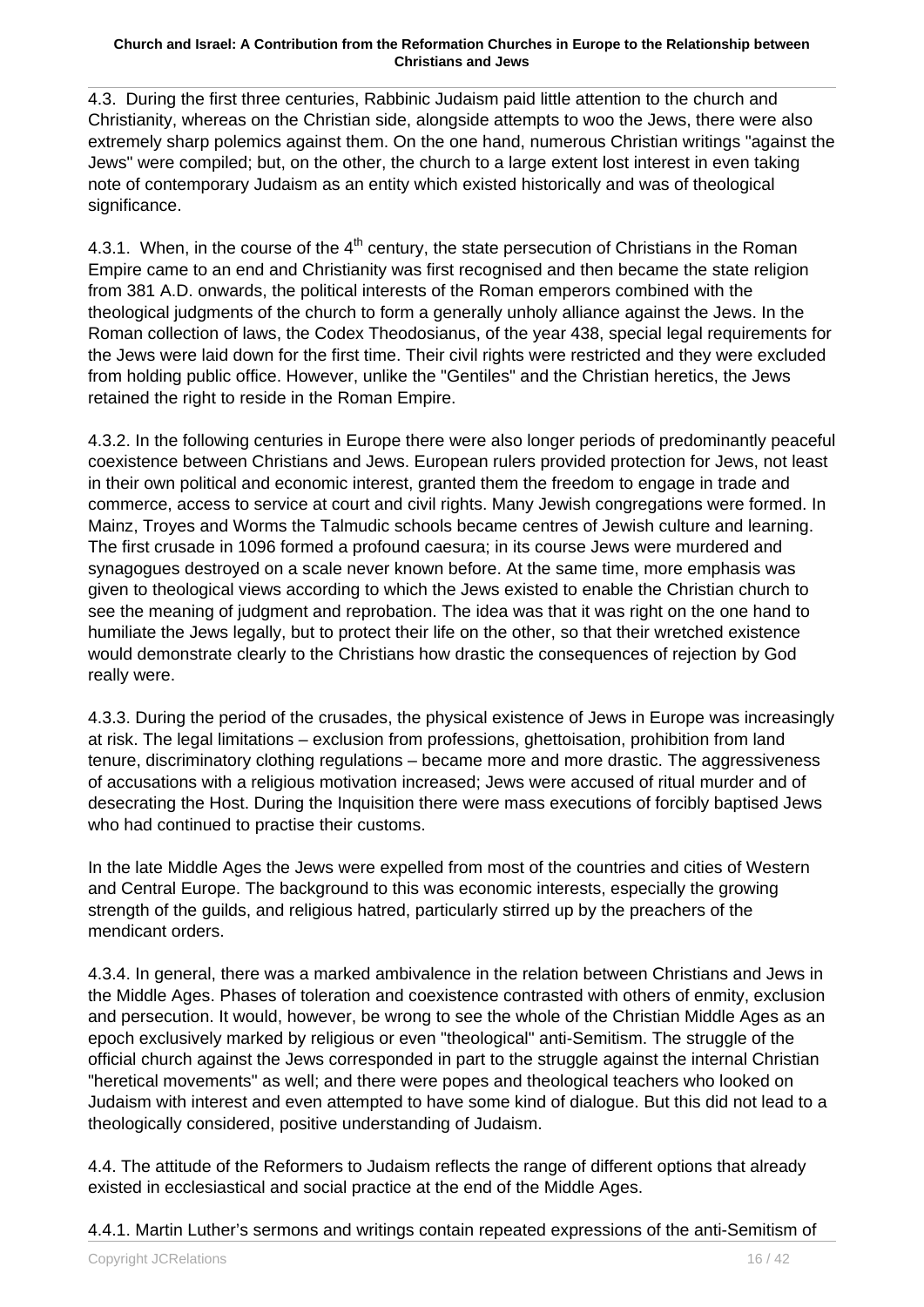his time. He did deal in a relatively open way with the Jews in the document he wrote in 1523, "That Jesus Christ was born a Jew". Since he considered the papal church totally unsuited to transmitting the Christian faith to Jews, he was filled with hope that they would now be won over to the Gospel which had come to light by virtue of the Reformation. During the initial phase of the Reformation, there were even some beginnings of a Jewish/Christian dialogue among Luther's followers, combined with a mainly literary endeavour of mission to the Jews. There were a few isolated incidents of Jews being converted to Reformation Christianity. At the same time, the strong reference to the Bible in Luther's theology contributed to his being described by his opponents as being very close to Judaism; he was called "father of the Jews".

When it became clear to Luther, however, that his hopes for a widespread "conversion" of Jews to Christ were vain, when chiliastic and anti-trinitarian trends developed and tendencies arose to celebrate the Sabbath instead of Sunday, Luther became afraid of the "wrong way" of a "new Judaism" and changed his attitude. Whereas he had been prepared at the beginning to be patient with the Jews with a view to their possible conversion, he now saw them as a social, political and religious danger (usury, Turkish espionage, proselytism) and advised against tolerating them any longer. In his first anti-Jewish writing "Against the Sabbath followers" (1538), he protested about the supposed blindness, lies and blasphemy of the Jews. The document he wrote in 1543, "About the Jews and their lies", then demonstrated radical anti-Semitism with an apocalyptic bias. He called for synagogues and schools to be set on fire as "places of blasphemy", for Jewish houses to be destroyed, their books to be burned and the Rabbis to be prohibited from teaching; in addition, their free conduct on the streets should be abolished, usury prohibited and the Jews' gold and silver be taken away. By this time Luther dismissed the idea of mission to the Jews as a lost cause.

4.4.1.1. Some of the Reformation theologians found Luther's attitude unacceptable. In a letter to the Jewish scholar Elias Levita the Nuremberg Reformer Andreas Osiander rejected Luther's polemics as inappropriate. Heinrich Bullinger, Zwingli's successor in Zurich, felt that the inquisitorial enthusiasm of the Middle Ages had welled up again in Luther's writings on the Jews. At the same time he used anti-Jewish vocabulary and warned against admitting Jews to Switzerland.

4.4.2. John Calvin also described Jews as braggarts, liars and falsifiers of the Scriptures and called them avaricious. Since he worked mainly in areas in which very few Jews had been resident for many decades, he did not consider the relationship with Judaism an urgent issue. Nevertheless, according to his own words, he often had disputations with Jews and also took account of numerous Jewish commentaries in his exegesis of the Old Testament. Since he rejected the assumption that all Old Testament statements were to be interpreted only in regard to Christ, he was called "Calvinus Judaizans". In a document written around 1555, he engaged in serious debate with the arguments used in disputations by the Jews in the Middle Ages. Calvin often describes the 'Old Covenant' granted to the people of Israel as almost identical to the 'New Covenant' granted to all people in Christ; he saw the differences between the two as differences of degree rather than fundamental. The new covenant did not abolish the old covenant; both are one and the same covenant of grace within two different dispensations (Institutio II, 10.2). Since even the "infidelity of humankind" could not cause the divine covenant to "waver", "the Jews as the first-born in the family of God" took first place, but from the point of view of faith in Christ they could only be seen as "apostates". Thus Calvin also states that the church "has taken the place of the Jews" and Judaism is therefore really a thing of the past. In his later sermons, in particular, Calvin's attitude to Judaism was marked by rejection and polemics. Because the Jews had rejected salvation in Jesus Christ, he considered that they had been punished with blindness and perdition. But at the same time he also stated that there was a chosen remnant in the Jewish people and that for their sake one should not despise or even maltreat the Jews.

4.4.3. Only a few supporters of the Reformation adopted a consistently positive attitude to the Jews. Among these was the Strasbourg Reformer Wolfgang Capito and a professor of theology in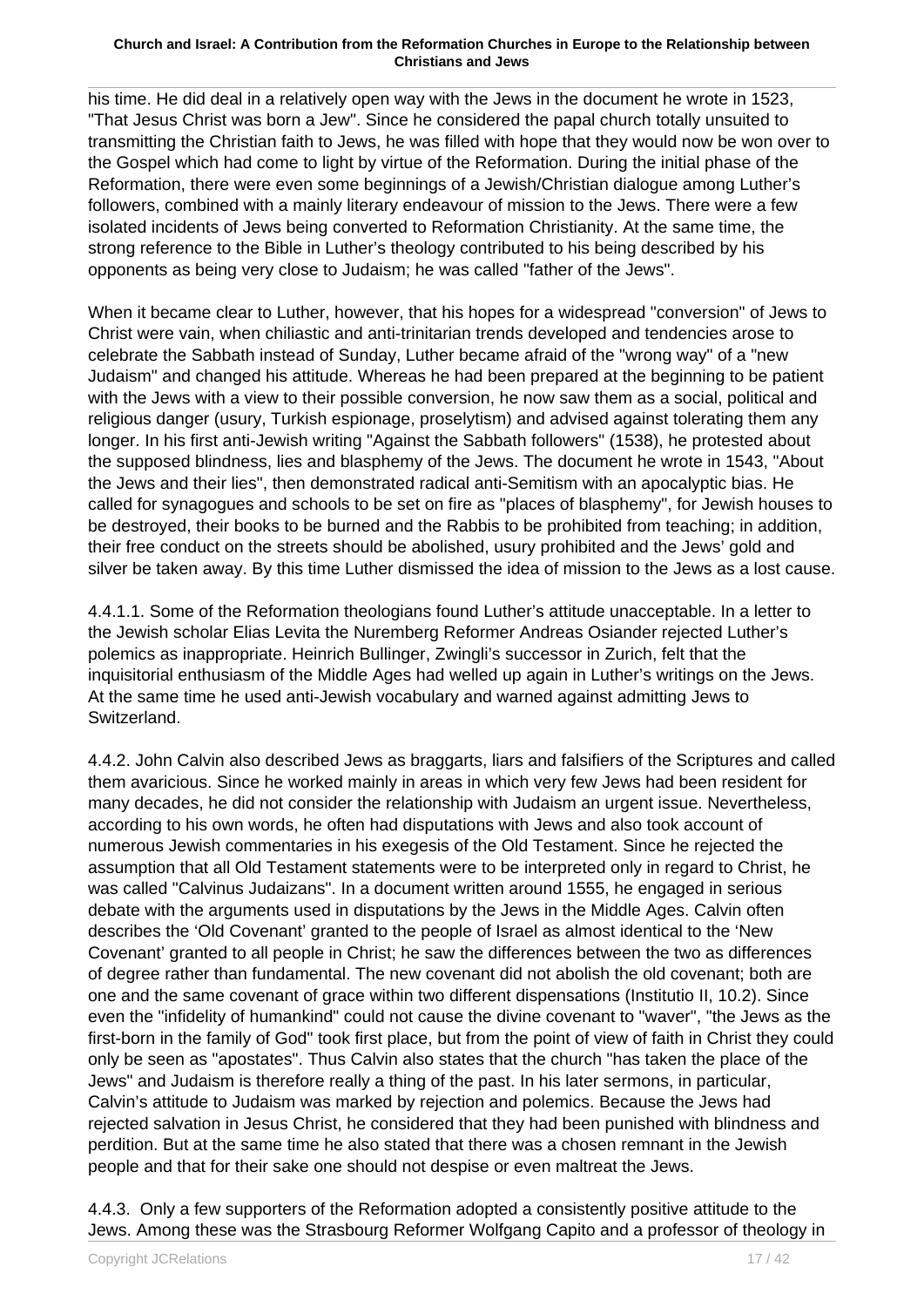Basle, Martin Borrhaus. They believed in the eschatological conversion of Israel as a whole and called on Christians to be friendly to Jews. A Christian humanist who also lived in Basle, Sebastian Castellio, even at that time expressly advocated religious tolerance.

4.4.4. In general it must be stated that almost everywhere the Reformation affirmed the expulsion of the Jews in the late Middle Ages or even gave rise to new expulsions. In the Protestant territories of Germany very few Jews were still resident, e.g. in Frankfurt on Main and in Fürth. The Catholic authorities were more tolerant in the  $16<sup>th</sup>$  century, even though this was predominantly for economic reasons. The Reformed Netherlands became an important centre of Jewish life and new centres developed in Catholic Prague and Catholic Poland.

4.5. During the period of confessionalisation in the late  $16<sup>th</sup>$  and the  $17<sup>th</sup>$  century, there was occasional scholarly interest in Judaism among Protestant theologians. In Lutheran orthodoxy there was a controversial debate on the question whether Christian authorities should tolerate Jews and whether a major eschatological conversion of the Jews was to be expected. The predominant attitude was distanced and reference was also made to Luther's anti-Jewish writings. A few individuals called for Jews to be compelled to attend Protestant preaching services. Baptisms of Jews were rare events and there were no organised missionary efforts.

4.5.1. In contrast to Germany, in the Netherlands and England vigorous philo-Semitic tendencies came to life. One consequence was that under Oliver Cromwell the Jews were again permitted to settle in England. In the Netherlands Christian/Jewish religious conversations took place in a free atmosphere; Reformed federal theology encouraged a new, positive theological view of Israel.

4.5.2. In Pietism there were often calls for friendly relations with the Jews, echoing the ideas of the young Luther. Christians should set the Jews a positive example and thus attract them to conversion. This attitude was rooted in the Pietist eschatology which generally expected a major conversion of the Jews at the end of time. Active mission to the Jews was launched from Halle and Herrnhut. This missionary activity meant that Christians were more interested in Jews than before, learnt their language and studied their religious customs and the conditions in which they lived; this contributed to reducing prejudices.

Despite this newly developed enthusiasm for Christian mission, Jews who wished to become Christians could not automatically expect to be accepted by the territorial churches, receive instruction and be baptised. Many Jewish applicants for baptism were turned away. Baptised Jews were normally not integrated into Christian society, frequently had to go from place to place begging and were marked out for their whole lives by their Jewish origins. At the university of Halle, Pietists and followers of the Enlightenment drew up expert opinions in favour of tolerating Jewish minorities and combated anti-Jewish prejudices. Radical Pietism even demonstrated clear philo-Semitism, a readiness for tolerance and a special interest in Jewish doctrine and life. In the county of Hessen-Darmstadt towards the end of the  $17<sup>th</sup>$  century Jews were admitted to university studies in Giessen and the building of synagogues was authorised; in Hessen-Kassel at the beginning of the 18<sup>th</sup> century Rabbis were appointed as university lecturers.

4.5.3. However, the stimulus for the emancipation of the Jews did not come from church circles but from the anti-ecclesiastical Enlightenment; the French revolution of 1789 led the way. In Germany, Protestant theologians and churches generally opposed Jewish emancipation in the 19<sup>th</sup> century. Even rationalist and liberal theologians rarely supported it, despising the Jewry of their time because its religiosity was supposedly mere outward ceremony. A friendly interest in the Jews was shown by many members of the revival movements, following the tradition of Pietism; however, this was combined with a strong missionary impetus that was soon shared by confessional groups as well. Numerous societies for mission to the Jews were established following the example of London. Individual members of the revival movements became allies of Zionism and prepared the way for the Zionist colonisation of Palestine.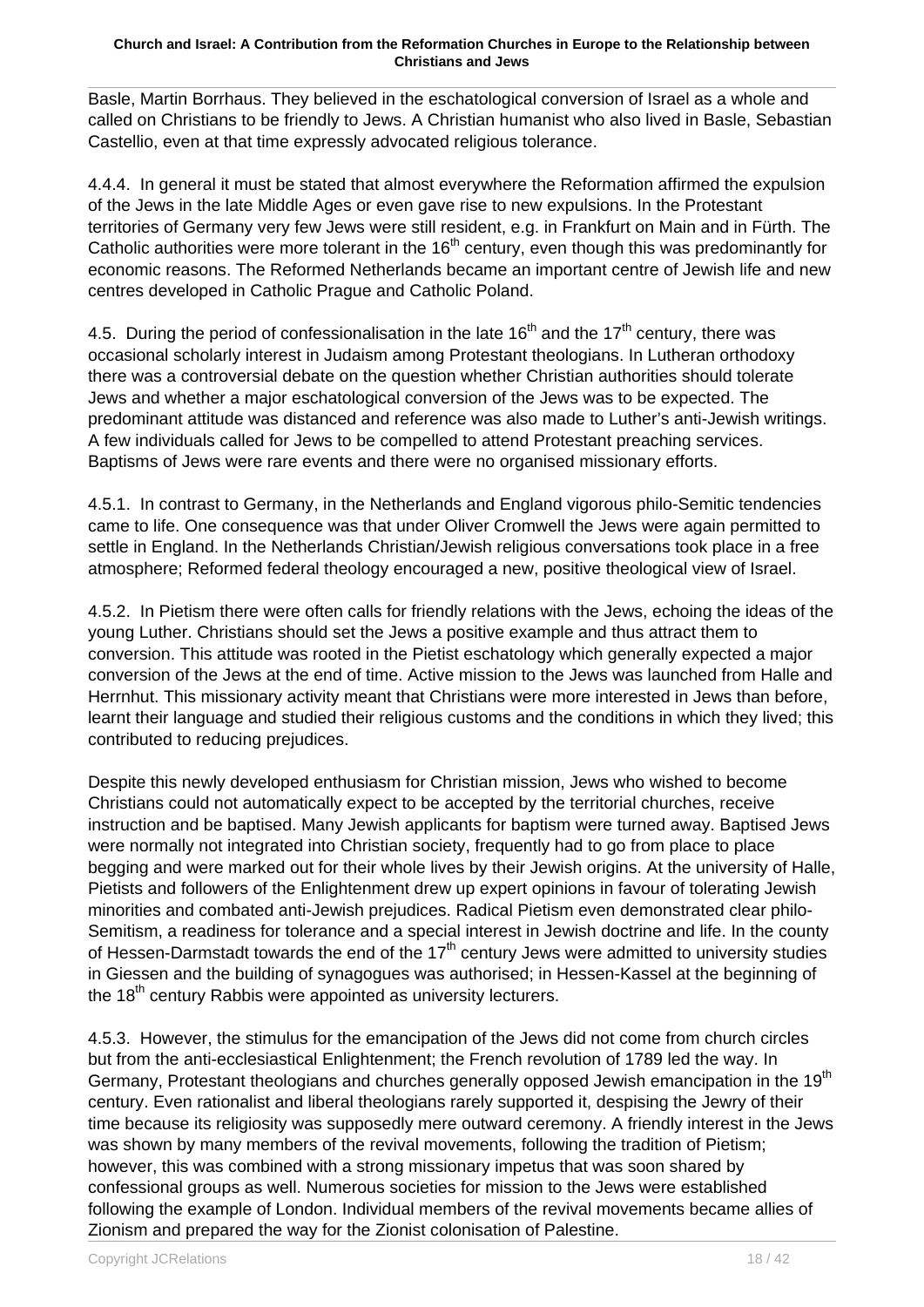Protestant theology was challenged for the first time in the  $19<sup>th</sup>$  century by a newly evolving modern Jewish theology. Here and there Jewish/Christian encounters took place and there were even forms of cooperation: Protestant pastors attended Jewish worship, and in 1837 for a short time a "church paper" was published jointly by Protestants, Catholics and Jews.

At the close of the 19<sup>th</sup> century, however, in confessional and Christian social circles a new form of hostility to Jews developed in association with the racist anti-Semitism that had arisen in the meantime.

4.6. With the beginning of the  $20<sup>th</sup>$  century, a new theological interest and mutual awareness developed, both in certain circles of German Judaism, as represented by Franz Rosenzweig and Leo Baeck, and on the Christian side. Joseph Klausner wrote the first major Jewish presentation of the life of Jesus. The religious philosopher, Martin Buber, had conversations with non-Jewish philosophers and with Christian theologians in the years 1928-1933 at the "Lehrhaus" in Stuttgart. In Great Britain the Jewish scholar, Claude Montefiore, undertook detailed study of the New Testament and wrote commentaries on New Testament writings.

4.7. When the National Socialists came to power with their discrimination against and persecution of the Jews – which was of course not based on religion but on race, and was to a large extent tolerated by the Christian churches and to some degree even supported by the "German Christians", – all such initiatives in Germany came to an end. Some theologians even evidenced clear proximity to the National Socialist ideology; they endeavoured to provide a "scientific" basis for hostility to the Jews and anti-Semitism. The question whether the "Arian paragraph", which excluded Jews from all public office, should also apply within the church was a matter for controversial debate in the Summer of 1933 and theological opinions gave varying answers; the Confessing Church came into existence to oppose the "alignment" of the churches desired by the National Socialists. But there was next to no intensive study of the Jewish tradition or of contemporary Judaism.

4.8. After the end of World War II, there were attacks on Jews in individual countries of Europe, and in many countries to this day there have been repeated outbreaks of open or hidden anti-Semitism. When the World Council of Churches was founded in 1948 in Amsterdam, a declaration against racism was adopted which also rejected all forms of anti-Semitism. Since the 60's a gradual readiness has been developing in theology and the church to find ways of having dialogue with Jews. This effort respects the fact that there are major reservations within Judaism or even rejection of such conversations. Christian theology has been increasing its efforts clearly to combat all forms of anti-Semitism and, at the same time, to see reflection on the relation between the Church and the people of Israel as a theological task.

4.9. This review of the history of the church and especially the history of Christian theology shows that there were fundamental deficits in theological reflection on Judaism and on the special relation between the Church and Israel. Shortcomings in the church's teaching – in the realm of the understanding of scripture, the doctrine of God and also in Christology – were also a major contribution to the lack of effective resistance in many Reformation churches to the crimes of National Socialism. In view of this experience, irrespective of the special German responsibility, all the churches need to engage in new dogmatic reflection to re-define their relationship with Israel.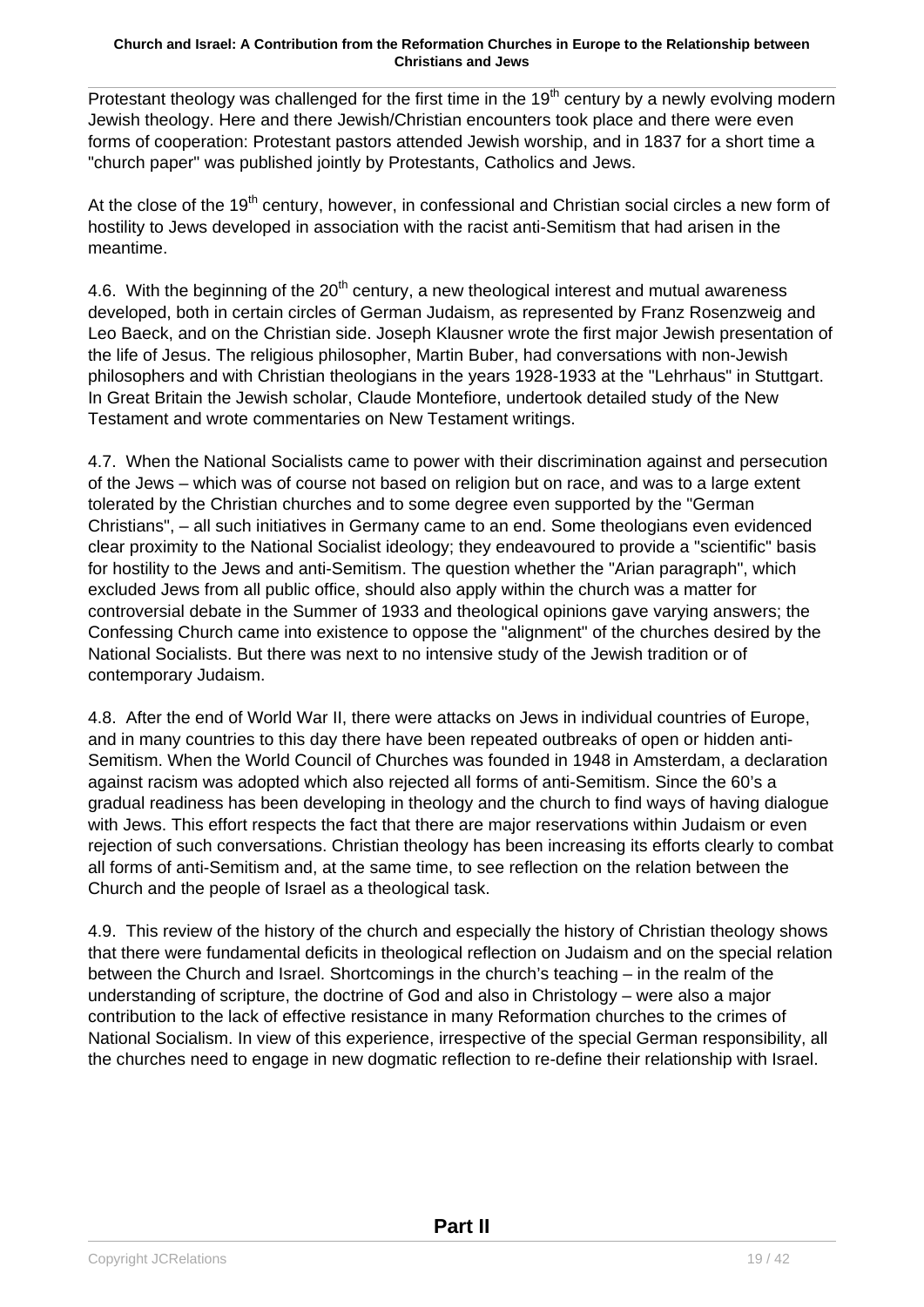### **The Church and Israel**

### 1. Theological attempts to clarify the relation between the Church and Israel  $\overline{Io}$  top

In the context of the Christian/Jewish dialogue since 1945, various attempts have been made by Christian theology to find an appropriate definition of the Church's relation to Israel. Some of the most influential theological conceptions will be described below and then, as a second step, each will be examined critically.

We start from the recognition that Israel is an unavoidable and lasting issue for theological selfreflection and the way Christianity understands itself. In addition, we are guided by the insight that it is fundamentally inappropriate to maintain that the Church has replaced Israel as the people of God. This is true not only because Israel continues to see itself as the people of God on the basis of its assurance of faith and truth, but above all because the Christian faith itself understands the Christ event and the election of the Church not as outdating God's promises to Israel but as proof of his faithfulness to it. All the approaches described below therefore rightly assume that the theory of the "disinheritance" of Israel or of the "replacement" of Israel by the Church is false.

### 1.1. The conception of "two ways"

1.1.1. At a very early stage in the Christian/Jewish dialogue, whose effects can still be felt today, the conception was formulated of two ways of salvation running parallel to each other. These two ways have a common point of reference in the One God of Abraham, Isaac and Jacob; for Israel, the way to this God is the Torah and for the nations it is Christ.

1.1.2. To speak about "two ways" emphasizes that Israel's way to God is not of less value than the Christian way.

However, the Christian faith cannot simply speak about two parallel ways, side by side but unrelated, when referring to God's revelation and God's saving will. On the contrary, it must bear in mind the significance of Jesus Christ for both, for the Jews and for the people of the 'nations'; but it also has to take into account that this significance already differed in the New Testament and differs in another way in the present, in the sense that the Jews already know the one living God, who had first to be made known to people from the world of the nations (I Thess. 1:9f). The theory of the "two ways" also ignores how Christianity originated within and was a product of Judaism. From the very beginning, there were Jews who confessed Jesus of Nazareth as their Messiah/Christ and there are still some today.

### 1.2. The concept of the "uncancelled covenant" and the idea of inclusion in the One Covenant

1.2.1. The reference to the "uncancelled covenant" associated with Martin Buber was the subject of the working group "Jews and Christians" established at the German Protestant Kirchentag in 1961. Numerous synodal statements by German regional churches and now a number of church constitutions speak in different ways about the uncancelled covenant. In the guiding principles adopted by the Reformed Alliance in 1990, "We and the Jews – Israel and the Church", guideline II states, "God has not cancelled his covenant with Israel. We are beginning to recognise that, in Jesus Christ, we people from the world of the nations, who in origin were far from the God of Israel and from his people, have been honoured and called to participate in the election and communion in God's covenant which was first promised to Israel". This is intended to express the idea that the "New Covenant" based on the revelation in Christ (I Cor. 11:25; Heb. 9:15; 12:24) is not a second covenant but the covenant renewed as promised in Jeremiah 31, and thus a confirmation and a further development of the covenant God made with Israel that goes beyond the covenant with Israel.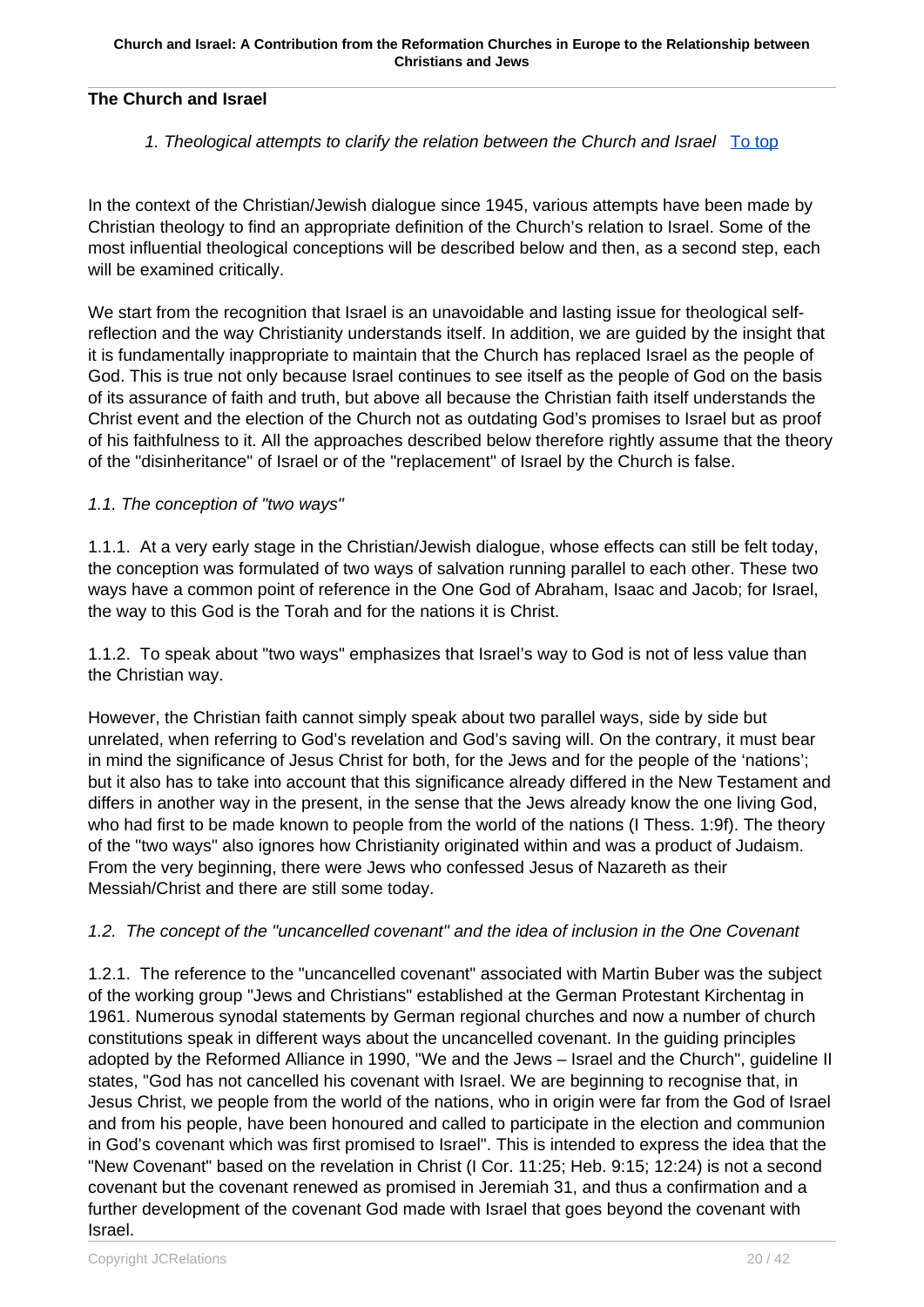1.2.2. The conception of the one, uncancelled covenant emphasizes that the community of those who believe in Christ exists by virtue of God's act of election which began with the election of Israel. God grants the people from the world of the nations who believe in him a share in his salvation; the Church can express this only in gratitude and praise to God.

But the theory of the uncancelled covenant leaves open what is the appropriate theological way of conceiving the relation between Israel as the people of God and the Church as the people of God. On the one hand, it is insufficient to see the Church exclusively as the "Church from the world of the nations". On the other, the nature of the renewal of the covenant promised in Jeremiah 31 and believed to have happened in Christ remains undefined. The conceptual approach of understanding the term "new" when speaking of the 'New Covenant' as only meaning "renewed" also fails to do justice to the acceptance and interpretation of Jer. 31 in the New Testament (cf. the Words of Institution in Paul and in Luke's Gospel and also Hebrews 8). This is not an adequate answer to the question of the relation between the 'new covenant' and the 'old covenant'.

### 1.3. The adoption of the concept of the "pilgrimage of the nations to Zion"

1.3.1. Following on from Isaiah 2 and Micah 4 with the expectation that the nations will undertake a pilgrimage to Zion at the end of time, it can be stated that Jews and Christians share the same tradition of promise and hope. On this basis, an attempt has been made to define the relation between Israel and the nations more precisely and thus also the relation between Israel as the people of God and the Church as the people of God. The Church has entered into Israel's history of the promise and this is understood as the beginning of the fulfilment of that prophetic expectation.

1.3.2. This conceptual approach links up with a fundamental expression of Israel's hope. The priority of Israel mentioned in the New Testament (Rom. 9:4f) continues to be recognised; the nations are understood as "fellow heirs of the promise".

Here too, then, there is the idea that the Church is the product of God's act of election; it sees itself alongside the people of Israel on the way to a common goal. But the danger of this approach is also that the Church may be defined as an exclusively "Gentile Christian" church. Moreover, it remains unclear how the relation between the "church of the nations" chosen in Christ and the provisions of the Torah should be defined. The prophetic expectation of the nations' pilgrimage to Zion expressly includes the idea that, at the end of time, the Torah will be recognised by all the nations as God's valid commands (Micah 4:2; Is. 2:3f); and this raises questions, not least about how to understand the Pauline statements about the validity of the Torah for those who believe in Christ (cf. Rom. 10:4).

### 1.4. The conception of the One People of God comprising Israel and the Church

1.4.1. An attempt has been made, starting from the specific singular 'people of God', to speak about an inner distinction within the understanding of the people of God. The intention is to keep two things together: the sovereignty of the God who chooses and has mercy, who brings everything to his goal and will be "all in all" at the end (I Cor. 15:28), and the experience of the separation between the original people of God, Israel, and the Church which came into existence in its midst and also sees itself as the people of God because it is rooted in the same election.

1.4.2. This conception is based mainly on Rom. 9-11. It takes up the pain felt and expressed by Paul about the rejection of the gospel of Christ by the 'Israelites' (9:1-5; 10:1-4), and it includes Paul's certainty that the present "hardness of heart" of those who do not believe in Christ does not imply their final rejection (Rom. 11:23).

There is, however, a danger here that the significance of the Christ event may be diminished: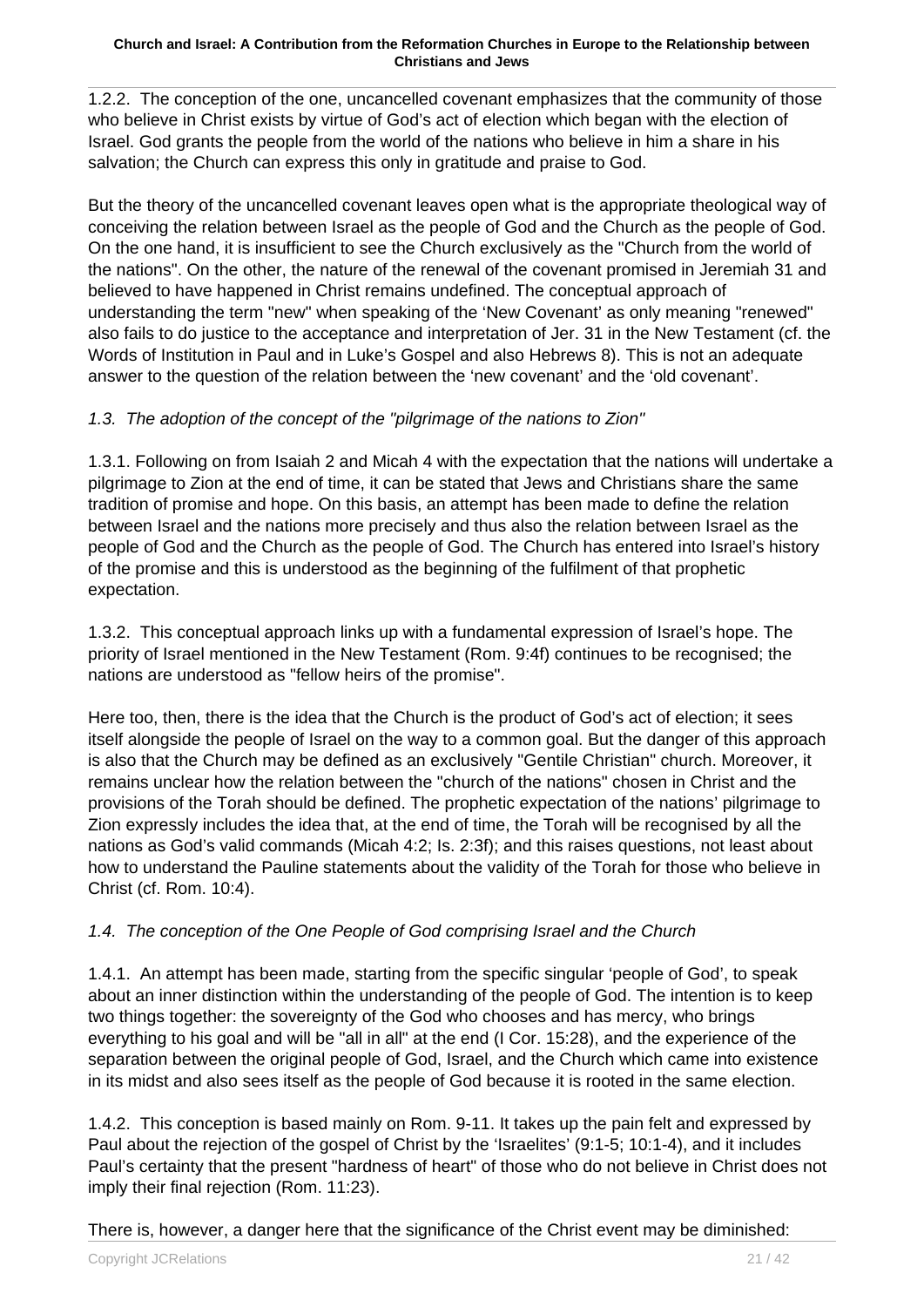Christ's relationship with Israel is left open and this suggests the idea that the Christ event might be of saving importance only for the people of the nations and not for Israel. A similar critical question must be raised about speaking of a "divided people of God" comprising both Israel and the Church. Neither of these conceptions does full justice to the statements made by Paul in Rom. 9-11 as a whole.

### 1.5. Conclusion

These various endeavours to clarify the relation between the Church and Israel, especially in connection with the issue of the 'covenant' and with regard to speaking about the 'people of God', are stages in an unfinished process of theological reasoning. They have enriched the Church, its theology and its spirituality. They have provided stimuli for the internal dialogue between the churches; and they have encouraged people to reflect together on a positive view of Israel.

Therefore the Church must continue this process and seek further possibilities for defining and understanding its identity in relation to Israel. Every answer found in this process must be judged by whether, on the one hand, it does justice to the statements made in the Holy Scriptures of the Old and New Testaments about Israel's election by God and the election of the Church in Jesus Christ, and, on the other, whether it takes seriously the special way in which God relates to his people Israel.

### 2. Israel and the Church in Christian doctrine To top

The self-revelation of the God of Israel in Jesus Christ and the assurance given by the Holy Spirit is the basis for and subject of the Christian confession of faith. Hence it is necessary for the Church to define its relationship to Israel theologically.

Christian teaching spells out the content of the revelation in Christ. The latter itself enables us to see the origins of faith and the church in God's act of election which began with the election of Israel. Since this action of God is the foundation of the Church's inseparable bond with Israel, this bond must continue to be an issue in Christian doctrine.

The next section of this study will attempt to demonstrate that. In accordance with the nature of the Christian faith, we first examine the conception of the revelation of the God of Israel in Jesus Christ (2.1.). Confessing the truth of this revelation leads on to the question of the Christian exegesis of Israel's Holy Scriptures (2.2.) and to the question of the Christian understanding of God (2.3.). That is followed by considerations of the Christian understanding of God's action of election (2.4.) and how Christians understand the church as the "people of God" (2.5.).

### 2.1. The revelation of the God of Israel in Jesus Christ

2.1.1. The Christian faith understands the revelation in Christ as the decisive act of God's election (Gal. 4:4; Heb. 1:1-4). Christians believe and witness that the Christ event constitutes the final valid act of God's revelation; they therefore see it as the "eschatological event" (cf. II Cor. 6:2). They confess that God, the Creator, is present and powerfully at work in the world in the Holy Spirit. The Spirit brings about the salvation of the community with Christ and thus with the Creator and all creation through preaching and the celebration of the sacraments. Christians look forward to the parousia as the second coming of Christ as judge of the world to complete the whole of history.

2.1.2. Faith in the revelation of God in Christ is related to a historical event. The experience of Easter reveals the Crucified as the Risen One (I Cor. 15:5-8; Lk. 24:34), the One who has been exalted to God (Phil. 2:9). The believers are seized by the truth that God's rule already affects the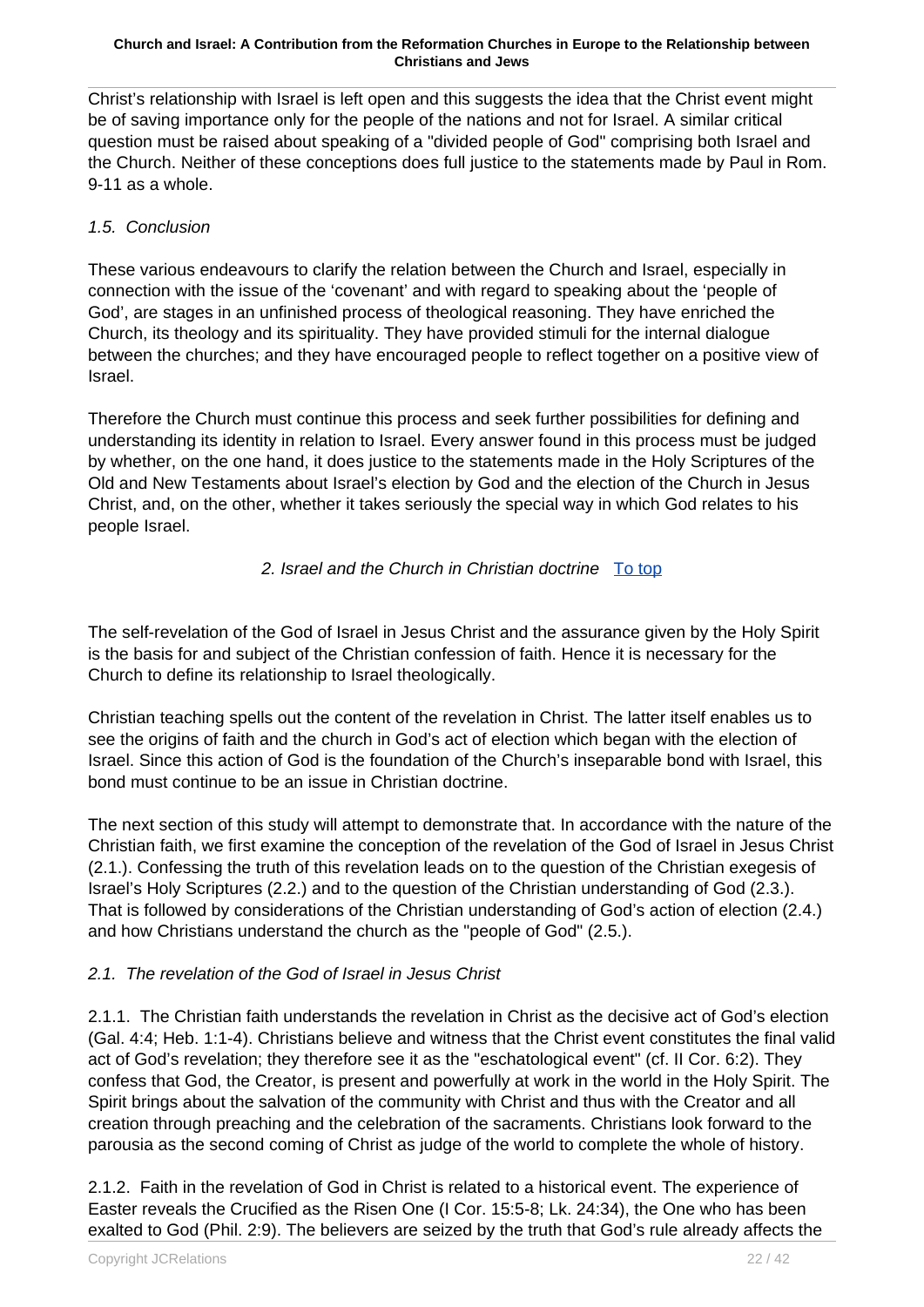present in this Christ Jesus (I Cor. 15:25-28; cf. II Cor. 4:6).

In the light of the Easter events, faith recognises that the witness of the life of Christ perfected on the cross is the fulfilment of Israel's central expectation. God establishes his reign. Thus, the revelation of God in Christ presupposes the earlier events of election and revelation, confirms, deepens and broadens them.

2.1.3. The 'New Covenant' (I Cor. 11:25) established by God in the Christ event is seen in the context of the covenants witnessed to by Israel's Holy Scriptures; Christians believe it to be the final, unsurpassable act of God for the people of Israel and for people from the world of the nations. Thus faith in God's self-revelation in the Christ event implies the confirmation and reinforcement of the preceding revelations of God. God's commitment to the creatures in the covenant with Noah (Gen. 8f) remains valid and unaltered. Equally valid and unaltered is God's action of election by which the people of Israel was constituted and is preserved, and by which it has been assigned its role in and for the nations, of the covenant with Abraham (Gen. 15:7-18; 17:1-16) and the covenant made with Israel at Sinai (Ex. 24:1-11; 34:1-28).

In the Christian view, this confirmation of the covenant at the same time implies the renewal which deepens and broadens it. Referring to the old Testament insight that God himself brings about justice (cf. Gen. 15:6), the covenant is deepened in the sense that God brings about the justice which is acceptable to him by reconciling sinners with himself in Christ (II Cor. 5:19-21). The renewal of the covenant broadens it in the sense that God's renewed covenant is open "to every one who has faith, to the Jew first and also to the Greek" (Rom. 1:16).

2.1.4. The confession "God was in Christ reconciling the world with himself" comprises the confession of the person of Jesus as the "Christ" and the "Son of God" and as the incarnation of God's creative word (John 1:14).

This content of the faith in Jesus Christ is expressed in the confession that Jesus is "truly God and truly man" (vere Deus – vere homo). This confession maintains the content of faith in the incarnation only when "became truly man" immediately and inseparably includes "truly a Jew". It was not just any man but precisely this man – a Jew by birth, a member of the people of Israel, descended from the family of David – who was revealed at Easter as the Christ, the Son of God. When God reveals Jesus the Jew as the true witness to the coming of God's reign, that testifies that this bond with Israel is final.

2.1.5. The incarnation of the pre-existent Son of God in a member of the people of Israel expresses God's bond with Israel. Therefore the Christian faith cannot view it as a mere historical coincidence. Indeed, the history which leads to God's self-revelation in Christ is the history of God with Israel and with no other people.

2.1.6. Therefore it is true that the special relation between the Church and Israel resulting from the Christ event is indissoluble because the election of Israel is part of the history of the One God who revealed himself in Christ.

But then it is also true that, from the viewpoint of faith in Christ, the election of Israel as the people of God is not a thing of the past and can therefore not be understood as invalid or outdated. One can state with Paul that the promises to Israel have been confirmed by the Christ event (II Cor. 1:20) and at the same time deepened and broadened (Gal. 3:6-18).

2.1.6.1. Does this imply that God's act of election for his people Israel continues to be valid although Israel does not accept the witness to God's revelation in Christ? And how should this continued validity then be understood? For the Christian way of speaking about God an answer to this question is of decisive importance, because here it is a matter of whether God remains faithful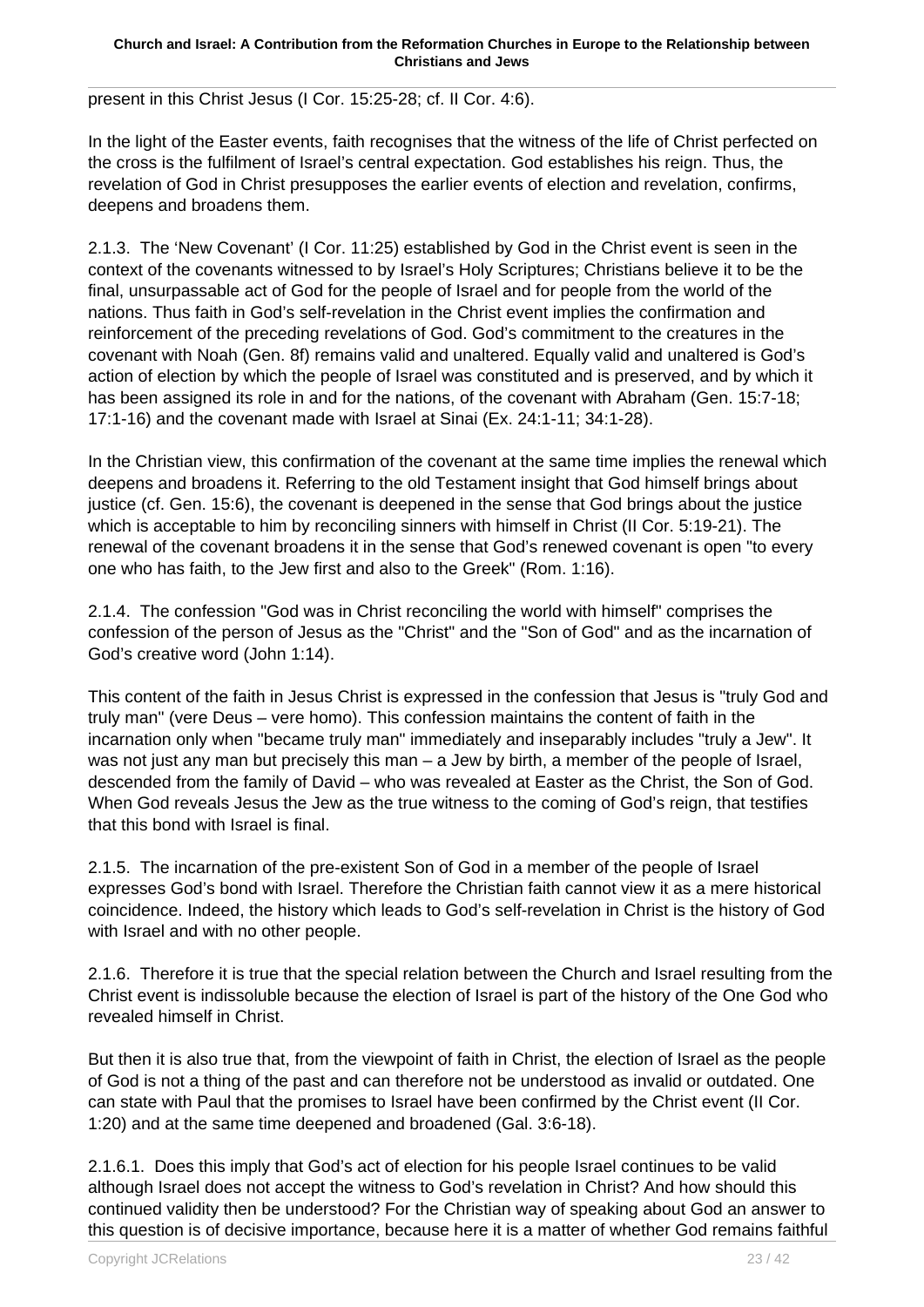to himself.

2.1.6.2. The prophetic promise hopes that God "will create new heavens and a new earth" (Is. 65:17). This prophetic promise is taken up and confirmed in II Peter 3:13, "We have his promise, and look forward to new heavens and a new earth in which righteousness dwells". The Seer of the Revelation of John, like the prophet in Is. 65:17-25, links this view of a new world with the vision of the New Jerusalem; however, he adds that in this city of God there will be no temple, "For its temple is the Lord God the Almighty and the Lamb" (Rev. 21:22). So Christians look forward like the Jews to the fulfilment of the prophetic promise of God's future and to his future world. But they understand this fulfilment as comprising the perfection of the salvation which began in the revelation of Christ.

2.1.7. Thus it is clear that the revelation of God in Christ gives the Christian faith grounds to cling to the witness to the revelation and truth found in the Holy Scriptures of Judaism, and to read, understand and interpret these Scriptures in the light of the revelation in Christ. So it is the revelation in Christ which itself forms the basis for the specifically Christian understanding of the Israel's Holy Scriptures (2.2.) and for the Christian conception of God which follows from it (2.3.).

### 2.2. The Christian understanding of Israel's Holy Scriptures

2.2.1. The Church reads and understands Israel's Holy Scriptures, the Christian Old Testament, in the light of the revelation in Christ. At the same time, the Church reads and understands the New Testament witness to Christ in the light of its Old Testament.

2.2.2. The Church is repeatedly reminded of its link with Israel by the fact that Israel's Holy Scriptures, as "Old Testament", are part of the two part canon of the Christian Bible. The Old Testament writings are of great importance in worship and also in the personal spirituality of individual Christians. But every Christian use of the Old Testament texts, and every sermon in particular, must also take account of the fact that these same scriptures also have authority for Judaism.

2.2.3. The consequence of the tension in the continuity of God's one action for Israel and for the Church is that the Church has a particular way of dealing with the Old and New Testament biblical tradition. According to the Christian understanding of the Hebrew Scriptures, the promise which it contains points to the Christ event, namely to the cross and resurrection of Jesus of Nazareth as the Christ, and to his coming as eschatological judge and saviour. Alongside and prior to this Christian understanding of Israel's Holy Scriptures, however, there is the Jewish way of reading them which does not see the Tenak (Torah, prophets and 'writings') as an "Old" (or "First") Testament but as the one, complete Holy Scripture. The question to be asked is not which of the two ways of reading Israel's Holy Scriptures is "right". It is more important to recognise that both Israel and the Church must accept their own responsibility for their interpretation of the particular texts entrusted to them.

2.2.3.1. The canon of the Christian Bible, in which the Holy Scriptures of Israel form only one part, is different from the Jewish canon which only comprises the Tenak. However, it would be inappropriate to state that the Christian canon also includes the Jewish canon, and thus the Jewish canon is simply a part of the Christian one. On the contrary, we are dealing with two different canons of two different communities. Although to some extent both canons contain the same texts, each is read and interpreted in its own particular context.

2.2.3.2. When Israel's Holy Scriptures in the Christian canon are described as the "Old Testament", this does not mean "old" in the sense of "out of date"; on the contrary, "old" implies original and fundamental. This is what is also intended by the occasional use of the expression "First Testament"; however, this can be misunderstood to mean the first in a series which could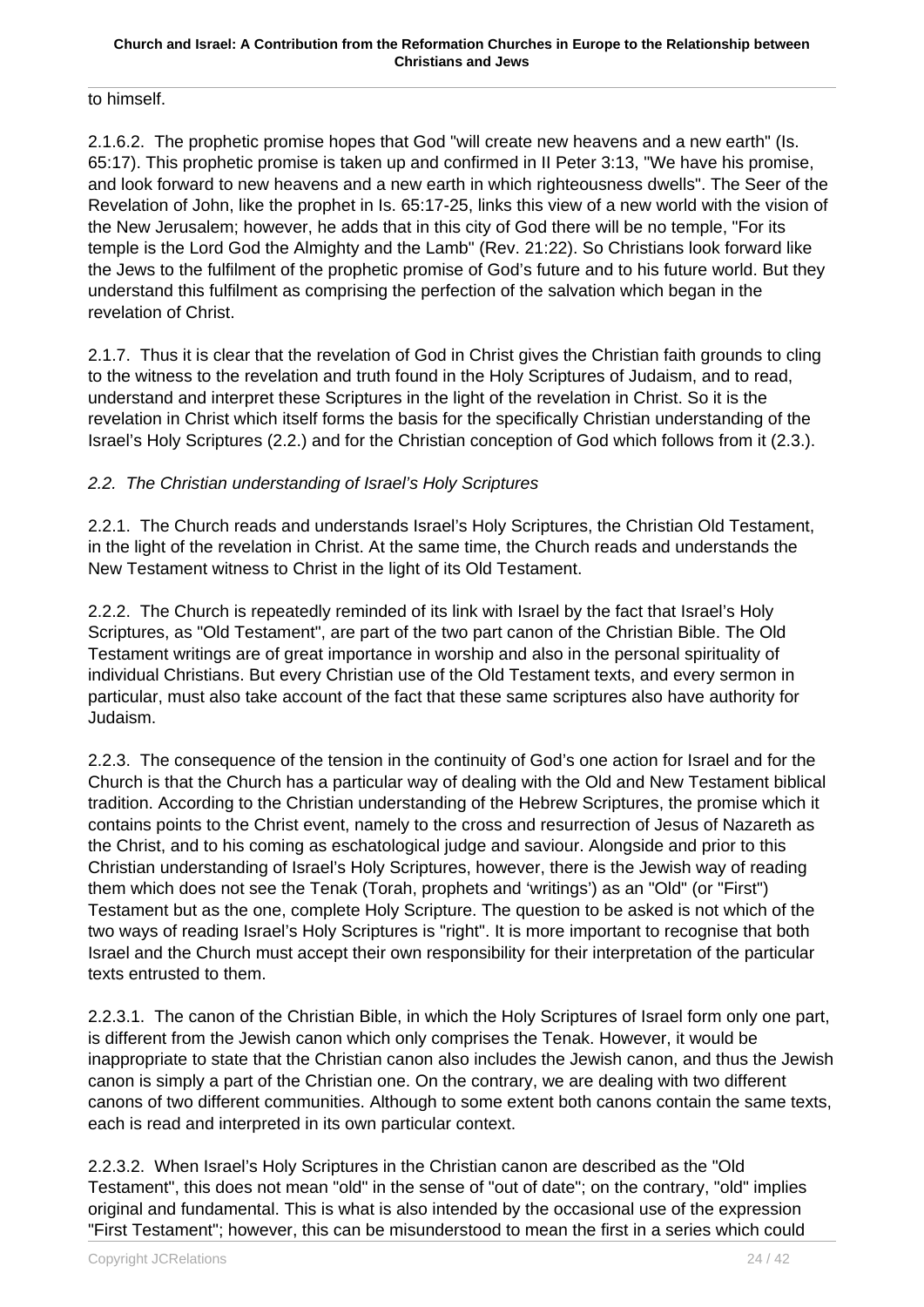continue indefinitely. But by setting the "First Testament" alongside the "New Testament", the Christian idea of the unity of the two parts of the Bible is also more endangered than preserved. And the use of the terms "Jewish Bible" or "Hebrew Bible" is also problematic when they are supposed to designate the first part of the Christian canon; they could give rise to the error of seeing the Jewish canon as part of the Christian one. Nevertheless, the justification for all these terms is that they are intended as a reminder that the first part of the canon of the Christian Bible contains texts which are identical with the whole Jewish canon.

2.2.4. The early Christian church, and this is surprising from a historical point of view, maintained the traditional wording of Israel's Holy Scriptures as it had received them. The texts were not changed by later insertions, deletions or "improvements", nor were these writings "edited" in a Christian way. Thus the Christian congregations received the pre-Easter witness of scripture consciously in the way characteristic of this witness, namely its openness to different possibilities of interpretation; then in its double biblical canon the Church declared this witness binding for its own proclamation. However, the changes in the structure of the Old Testament canon, especially as a result of the decisions of the Reformation, have meant that more emphasis was given to how the Old Testament writings were related to the event of Christ's revelation.

2.2.5. The way Christians use the Old Testament must include the awareness that its writings comprise the wording and content of the Holy Scriptures of Israel, even if they do not constitute the Jewish canon. The revelation of God in Christ confirms the history of election which began with Israel; it therefore directs attention to Israel's witness to revelation and faith before the Church came into being. It leads us to recognise the truth contained in that witness. However, the Church must not forget its own task in the process, namely of reading the texts of Israel's Holy Scriptures from the point of view of its faith in Christ, and allowing the statements of the Old Testament also to give content to its own faith. Every encounter of the Church with the Jewish reading and interpretation of the Tenak will always be marked by the way in which the Church's own approach to the Old Testament is influenced by the Christian faith.

2.2.6. In the matter of the relation between Jewish and Christian interpretations, it is not initially a question of whether – e.g. thanks to the possibility of historical-critical research on the texts – we recognise the necessity of distinguishing between the "original" (historical) meaning of the text, on the one hand, and an interpretation from a Christian perspective derived from the faith of Easter, on the other. The perspective which matters here is rather that of preaching, i.e. it is a question of how the Church proclaims the message of Israel's Holy Scriptures as the message of the Christian Old Testament.

This certainly does not rule out a historical-critical interpretation; on the contrary it points to its necessity. But even then it is necessary to remember that what seems to be only a historicalcritical reading is affected by a "preliminary understanding". It is based on a fundamental hermeneutical option which precedes all exegesis. This basic hermeneutical decision takes a fundamentally different form in Judaism compared with Christianity. The fact that there can be no interpretation of a text without a preliminary understanding was already recognised as legitimate both by ancient Judaism and in Christianity as it evolved.

2.2.7. The Jewish exegesis of the Holy Scriptures of Israel, namely that which is not influenced by faith in the Christ event, contains a perspective which is also not only legitimate but even necessary for the Christian interpretation. This is the only possibility for recognising the inherent meaning of the words of Israel's Holy Scriptures; otherwise, there would be the danger that the Christian interpretation would always only discover itself in the texts of the Old Testament. The church's theology is enriched by reading the Jewish exegesis of the Old Testament and by dialogue with Jews.

2.2.8. For the reasons mentioned, the Christian understanding of scripture quite rightly has the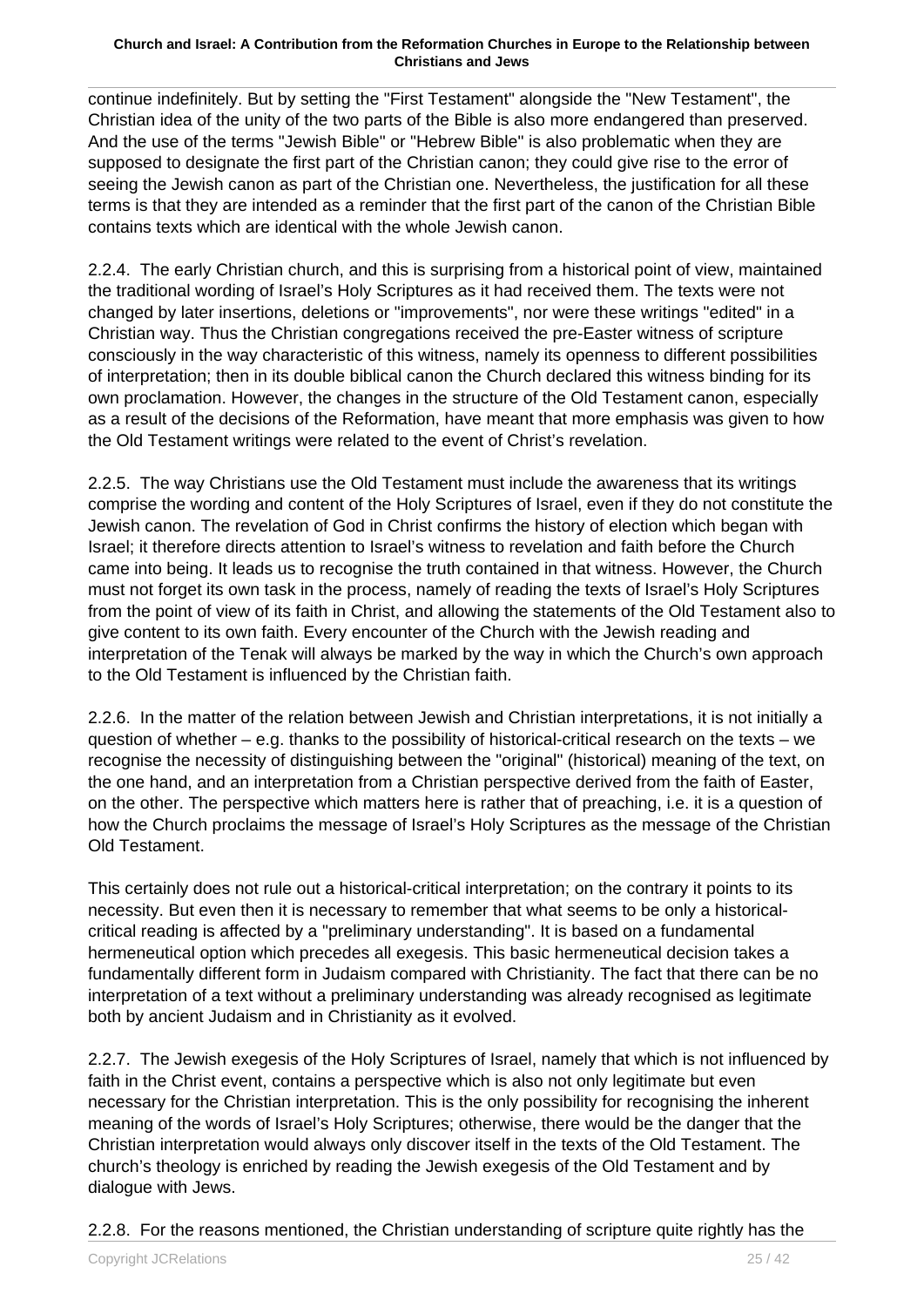possibility, not only of being aware of the Jewish interpretation of Israel's Holy Scriptures and of respecting it, but also of taking account of it in its own exegesis. This is normal procedure in the context of historical research in theological science. But it is also of benefit for the Church's preaching and teaching if the witness of faith in Israel's Holy Scriptures is not only appreciated in a Christian understanding looking back from the New Testament, but also in the way proper to these writings, namely open for the Jewish and thus non-Christian understanding and hence also open for the hermeneutical tradition resulting from it.

2.2.9. The Easter gospel states that the Christ event not only confirms the biblical promises but simultaneously interprets them anew. But the Jewish way of reading the same biblical texts also makes two things clear. Firstly, we recognise that they contain promises, the fulfilment of which is obviously still to come. Secondly, it becomes clearer that, and how, in the biblical tradition, "thisworldly", human existence in all its diversity is related to God.

2.2.10. For Christian preaching, the witness of Israel's Holy Scriptures is a constitutive part of its own revelation history. Marcion's doctrine of two gods, developed in the 2<sup>nd</sup> century, demonstrated the consequences of a theology which tried to sever the link between the witness of Israel's Holy Scriptures and the Christ event. The Christ event itself compels the Church to remain conscious of the fact that the ("Old Testament") revelation to which Israel's Holy Scriptures witness was not only originally but is also permanently directed to Israel, although it is not possible to construe a discrepancy between the "God for Israel" and the "God for the world".

### 2.3. The Christian understanding of God To top

2.3.1. The church confesses the one God of Israel. It does so on the basis of the death and resurrection of Jesus Christ and on the basis of the outpouring of the Holy Spirit. It therefore understands this God differently from Israel and also speaks about this God differently from Israel. The church confesses the triune God. In this very way it wishes to remain true to the confession of the one God of Israel. The doctrine of God in its Christian form as the doctrine of the triune God (trinity) cannot be understood adequately without its origin in the revelation of Christ, nor therefore without reference to the history and present reality of Israel.

2.3.2. The trinitarian dogma states that God with Jesus Christ in union with the Holy Spirit has always been the triune God even "before the foundation of the world". The basis for this conception of God had already been laid in the writings of the New Testament. The New Testament writings may not contain a fully developed doctrine of the Trinity in such terms, but they do speak about the pre-existence of Christ, namely that Christ was with God before all times (John 1:1-14; Phil. 2:,6; cf. John 8:58. This establishes a link with certain Jewish statements already to be found in the Old Testament, especially about the pre-existence of wisdom (cf. Prov. 8:22-36). According to the Christian faith, God is at work in the present in the Church and in the world through the Holy Spirit, who both witnesses to and brings about the continuing presence of the risen and exalted Christ in the Church and the world. So, for Christians, the doctrine of the Trinity is the theologically appropriate attempt to speak of the mystery of God's revelation. The doctrine of the Trinity is misunderstood if it is interpreted as a human attempt to define God in this way. On the contrary, it is intended to help in combining what is stated about the One God (cf. Deut. 6:4) with the New Testament witness to the raising and exaltation of Jesus Christ (Phil. 2:9-11).

2.3.3. The triune God, of whom the Christian creed speaks, is none other than the God to whom Israel prays. He is the Creator who entered freely into a covenant with Israel and graciously made himself present for Israel in the Torah. According to the Christian view, God reconciled the world with himself in Christ; through the Holy Spirit this reconciling work of God becomes a certainty of faith and in proclamation it is promised to and made real for all people.

### 2.3.4. The Christian faith witnesses that God acts in history and that he thus makes himself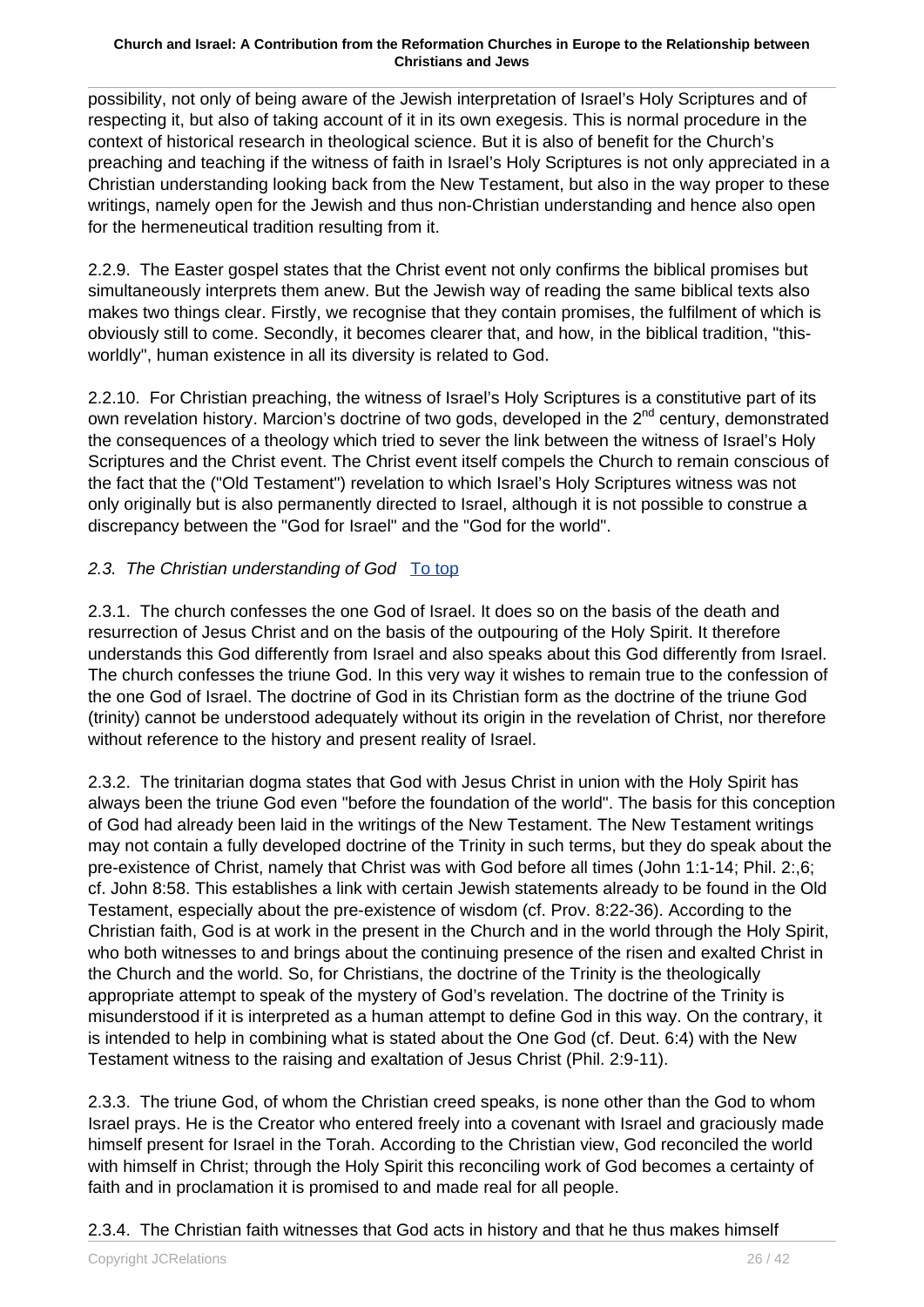present in history – from the beginning of creation to the eschatological consummation. On the basis of the biblical tradition, Christian theology does not see God as a "supreme being" reposing in himself; it speaks of a living, active God who reveals himself to human beings by his free, sovereign resolve; this event of revelation is related to history. In this sense, Christian theology does not speak of God being "unchangeable" – and it cannot do so because trinitarian theology sees God as being self-related.

2.3.5. The Christian faith confesses God to be the gracious and merciful one (Ps. 103:8) who began the revelation of his covenant with his creation in and with Israel. He also renewed this covenant in Israel. He made himself a present reality in the Jew, Jesus, and revealed his grace and truth in their whole depth and breadth in him through the Holy Spirit (John 1:14).

2.3.6. The Christian conception of God includes the insight that the living understanding of the Creator and of his grace and truth in Israel, apart from the revelation of Christ, is also based on God and he is its object. Indeed, this reminds Christians that God has the freedom to make his Spirit blow where he wills. Therefore the Christian faith is also aware that God's care for his people Israel, which does not see God in a trinitarian way, has not been abolished by the election of the Church.

2.3.7. Where the Christian understanding of God is expressed, it refers to the same God as the one of whom Israel speaks. The Christian faith sees the Christian and Jewish ways of speaking of God not only as two ways of speaking about the same God but also as expressions of two different understandings of the same God. The One God is understood differently in the light of Christ's revelation or without this revelation, namely as the one who entered into a new relationship with the world in Jesus Christ.

The fact that Israel and the Church mean the same God when they speak of God, and that they nevertheless speak in fundamentally different ways about this One God, has to be conscientiously examined by the doctrine of God.

Our question is, what does it mean that God is concerned both for the people of Israel and for the Church? We certainly cannot say that the Church and Israel form some kind of unity over against the One God. The Christian faith hopes that there is a unity in the One God which embraces Israel and the Church and will finally be made visible at the end of time.

### 2.4. God's act of election

2.4.1. In agreement with the witness of Israel's Holy Scriptures, the Christian faith speaks of the election of the people of Israel in Abraham and of election through the gift of the Torah on Sinai. At the same time – in analogy to the Jewish view that God created the world so that Israel could be chosen – the Christian faith speaks of the election of the Church in Jesus Christ as an election "Before the foundation of the world" (Eph. 1:4). The two statements exist side by side but in such a way that neither can claim superiority over the other. Indeed, the belief in election relates to an event which comes from God himself and not to God's reacting to human action. The motif of election directs attention to God's action and thus questions all claims by means of which human beings may try to demonstrate their importance in the world. So neither Israel not the Church can lay claim to election; on the contrary, both speak rather of God's act of election in which the chosen are always the object and never the subject. In the Christian view, the election of the Church "before the foundation of the world" includes God's free decision to elect the people of Israel, and this makes any idea of Israel's repudiation impossible. The identity of the Church in its history – not only in its history with God but also in "world" history – depends on its not forgetting or denying the origin of its own historical development in the people of Israel, but maintaining it, which simultaneously implies recognition and acceptance of the lasting position of Israel in the history of revelation and thus the continuing relation between the Church and Israel.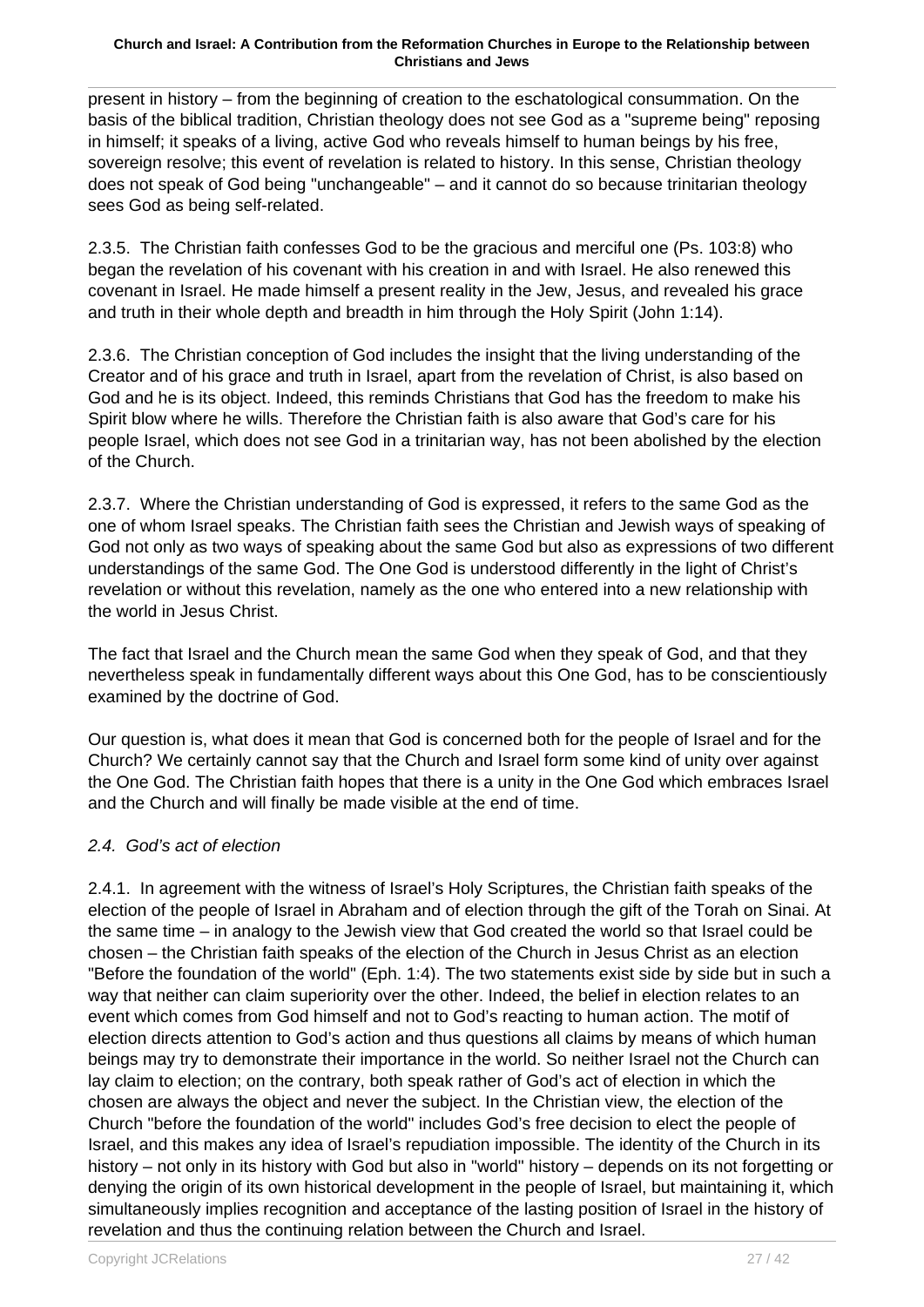2.4.2. The revelation of the crucified and risen Jesus as the Christ confirms God's action of revelation and election which began with Israel. God's free act of election is the foundation of creation and salvation history; it is the basis of the divine decrees even before the creation of the world. God is the one who loves in freedom. His chosen goal of creation is the historical expression of his pre-existent saving will made visible in the Christ event and which will be fully complete in the future perfection of creation (cf. Col. 1:15-20; Eph. 1:3-12). The Creator's free redeeming will is the basis for the election of Israel as the people of God, for the election of the Church as God's people of Jews and Gentiles and for its inseparable link with the permanently chosen people of Israel.

2.4.3. God chose Israel to be his people in sovereign freedom and love and established the covenant with Israel. This act of election is based alone on the merciful love of God and on the promise to the fathers. As an example we can quote Deut. 7:6-8: "You are a people holy to the Lord your God; the Lord your God chose you out of all nations on earth to be his special possession. It was not because you were more numerous than any other nation that the Lord cared for you and chose you, for you were the smallest of all nations; it was because the Lord loved you and stood by his oath to your forefathers, that he brought you out with his strong hand and redeemed you from the land of slavery, from the hand of Pharaoh king of Egypt."

The basic provisions of this covenant understanding apply to both testaments in the Christian bible.

2.4.4. According to the testimony of the biblical accounts of creation, God creates human beings, not nations. But he creates people not only as individuals but also as social beings who organise life together and are linked across generations. Thus, the origins of the people of Israel can be presented as the fulfilment of God's promise to Abraham that his descendants will multiply (Gen. 12:2) and in this sense as a "family history".

2.4.5. So Israel's being chosen means it is God who really makes Israel into a people, namely his people. God devotes himself out of pure compassion to a small group of people in Egypt in order to lead them out of oppression. In this connection, the name Israel is applied to the people in Ex. 1:9 for the first time in the biblical writings; when God speaks in Ex. 3:7-10, Israel is then expressly called "my people". There is no other reason for election apart from God's love.

2.4.5.1. In the scriptures of the Old Testament, the Hebrew word 'am' is mainly used to refer to the people chosen by God, whereas other terms are used for the 'nations' surrounding Israel which are usually called 'goyim'. But, according to the Bible, even 'my people' ('ammi') Israel is in danger of becoming a 'not my people' ('lo ammi'; Hos. 1:9). The term "people of God" therefore does not only refer to a sociological or biological entity; rather, it is mainly and primarily based on a relationship with God.

2.4.5.2. Israel's being led out of slavery in Egypt is the confirmation of the promise to Abraham for Israel as a people. The gifts of the making of the covenant and of the Torah are rooted in this saving action of God, as is the land given to the people, and it is these which then essentially determine and mark Israel's life.

2.4.6. As soon as faith in election becomes associated with a claim to power, the truth of the confession, which speaks of God's special saving action from a situation of human impotence, is lost.

2.4.6.1. So, when Israel describes itself as "the chosen people of God", this statement is not the basis for some claim to power.

The same can be said of the Church. When Christians view themselves as "the people of God chosen in Christ", they are also not making a claim to power. According to the witness of the New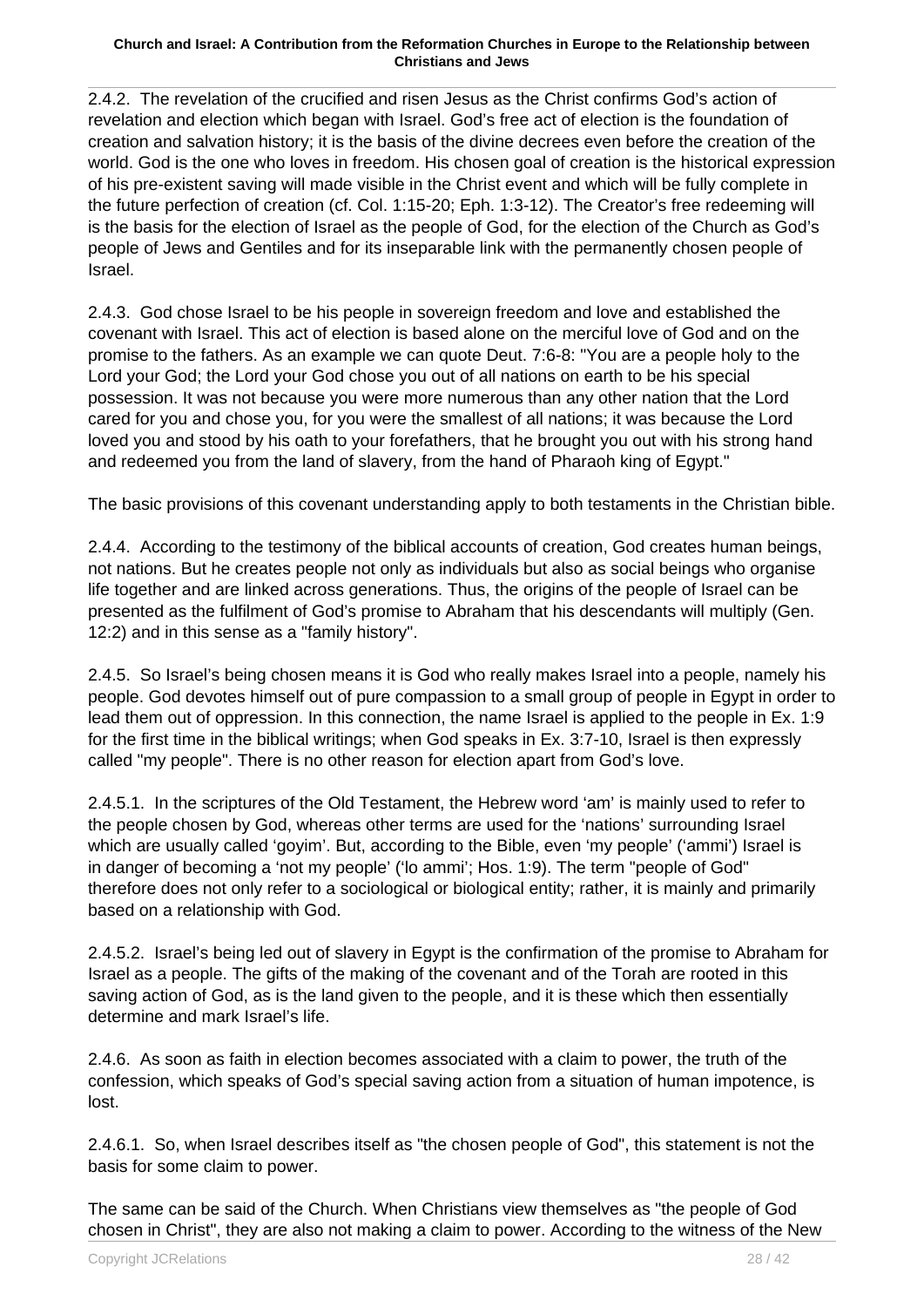Testament, they are the community of those who have to carry the cross of Christ. So they are chosen to give their lives as a service to God's rule (Mk. 8:35; 10:43-45).

2.4.6.2. The election of Israel creates a dividing line which is seen as a special call to service. Through the covenant between God and the people, the latter's whole existence belongs within the service of the God who chooses. The consequence is practical non-conformity; that is part of how the people of God understands itself (Robert Raphael Geis) and is based on the response of faithfulness to God's remaining true to to that choice.

The same applies to the Church. Precisely as 'people of God' it has a special position in the secular world like Israel. The title 'people of God' includes the "practical non-conformity" guided by God's instructions.

2.4.7. According to the biblical view, the election of the people comprises a duty. Because of God's uniqueness, all that human beings do is seen within the context of the first commandment. The instruction of the people of God about the will of this God culminates in excluding the veneration of alien gods; by this means, the people of God is to be distinguished in a particular way from the nations around it.

2.4.7.1. Through Jesus Christ, the Church comes to understand the meaning and significance of the first commandment. In its encounter with God's people Israel, the Church is repeatedly reminded of the supreme importance of the first commandment for faith and action. As a result of God's act of election, the life of the community chosen by God is subject to certain duties: Israel, as the people chosen by God, must follow God's instructions, the Torah, and is bound to God by the commandment of love. The Christian Church understands its confession of Jesus Christ as the response to God's self-revelation and thus also as the answer to the first commandment. Election in Christ entails the commitment to the commandment to love the One God and one's neighbour (Mk. 12:28-32; Rom. 13:8f), and to the instruction "to bear one another's burdens" and thus to "fulfil the law of Christ" (Gal. 6:2).

2.4.7.2. For the Church, the discipleship of Jesus Christ means that forgiveness of sins, righteousness and eternal life are gifts received alone by faith in God's saving act in Christ (Confessio Augustana, Art. IV). The consequence is that faith "should bring forth good fruit and good works"; but the believers should not rely on works; they know that "forgiveness of sins and righteousness" are received "through faith in Christ" (Confessio Augustana, Art. VI). The Church confesses that "Jesus Christ, as he is testified to us in the Holy Scripture, is the one Word of God, whom we are to hear, whom we are to trust and obey in life and in death"; since Christ "is God's assurance of the forgiveness of all our sins," so he is also "God's mighty claim upon our whole life" (Theological Declaration of the Confessional Synod in Barmen, Theses I and II).

2.4.8. It is part of the realism of Israel's Scriptures that they also express and bewail the shortcomings of the people of God in all clarity and sobriety. This is seen especially in the harshness of the prophets' criticism. But in grace God remains faithful to his people. That is reflected in the idea that this people is God's property; God struggles to keep his people and does not abandon it (cf. Hos. 2:19-25).

The same applies correspondingly to the Church. In all clarity and sobriety its theology must also express and bewail its shortcomings; this is already a reality in the New Testament writings and it happens in self-criticism of the church's teach-ing. But at the same time the Church can hope for and rely on the grace of God, the faithfulness and perseverance of God's support for his people. How else could the Church hope to survive in view of its history?

2.4.9. All theological attempts to make divine election plausible and to explain it completely come up against limits. God's faithfulness to the promise given in election includes the possibility of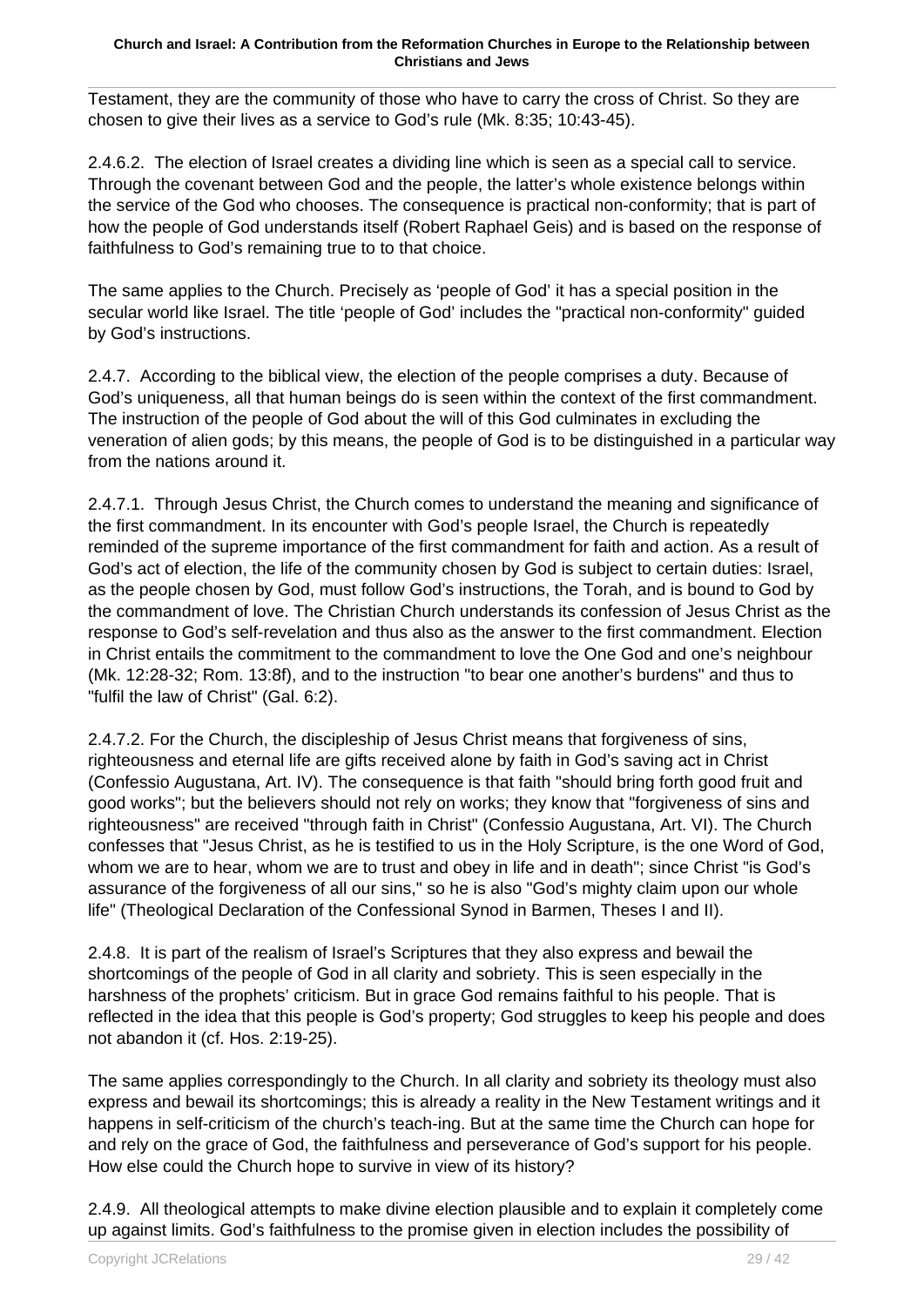judgement. Prophetic preaching in Israel has repeatedly emphasized this link between election and judgement. The New Testament states the same for the Church and for Christians (II Cor. 5:10).

### 2.5. The Church as "people of God" – Israel as "people of God"

2.5.1. The origin of the Church lies in the Easter experience of Jesus' followers. Since the Church remains bound to this origin, it remains bound to Israel. This must be clearly stated in the doctrine of the Church, ecclesiology.

2.5.2. In line with Paul's thinking, the Church can be understood as the community called in Christ; the justification by faith revealed in the Christ event and promised to humankind proves to be the confirmation of what God had already done for Abraham (Rom. 4). Similarly, the Apostle sees an announcement of the nations' acceptance by God in the promise to Abraham (Gal. 3:6-8).

2.5.3. As a result of its certainty based on faith in the truth of the Bible, Israel has not ceased to see itself as the people of God. Since it does not share the Christian belief that the biblical ("Old Testament") writings point ahead to the election of the Church, the question must be raised of the parallel exist-ence of Israel's election and the election of the Church by the same God.

Both statements are true: God chose the people of Israel, and God chose the Church from Jews and the nations and thus made it his own possession. God granted the covenant to Israel by the gift of the Torah; and: in renewing, deepening and broadening this covenant with Israel by grace alone, God has promised his righteousness to all who believe in his action in Christ.

2.5.3.1. According to the image of the olive tree used by Paul in Romans 11, God's act of election forms a whole at its original source ("the root"), and initially this action initially relates only to the "olive tree" Israel. But God has now cut off some of the branches of this olive tree "because of their unbelief" and implanted others (Rom. 11:17ff). For Paul, the olive tree comprehensively includes all the bearers of the promise to Abraham chosen by God's pre-existent decision; so the olive tree is not identical with the empirical people of Israel. But Paul is certain both that God's promise of salvation for Israel remains unchanged, and that hence Israel's election remains in force and unchanged, although the majority of the people of God does not recognise God's acts in Christ. Paul sees this as "unbelief" (11:23); but he also speaks of how God can and will "engraft" the "cut off" branches again at the end of time (11:24); he sees God's promise in the Bible that "the Deliverer will come from Zion" and that "so all Israel will be saved" (11:26f), beyond the historical entities "Israel" and "Church".

2.5.3.2. Paul understands the inclusion of the Gentiles in the one original election, the "engrafting" of the "wild branches" into the trunk of the olive tree, precisely as a sign that God, at the end of time, will not treat the "cut off" branches any differently either. For Paul, there is no question of "the Gentiles" having taken the place of "the Jews"; God is the one who acts sovereignly towards both (Rom. 11:21-24).

2.5.4. There are two places in the New Testament where the Church is described directly as the 'people of God'. In both cases, in the First Letter of Peter (2:9f) and in the letter of Titus (2:14), statements have been taken from the biblical, "Old Testament" tradition and applied to the Christian congregation. In these statements, there is no reference to the disinheriting or replacement of Israel as the people of God, nor is there any other indication of Israel's being demoted; it must however be stated that at these points there is no thought for the contemporary Israel which does not believe in Christ. Nowhere does the New Testament speak about a "new people of God" in contrast to an "old people of God".

2.5.5. This has consequences for the appropriate use of the term people of God for the Church.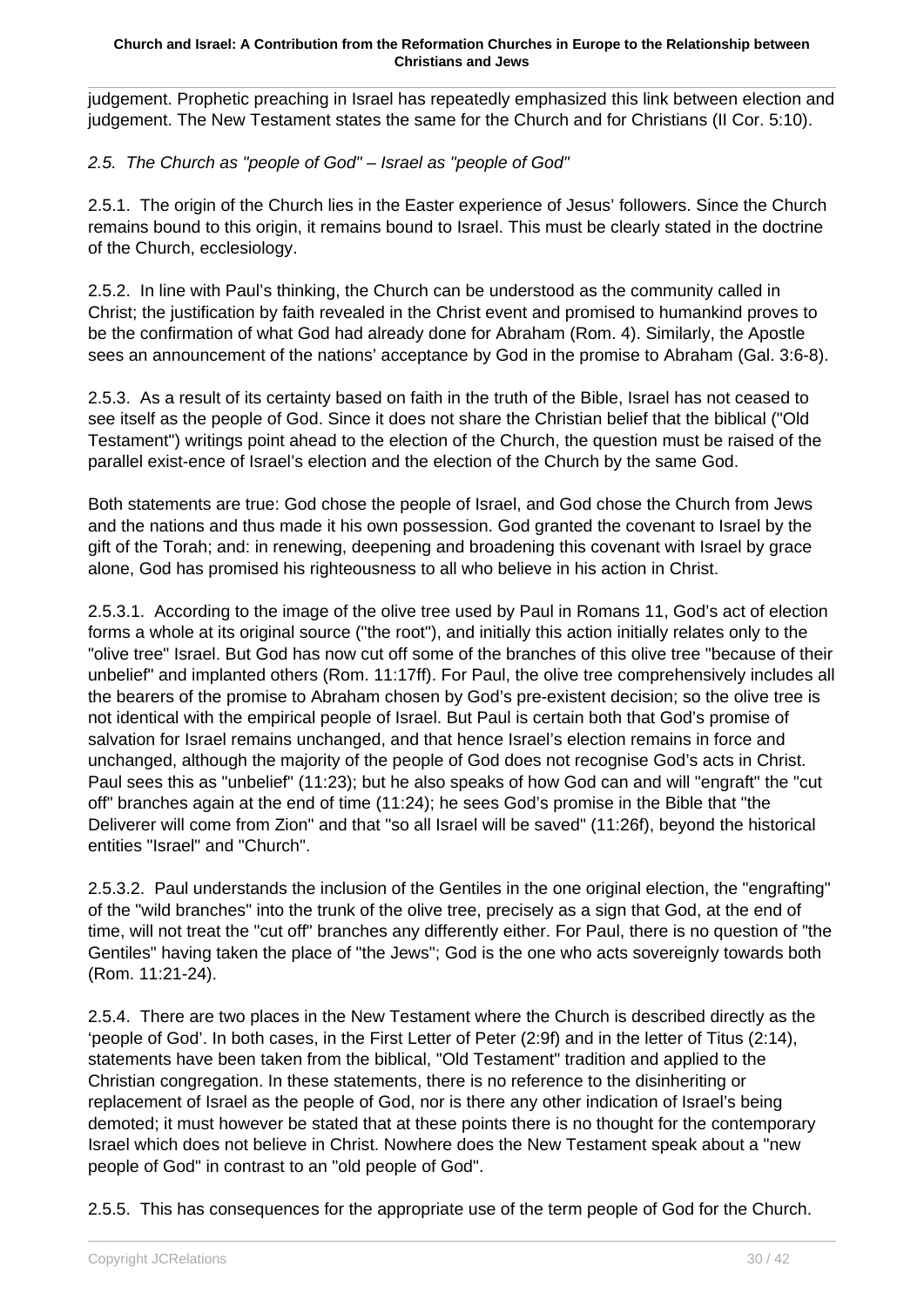2.5.5.1. It is misuse of the title 'people of God' to apply it to the Church in a way which denies it to Israel.

2.5.5.2. The term 'people of God' is rightly applied to the Church when it is seen as a community created by God's election and subject to the promise of eschatological fulfilment. This promise of salvation applies to creation as a whole. Hence, the right understanding of the Church as 'people of God' will always also express the relativisation of the Church in relation to the fulfilment still to come; it expresses that the Church is sent to witness and serve and does not claim any privileges for it.

2.5.6. The Reformation churches long attached little significance to the self-designation 'people of God'. Over a long period, even in theological reflection and the churches' understanding of themselves, the focus was on 'people' as a natural community.

Only after catastrophic experiences had caused this understanding to lose its dominant position was it possible in the ecumenical movement for the term 'people of God' to be applied to the Church. Since the founding assembly of the WCC in 1948, this term has referred to the Church as a community transcending all natural peoples, created by God's election, looking to fulfilment at the end of time and committed to witness and service with a view to this fulfilment. This witness includes testifying to the inseparable bond between the Church as people of God by divine election and Israel as people of God by divine election. This idea has been spelled out further in the Leuenberg Church Fellowship study of 1994, "The Church of Jesus Christ".

In the Roman Catholic Church, thanks to the Second Vatican Council, the term 'people' has become important for understanding the nature of the Church in the overall context of God's acts of election.

2.5.7. The Church is not just a "historical" entity but also an object of faith. This is shown by the ecclesiological emphasis in the third article of the early church creed which speaks of the Holy Spirit. The Church is both a visible community of persons and the hidden work of God.

2.5.8. Terms which can only apply to the Church are not sufficient to express the full ecumenicity of the Church – not least because it is impossible for the Church as it understands itself to see itself only and fundamentally as the "Church of the nations" or as a merely "Gentile Christian" Church.

2.5.9. The title 'people of God' is a healthy relativisation by setting the Church in a broader overall framework which points to the how God's saving will concerns humankind. In addition to the reasons connected with election and covenant theology, the eschatological perspective is the main characteristic of a theologically correct understanding of the 'people of God'. The Church as 'people of God' is also not the place of fulfilment; on the contrary, the Church is on the way to the promised kingdom of the glory of God. So the theological content of reference to the Church as 'people of God' is not a "self-description"; it is a title of honour promised to the Church sola gratia which in view of its actual appearance should make it ashamed rather than confirming it. Of itself the Church cannot claim to be 'people of God' and consequently it can derive nothing for itself from this title to impress the world. It can only repeatedly discover and praise the granting and promise of this title of honour in the deeds of the living Christ.

2.5.10. Only when the final goal of all of God's history with the world has been reached, will the 'people of God' appear visibly in the way God has predetermined for it. Until that time theology will not be able to solve the mystery of the relation between the Church and Israel. The Church confesses that is created by God's work of election and that it is thus 'people of God' – with Israel. To speak of 'people of God' is confession and praise of God.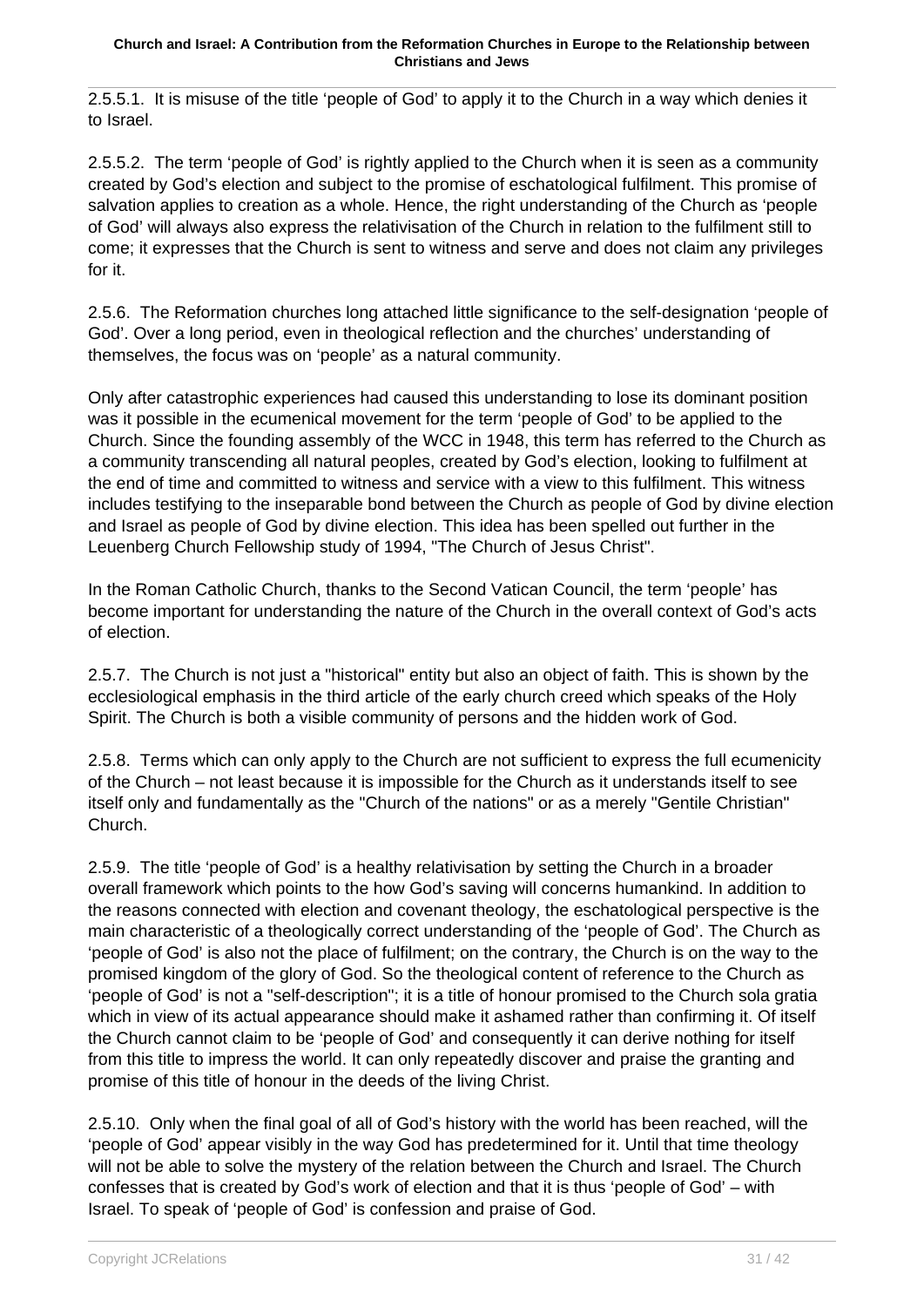### 3. The coexistence of the Church with Israel To top

3.1. What has been said above has consequences for defining the relation between the Church and Israel. The Church understands itself to have been chosen freely by the God of Israel. It believes itself to be the community founded through faith in the revelation of the God of Israel in Jesus Christ; it sees Israel as the people which knows and honours God in the framework of the revelation to which its Holy Scriptures witness but without confessing Christ. Precisely on the basis of the revelation in Christ, it cannot be said that Israel should merely be seen as the past historical context of the Christ event and as "outdated" now. On the contrary, Israel continues to be the unchanging constitutive and far from outdated point of refer-ence for God's revelation in Jesus of Nazareth as the Christ. Faith knows that in God's history with his creation, from the beginning to the end of time, the people of Israel continues to have its lasting place.

3.1.1. From the point of view of the Christian faith, it must be said that the continuing place which belongs to Israel is the result of the divine act of election. Israel itself defines itself as the context of the life of a people. Christians are aware that the community of the people of Israel is based on God's act of election which relates to a life context with both social and religious dimensions.

3.1.2. Judaism has various definitions of its own of what "Israel" is. Apart from the Orthodox definition, according to which a Jew is a person born of a Jewish mother, there is also the idea of descent from the father.

However, it must not be ignored that there are also non-religious Jews for whom belonging to the people of Israel is far from identical with belonging to the 'people of God'. The diversity of Jewish understandings must be respected.

3.1.3. All these statements of Judaism about itself have in common that the people of Israel also sees itself as a people in the social sense, as a community reproducing and maintaining itself through family relationships in the continuity of history since biblical times. However, the emphasis on God's act of election makes clear that the term 'people of God' does not refer primarily to a sociological or biological entity, but has a basis which is initially and above all theological. This theological basis also implies its own sociology; it places the community before the individual without thereby despising the individual, and in this way it opens up a perspective for shaping the life of this people which has many consequences. One of these consequences is that Israel is bound by the commandments of the Torah.

3.2. Christian preaching is public and is addressed to all people. It takes place in the context of dialogue with the religions of the world and in conversation with non-religious ideologies. To all of these Christians witness naturally to their faith in their words and actions.

The same applies to the encounter with Jews. The common features of witnessing to the God of Israel and confessing the sovereign act of election by this One God are a strong argument for the churches to refrain from any activity directed specifically to converting Jews to Christianity.

3.2.1. The Church is aware that its beginnings were in Israel, and this means that in early Christianity preaching of the gospel took place also and initially to Israel. The theological debate was not about the right to preach the event of Easter among Jews; on the contrary, special theological justification was needed for mission to the Gentiles. The Apostle Paul hoped that in his work as "apostle to the Gentiles" he would also be able to win members of the people of Israel to faith in the revelation of God in Christ (Rom. 11:13f). In Rom. 11:26-32 he expresses the certainty that God, at the end of time, will have mercy on Israel, even if the majority of the Israelites do not come to believe in Christ during history.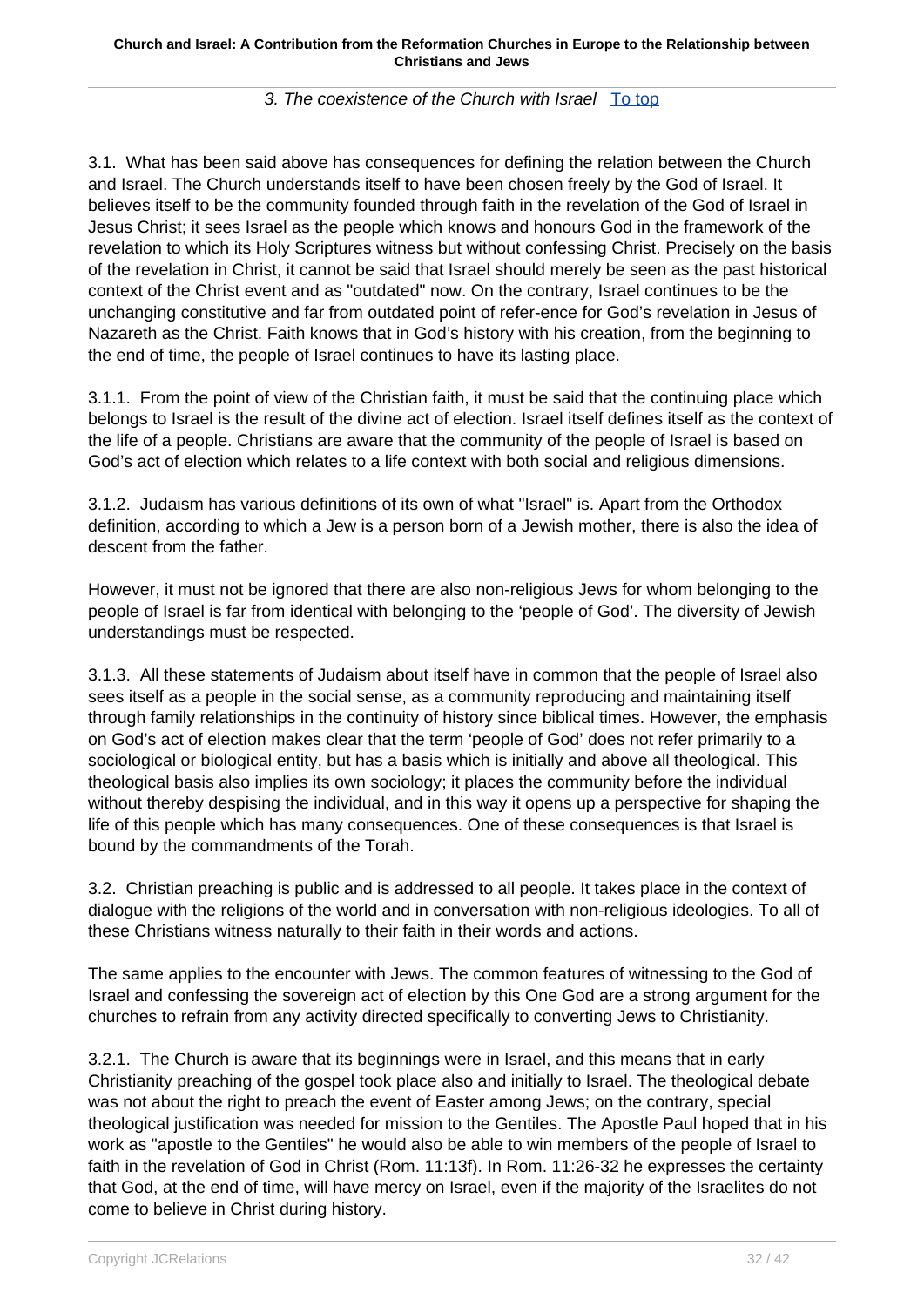3.2.2. The credibility of Christian witness is necessarily affected by the practical experience which Jews have of Christians. We cannot deny that the experiences Jews have had of Christians have very often fundamentally shaken the credibility of the Christian witness. Christians must be prepared to be reminded of this whenever and wherever they witness to their faith.

## **Part III**

### **The Church in Israel's presence**

The experiences described in Part I and the insights gained in Part II for a theological definition of the relationship between the Church and Israel have consequences for the Church's practice. The recognition that the Christian faith came into existence in Israel, and that the Church has been related to Israel from its historical beginnings down to today, leads one to grasp that the concern for Israel in the life of the Church must be deepened. The churches exist in the world alongside the forms of Jewish life which can be observed empirically. This has consequences, in particular, for reflection on the practice of Christian worship and for witness to the Christian faith beside and over against Israel. The Church has the permanent task of reflecting afresh on its position in the world with particular regard to its relation to Israel. Understanding its situation in history will mean that the Church in all its fields of action will also examine the ethical challenges of our time in the light of the biblical tradition. In this connection, the insight emphasized in Part I must be recalled that, when the churches of the Leuenberg Fellowship define their relationship to Israel, they must take account of how they are caught up in their own particular national contexts and pay attention to the resulting different forms of approach in the churches.

### 1. Consequences for the practice of the churches To top

The consequences for the practice of the churches relate particularly to (1.1.) Parish work and church leadership, (1.2.) The church's preaching and teaching, (1.3.) Worship and the festival calendar, and (1.4.) Church education and further training. Under each heading, in conclusion, practical recommendations have been included which should be discussed in the churches and implemented as the local possibilities allow.

### 1.1. Parish work and church leadership

1.1.1. The churches are responsible for the Gospel of Jesus Christ keeping its radiance and clarity; they must therefore make sure that Christian identity is not strengthened by devaluing or distorting the Jewish faith. It is necessary to combine one's own identity and certainty of faith with a comprehending ear for Israel's witness and statements of its identity. Reflection on a relationship between the Church and Israel which corresponds to scripture and is theologically correct is a permanent task for the churches.

1.1.2. In the struggle against all forms of discrimination, racism and anti-Semitism, the Church knows it stands side by side with Israel. Christian congregations are more convincing if they are prepared to accept social responsibility even beyond their own realm. They will promote the understanding of humanity and human rights on the basis of the Christian view of human beings. They must make an effort to present history correctly and to reflect critically on the contemporary situation with regard to xenophobia and racism and the attitude to other cultures, religions and ethnic minorities. As a framework for reflection which Christian congregations have already received from their own theological roots, 'Church and Israel' can be an important basis for this.

In their everyday life, congregations will be faced with different situations and thus look for different forms of involvement and communication. The endeavour to make people aware again of the history of Jewish communities which existed in their own setting in the past has awakened a new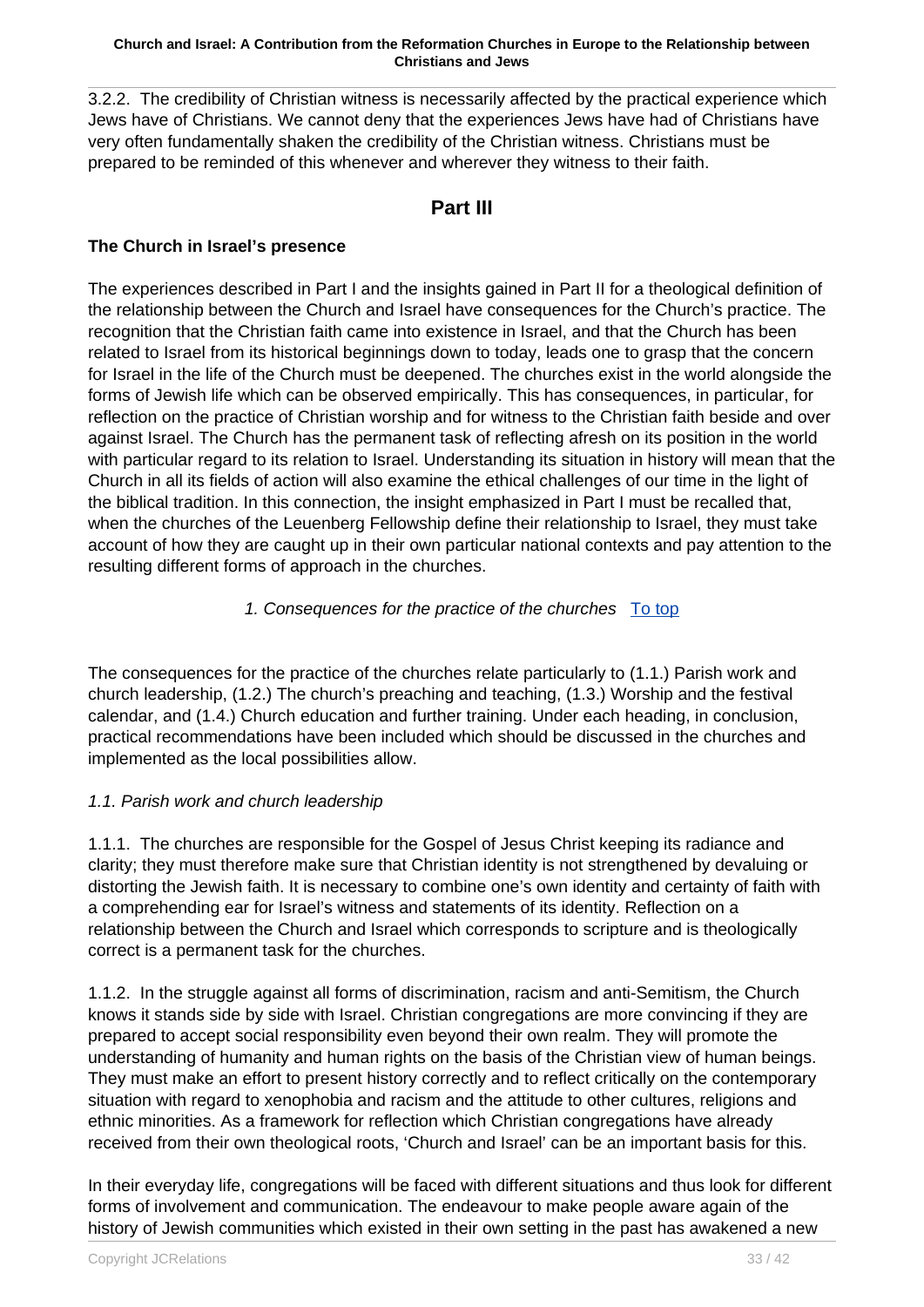sensitivity for history and for the present in many Christian congregations.

1.1.3. The Church is united in solidarity with Israel for historical and theological reasons. This still applies when churches adopt a critical stand on the Arab-Israeli conflict and on contemporary political decisions by the government of the state of Israel. The churches must counteract all tendencies to denigrate the Zionist movement, which led to the founding of the state of Israel, or describe it as racist. The churches will support all efforts of the state of Israel and its neighbours, especially the Palestinian people, to establish and maintain an established, lasting and just peace in mutual respect.

The question whether the founding and existence of the state of Israel also has theological significance for Christians is viewed differently by the churches and remains a challenge for them. In this connection, any direct political justification based on the biblical promises of the land must be refuted. Similarly, all interpretations which consider these promises to be outdated in the light of the Christian faith must be rejected. The way in which Christians see the election of Israel as the people of God must under no circumstances result in religious justification for the oppression of political, ethnic or religious minorities.

1.1.4. In conversation with other religions and, in many European countries, particularly with Islam, Christian congregations and their members are challenged more than ever before to witness to and reflect on their faith in dialogue and debate. In this connection as well, it is important to convey the special relationship which links Christians with Jews, while taking each specific context into account: in religious education, preparation for confirmation, Christian education, adult education and in study and project groups.

### 1.1.5. Recommendations

- The churches should encourage continuing work in groups with the task of reflecting on the theological and social consequences of the encounter between the Church and Israel for the benefit of all areas of the church's action. Wherever possible, Jewish partners should also participate in these conversations.
- The churches should engage in a lively exchange about their own specific work on clarifying the relation between the Church and Israel. They should share the insights gained from this work with one another. Therefore the churches must endeavour to establish and maintain contacts at all levels with Jewish communities in their neighbourhood. Not least in view of the recent developments within the Jewish communities in Europe caused by migration movements, they should try to show practical solidarity wher-ever this is welcome.
- The churches should maintain active contacts and membership in organisations which bring together representatives of the Church and Israel or which devote their efforts to understanding, peace and development in the Near East.

### 1.2. The church's preaching and teaching

1.2.1. Christian faith comes about by the witness which tells others about this faith, and also lives from that witness. Christians pass on the message of the One God whom they confess as the Creator and Saviour. Christians recognise that Jews also witness to this One God. Hence, the church's proclamation in preaching and teaching can find room for what Jews and Christians have in common and what unites them. Here, it should particularly be remembered that Christians read the Tenak as their Old Testament, and that they are linked with Jews by hopes, which each expects to be fulfilled in their own way.

1.2.2. Christian preaching is the proclamation of the crucified and risen Jesus Christ. Christian proclamation takes place in accordance with the first commandment; it witnesses to the oneness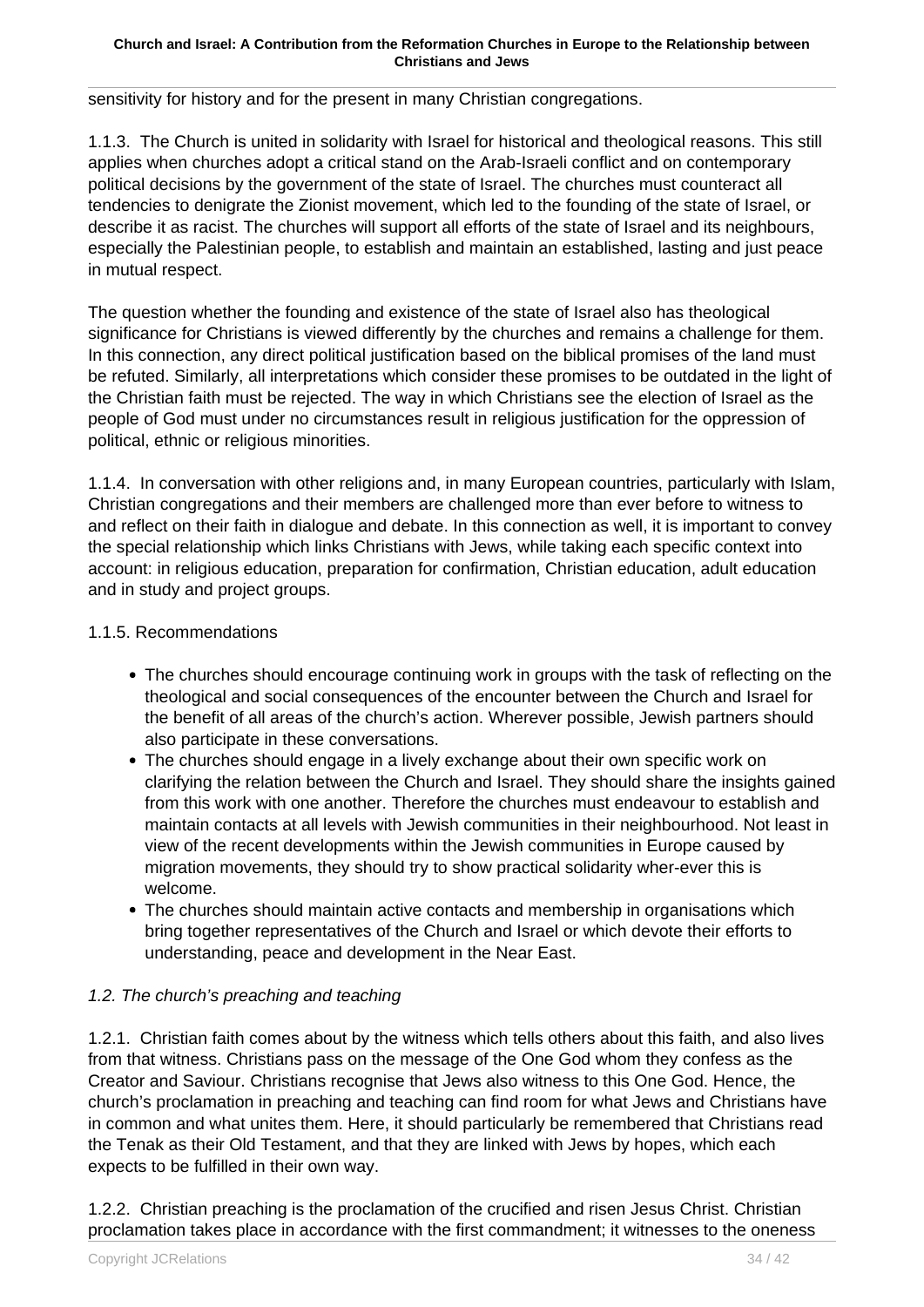and uniqueness of the God of Israel. It confesses the One God in the unity of Father, Son and Holy Spirit. Thus it exists in the tension between what unites and what divides. By witnessing to the unity of God, it makes clear that preaching Christ also takes place "in the presence of Israel".

1.2.3. Christians and Jews witness to their faith before one another. In this process, the articulation of the Christian certainty of faith must take account of the disastrous history of Christian attempts to win Jews to faith in Jesus Christ. An appropriate Christian witness to Israel will therefore particularly avoid all forms which could cause it to be suspected of wanting to exploit existing predicaments.

1.2.4. The preaching of the Church must resist any kind of "forgetfulness of Israel". It must take seriously the Jews' special emphasis on the importance of the uniqueness and incomparability of God. The call to return to the One God links the Church and Israel. This is expressed especially when the Church's proclamation passes on the message of God's compassion as witnessed to in the Torah and in other parts of the Holy Scriptures of Israel, the Christian Old Testament. The Church and Israel witness in the same way that this compassion includes the entitlement of all human beings to justice and creation's right to integrity.

### 1.2.5. Recommendations

- Christian proclamation must express the link between the Christian faith and Judaism. In particular, it must resist all attempts to contrast a supposedly merciless, vengeful God of the Old Testament with a merciful, gracious God of the New Testament. It must contribute to surmounting the accusation whose influence can still be felt today that the Jews "killed God".
- Christian proclamation must endeavour to make balanced statements about Judaism and its faith. It must, for ex-ample, avoid passing on clichés about Jewish devotion to the law and must respect the Jews' understanding of themselves.
- The hesitation still found in some churches today about preaching on Old Testament texts must be examined critically and surmounted. To this end, a greater effort by Old Testament scholarship and by homiletics to provide hermeneutics to assist Christian preaching is just as necessary as a re-examination of lectionaries and encouragement to use Old Testament passages as readings and choose them for sermon texts.

### 1.3. Worship and the festival calendar

1.3.1. In worship and celebration the Church witnesses to its link with Israel through faith in the One God who created the one humankind.

1.3.2. Many liturgical elements of Christian worship – the reading of the Psalms, fixed forms of prayer and also the liturgical sequence of the services – originated in Judaism. There are numerous parallels in the annual calendar of festivals of the Synagogue and the Church. The origin of many Christian festivals in the Jewish tradition is normally no longer obvious in the way in which they are celebrated today. People who prepare, lead and celebrate worship should, however, be aware of these connections and stimulate an awareness of the historical background of faith and the Church in Israel among those who share in shaping worship and festival days.

1.3.3. In the celebration of the Lord's Supper, the Church proclaims the death of Christ through whom God has reconciled the world to himself. It confesses the presence of the risen Lord and awaits his return in glory. Holy Communion is of fundamental importance for the identity of the Christian Church; but the evidence shows that even the celebration and liturgy of Holy Communion is deeply rooted in Jewish worship practice. When the celebration of Communion conveys forgiveness of sins, imparts liberation and witnesses to the hope for comprehensive reconciliation and renewal, these are signs of how the content corresponds to Jewish conceptions, such as those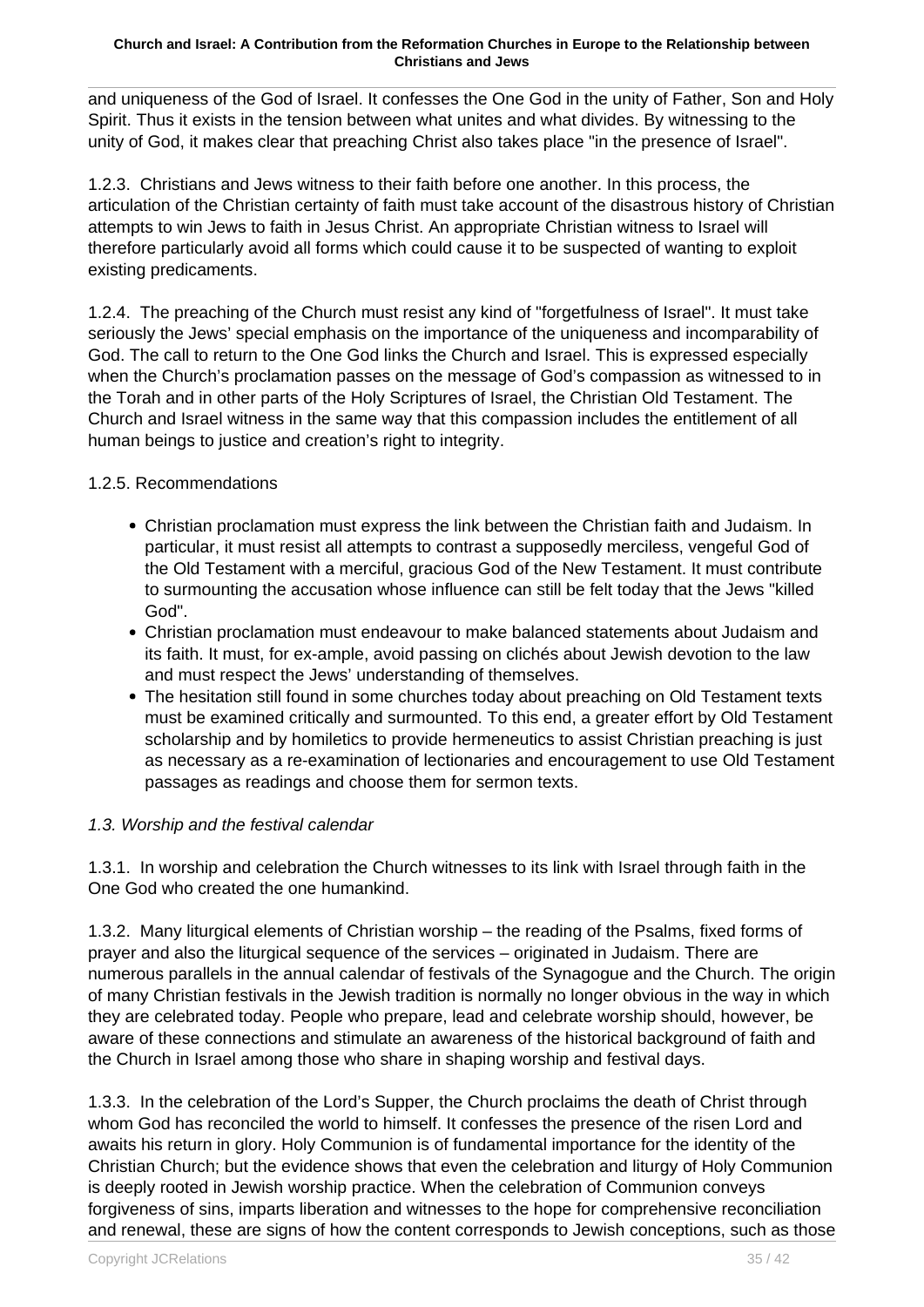expressed in the Passover celebration.

1.3.4. It is, however, appropriate to exercise restraint about unthinking adoption of Jewish prayers or other parts of the Jewish (worship) tradition. Inclusions of this kind are in danger of giving the impression that statements of faith are interchangeable. In addition, such adoption can be understood as a lack of respect for the Jews' own understanding and as an attempt to appropriate the traditions of Israel by substitution.

### 1.3.5. Recommendations

- In celebrations of worship, there are many opportunities for drawing attention to the similarity between Christian and Jewish worship and to the tradition of Israel as the source of many elements of worship.
- The Church and Israel witness to the blessings of Sunday or the Sabbath for humankind and for the whole creation; therefore it is important to make clear the many different dimensions and implications of a break in everyday working life and its healing power. The celebration of Sunday will take the form of hearing the message of God's grace and commands; it will praise the raising of Jesus and at the same time praise God's good creation which knows the limits to which humankind is subject. It will recall the liberation from bondage which repudiates situations of injus-tice and it will also express the dawning of the kingdom of God, in whose Spirit we are already acting now.

### 1.4. Church education and further training

1.4.1. Reflection on the link faith and the Church have with Israel has consequences for the curricula of Church education and further training. Here, the question of dealing with the history and traditions of Israel is just as important as being aware of Judaism today.

1.4.2. In the context of Church education and further training, what divides Christians and Jews must be discussed in a way which does not use Israel or the Jews as a foil against which the specifics of the Christian faith can then be presented as a positive contrast.

1.4.3. The special bond between the Church and Israel will have its place in Church education, wherever possible in a direct interchange with representatives of the Jewish community and their tradition. Not least: the theological openness which can be achieved by this kind of interchange with Israel's traditions makes it possible, to engage in self-critical reflection on one's own exegetical, dogmatic and practical/theological tradition and terminology.

1.4.4. In Church education, especially in practical training for the ministry and in schools, but also in education work in general, the churches must sharpen the awareness of the need for reflection on the relationship between the Church and Israel. This will enable Christians to witness to their own identity and at the same time to speak in an appropriate way about Israel.

### 1.4.5. Recommendations

- Knowledge of the Jewish interpretation of scripture and the practice of the Jewish faith, together with explicit reflection on how the Church and Israel are related, are components of theological teaching in church education courses. It is therefore recommended that, wherever possible, Jewish lecturers should have a share in such teaching – where appropriate in cooperation with Christian theologians.
- Study and exchange programmes at and with Jewish educational institutions at university and other levels should be actively supported by the churches. This includes the encouragement of theological specialisation in the field of Jewish/Christian dialogue and, especially, knowledge of the Jewish tradition and history.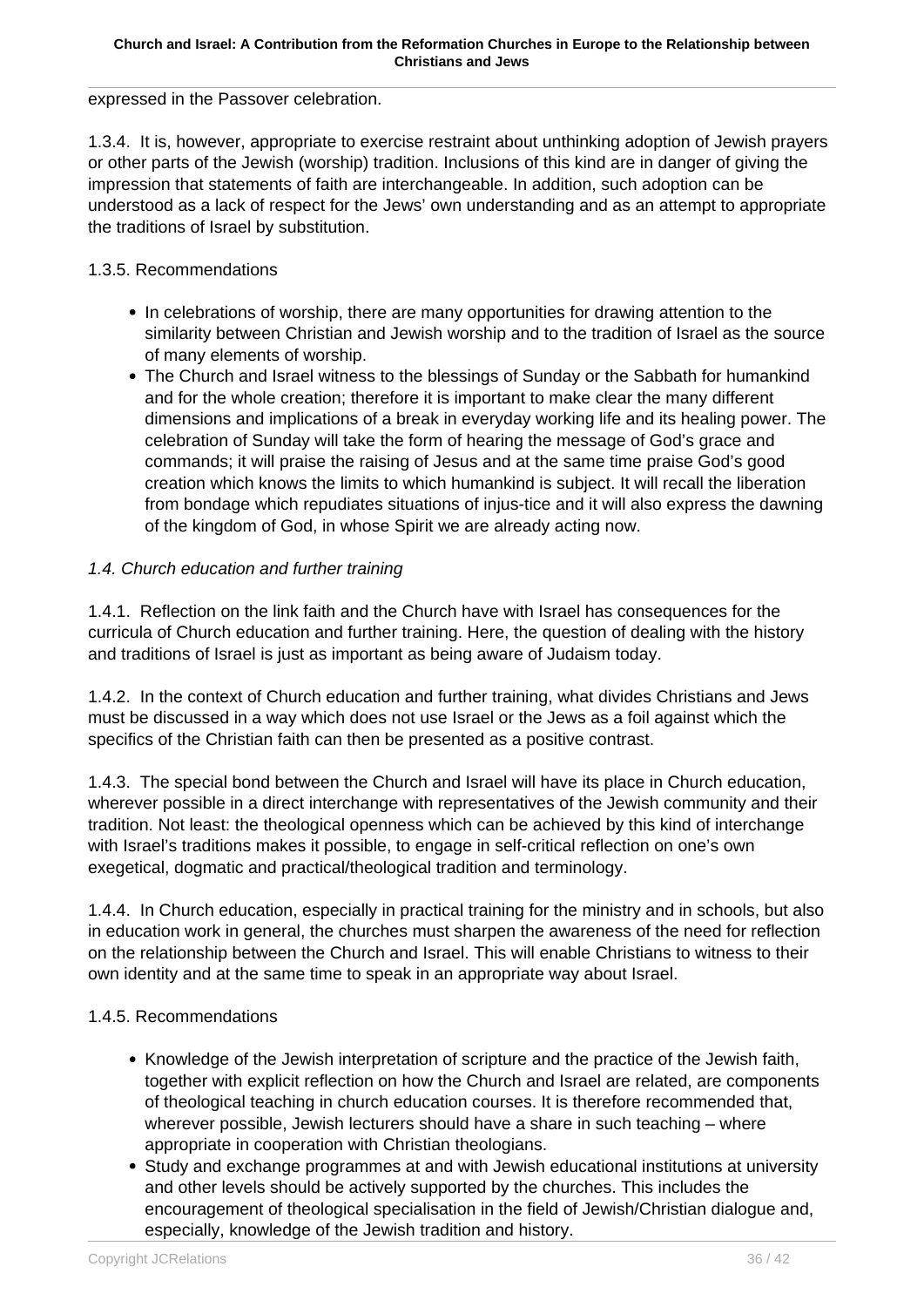- Ministers of the church and teachers should be encouraged and supported when they wish to become familiar with the reality of life in Israel, e.g. in the context of study on the spot; the churches should create the conditions for this and expand the possibilities already available.
	- 2. The common responsibility of Christians and Jews

In dealing with discrimination, racism, anti-Semitism and xenophobia in recent years, Christians and Jews in many places have taken a stand together and know that this cause unites them. "Justice, peace and the integrity of creation", the issues which became particularly important for many Christian churches in the conciliar process, are concerns and hopes which speak to both Christians and Jews on the basis of their own specific traditions. Jews and Christians can stand shoulder to shoulder in the struggle for the growing implementation of individual and social human rights. In recent years in Europe many people have experienced such joint commitment. These are encouraging signs that sin and injury must not always have the last word, and that – without forgetting or suppressing the past – common steps can carefully be taken together.

### **Concluding remarks**

The churches of the Leuenberg Fellowship recognise and regret their share of responsibility and guilt in relation to the people of Israel in view of the centuries old history of hostility to the Jews. The churches recognise their false interpretations of biblical statements and traditions; they confess their guilt before God and humanity and ask God for forgiveness. They hold fast to the hope that God's Spirit will lead and accompany them on new paths.

The churches of the Leuenberg Fellowship still face the call of seeking dialogue with Jews in their own contexts and particular situations wherever possible. By listening together to the Holy Scriptures of Israel, the Christian Old Testament, ways to mutual understanding can be sought.

The parallel existence of the Church and Israel will not be replaced in history by their joining together (Rom. 11:25-32). The witness of the New Testament teaches that there are limits to theological knowledge and expression which human beings cannot transcend. In the words of the Apostle Paul (Rom. 11:33-36), the Church confesses,

O the depths of the riches and wisdom and know-ledge of God!

How unsearchable are his judgements and how inscrutable his ways!

For 'who has known the mind of the Lord, or who has been his counsellor?'

Or 'who has given a gift to him that he might be repaid?'

For from him and through him and to him are all things.

To him be glory for ever. Amen. To top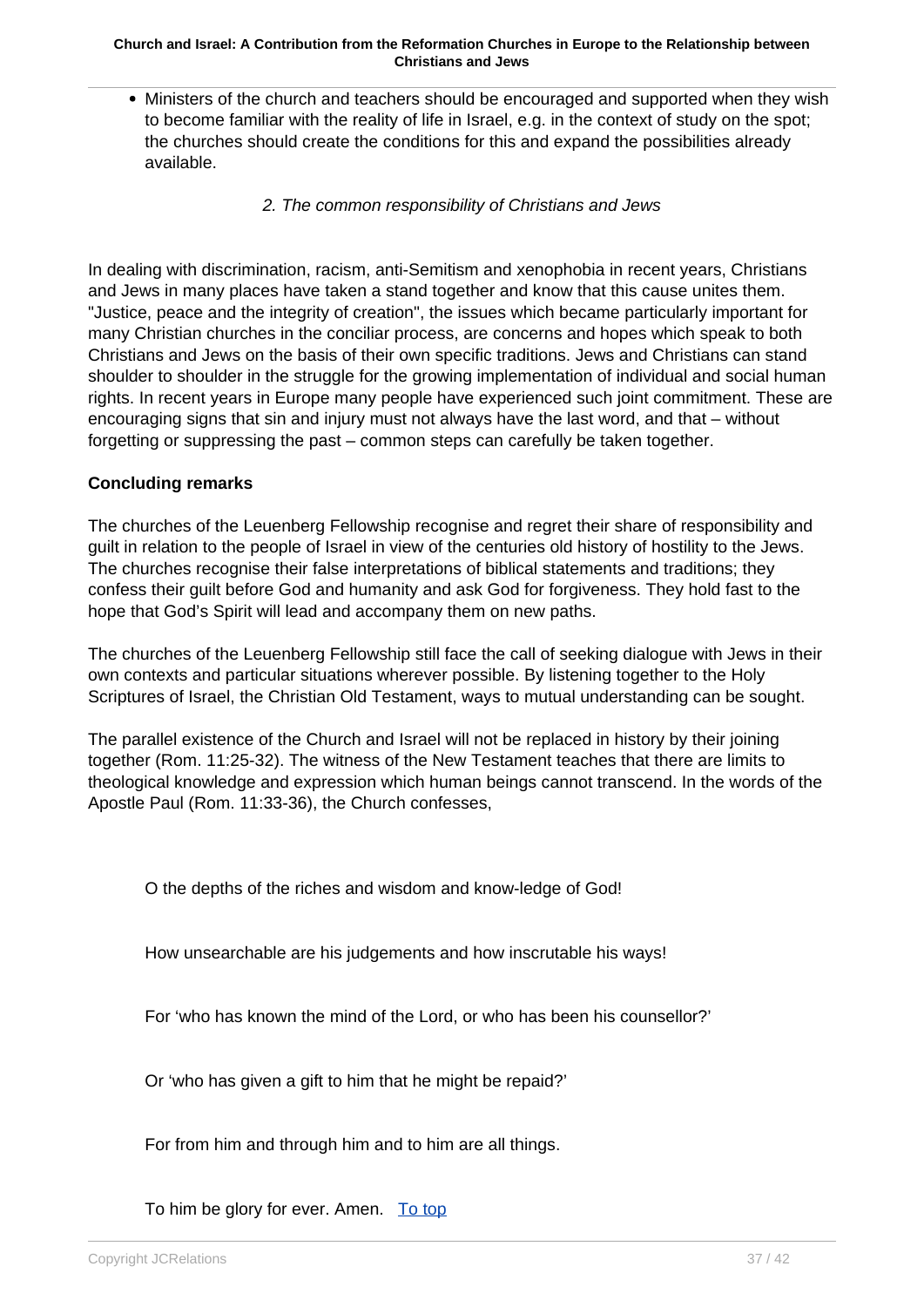#### **Subjects of the addresses given during the doctrinal conversations\***

Die Israel-Dokumente der deutschen Kirchen seit 1945. Ergebnisse und offene Fragen

[The German churches' Israel documents since 1945. Results and open questions]

Dr. Ralf Hoburg, 5.12.1996 (Basle)

Der jüdisch-christliche Dialog in Deutschland seit der rheinischen Synodalerklärung von 1980

[The Jewish-Christian dialogue in Germany since the Synodal Declaration of the Rhineland of 1980]

Prof. Dr. Heinrich Leipold, 5.12.1996 (Basle)

Entwicklung und Fragestellungen im Zusammenhang mit der niederländischen Studie: "Israel, Volk, Land und Staat" [Development and posing of questions in context of the Dutch study, "Israel, People, Land and State"]

Dr. Andreas Wöhle, 6.12.1996 (Basle)

Die Bedeutung Israels im jüdisch-christlichen Dialog aus der Sicht der Evang. Kirche im Rheinland

[Israel's significance in the Jewish-Christian dialogue as seen by the Evangelical Church in the Rhineland]

Prof. Dr. Johann-Michael Schmidt, 17.4.1997 (Preetz)

Exegetische Untersuchungen zum Israel-Begriff im Alten Testament

[Exegetical investigations of the Israel concept in the Old Testament]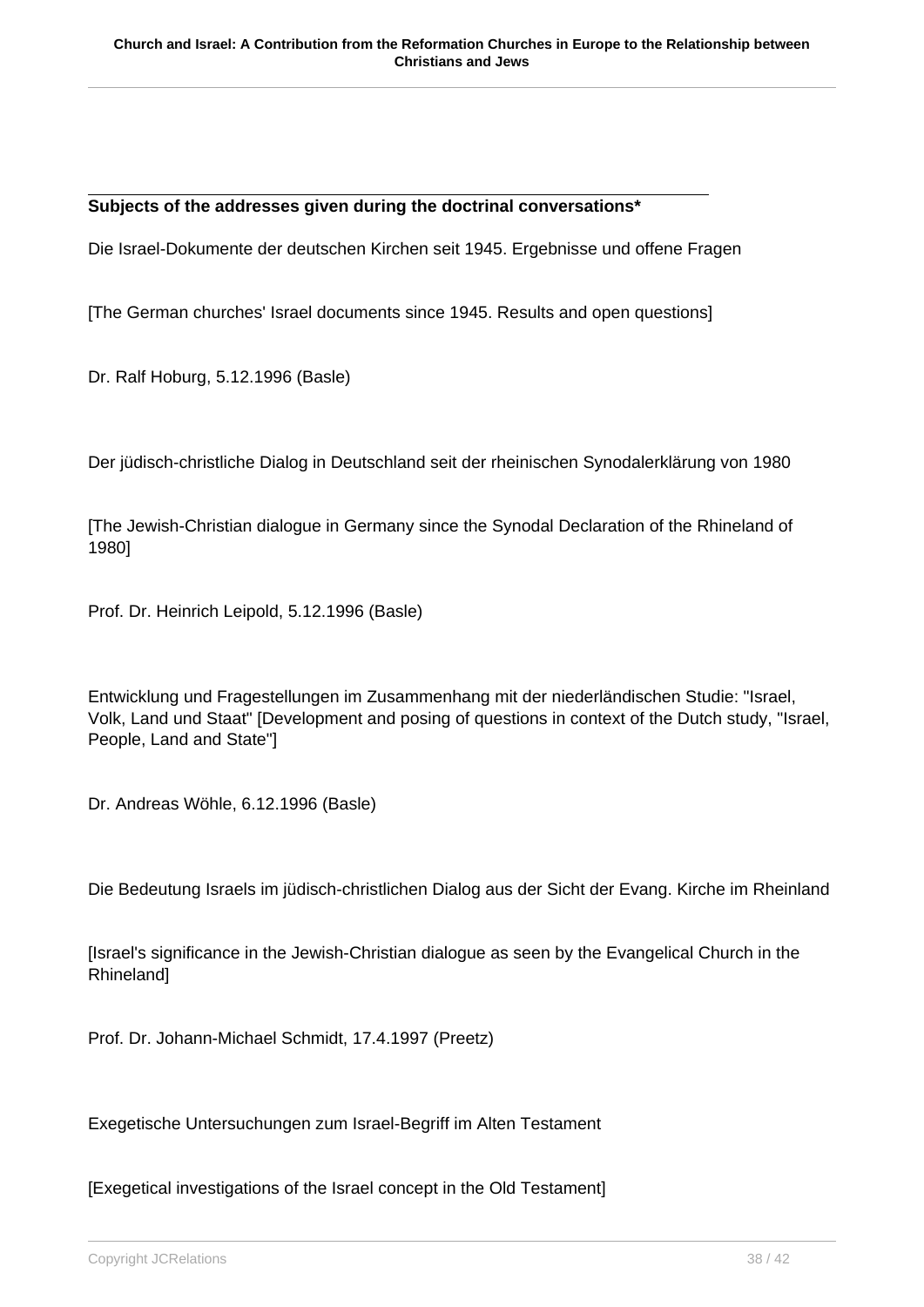Prof. M. Prudký, Prague, 18.4.1997 (Preetz)

Die Israel-Sicht des Neuen Testaments**\*\***

[The understanding of Israel in the New Testament]

Prof. Dr. Andreas Lindemann, 18.4.1997 (Preetz)

Volk Gottes und das jüdisch-christliche Verhältnis

[People of God and the Jewish-Christian relationship]

Prof. Dr. Simon Schoon, Netherlands, 18.4.1997 (Preetz)|

Wodurch sehen sich Juden in ihrer Existenz und Identität heute infragegestellt?

[What is it that Jews see as questioning their existence and identity today?]

Stanislav Krajewski, Warsaw, 18.9.1997 (Warsaw)

Schrift und Tradition im Judentum. Hermeneutische Grundsätze

[Scripture and tradition in Judaism. Hermeneutical principles]

Prof. Dr. Chana Safrai, Jerusalem, 19.9.1997 (Warsaw)

Volk Gottes in geschichtlicher Pluralität

[People of God in historical plurality]

Rabbi Dr. Roland Gradwohl, Jerusalem, 19.9.1997 (Warsaw)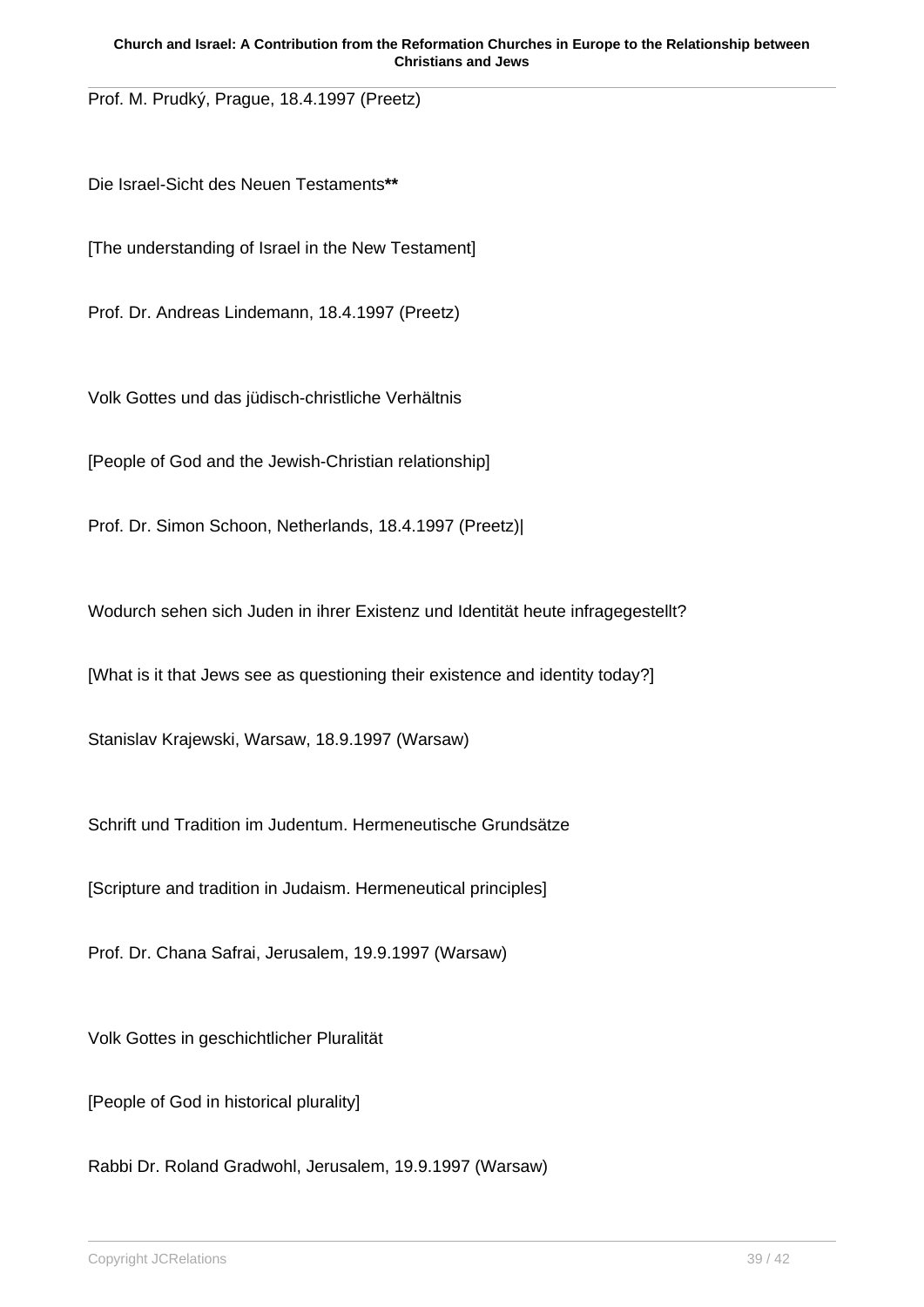Kirche als Volk Gottes an der Seite Israels**\*\*\***

[Church as People of God at Israel's side]

Prof. Dr. Michael Weinrich, 20.9.1997 (Warsaw)

Das Potential des Begriffes 'Bund' für eine Neubestimmung des Verhältnisses zwischen Christen und Juden [The potential of the 'covenant' concept for a new designation of the relationship between Christians and Jews]

Prof. Dr. Jürgen Roloff, 26.3.1998 (Amsterdam)

\* Most of the addresses are available in writing at the Berlin Secretariat.

\*\* Published in: Wort und Dienst. Jahrbuch der Kirchlichen Hochschule Bethel Bd.25, 1999, pp.167-192.

### **Members of the doctrinal working group "Church and Israel"**

### **Delegates**

Rev. Lydie Cejpová, Czech Brethren\*\*\*

Rev. Jan Cieslar, Deputy Bishop, Slezská církev ev. a.v.

Rev. Dr. Ernst Michael Dörrfuß (Chairman), Ev. Landeskirche in Württemberg\*\*\*

Senior Church Official Dr. Helmut Edelmann, Vereinigte Ev.-Luth. Kirche Deutschlands

Prof. Daniele Garrone, Chiesa Evangelica Valdese

Dr. Marianne Grohmann, Ev. Kirche A.B. in Österreich

Prof. Dr. Eilert Herms, Vereinigte Ev.-Luth. Kirche Deutschlands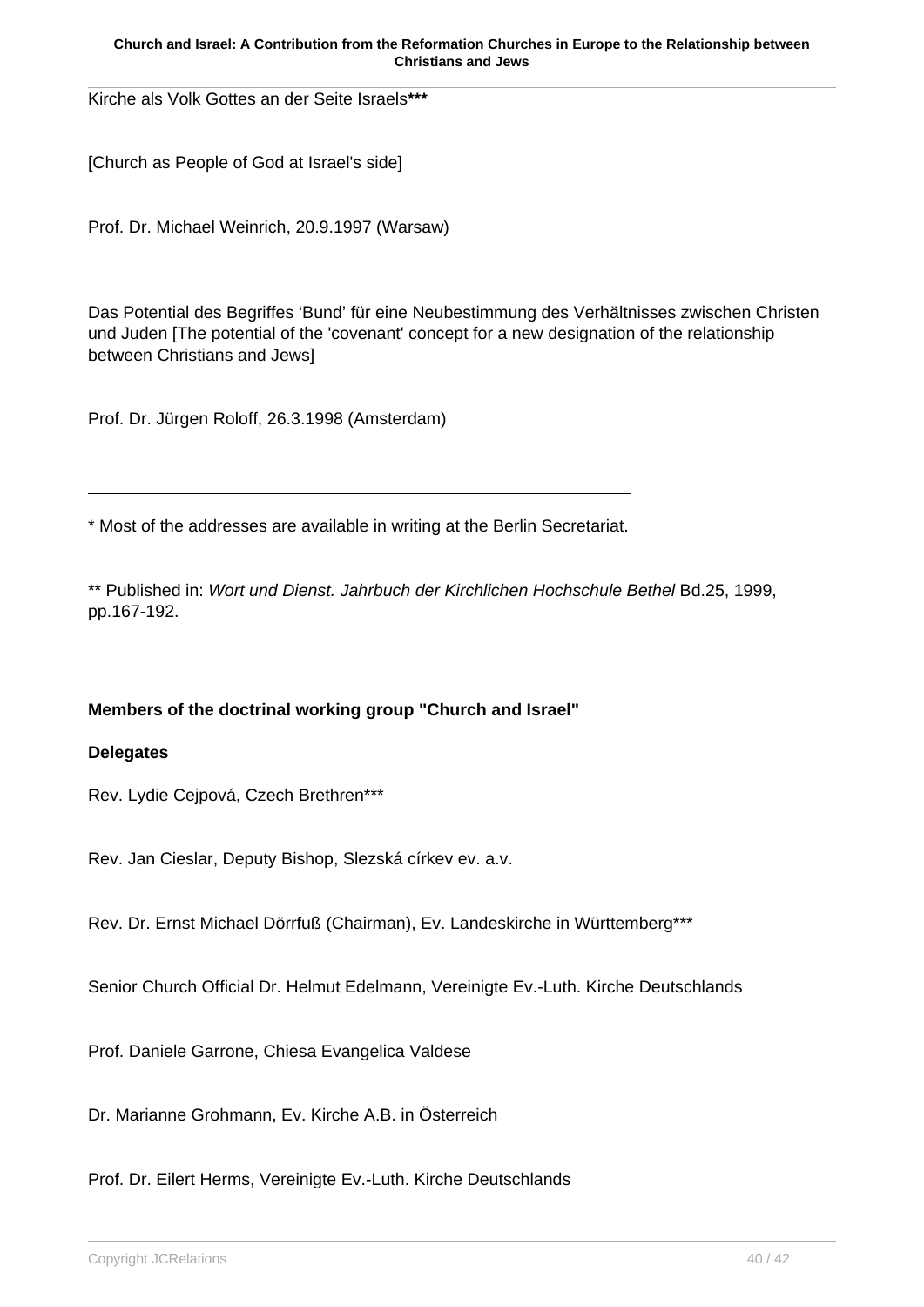Senior Church Official Cordelia Kopsch, Ev. Kirche in Hessen und Nassau\*\*\*

Rev. Dieter Krabbe, Reformierter Bund

Prof. Dr. Heinrich Leipold, Ev. Kirche von Kurhessen-Waldeck

Prof. Dr. Andreas Lindemann. Ev.-ref. Kirche, Deutschland\*\*\*

Rev. Roman Lipinski, Evangelical Reformed Church in Poland

Senior Church Official Ernst Lippold, Evangelische Kirche in Deutschland

Rev. Alain Massini, Lutheran and Reformed Churches of France

Hans Vium Mikkelsen, Evangelical Lutheran Church of Denmark\*\*\*

Zbigniew Paszta, Evangelical Augsburg Church in Poland

Prof. Dr. Johann-Michael Schmidt, Ev. Kirche im Rheinland

Provost Jörgen Sontag, Nordelbische Ev.-Luth. Kirche\*\*\*

Rev. Henning Thomsen, Evangelical Lutheran Church of Denmark

Rev. Dr. Hans Ucko, Exec. Sec., Office on Inter-religious Relations, WCC

Prof. Dr. Michael Weinrich, Lippische Landeskirche

Rev. Dr. Gerard F. Willems, Vereinigde Protestantse Kerk in Belgium

Rev. Dr. Andreas H. Wöhle, Samen op Weg-Kerken, Netherlands\*\*\*

### **Permanent Adviser**

Prof. Dr. Chana Safrai, Jerusalem

#### **LCF Secretariat**

President Dr. Wilhelm Hüffmeier (Director of the Secretariat)